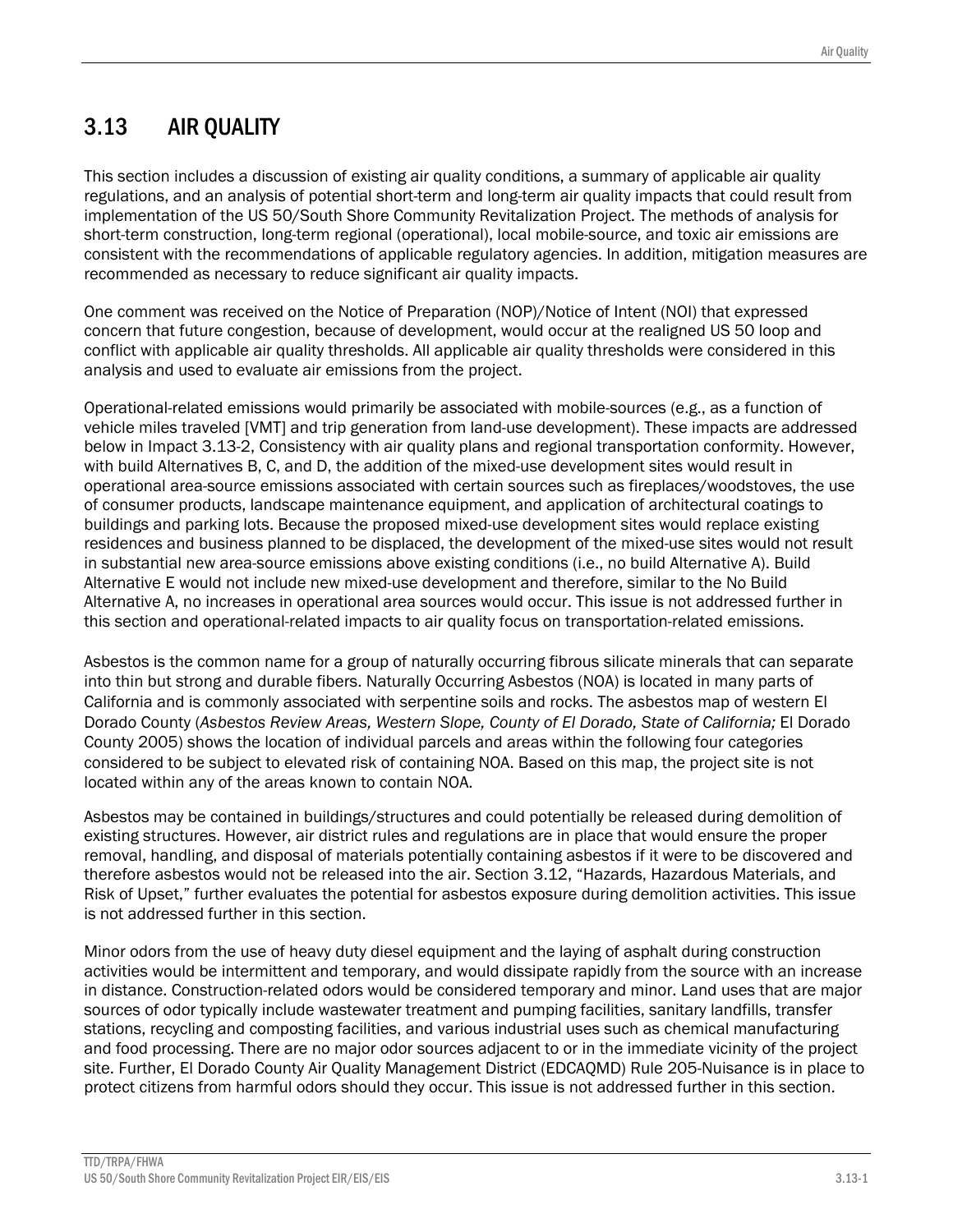# 3.13.1 Regulatory Setting

The US 50/South Shore Community Revitalization Project is located in portions of Douglas County, Nevada and the City of South Lake Tahoe in El Dorado County, California. The entire project site is in the Lake Tahoe Basin (Tahoe Basin).

The portion of the project site in California is part of the California Air Resources Board (ARB)-designated Lake Tahoe Air Basin (LTAB). The LTAB consists of the portions of the Tahoe Basin that are in the jurisdiction of either the EDCAQMD or the Placer County Air Pollution Control District (PCAPCD). For ARB-regulatory purposes, the LTAB does not include the Nevada side of the Tahoe Basin. Nonetheless, the geophysical, climatological, and meteorological characteristics of the Nevada side of the Tahoe Basin are similar to those of the California side.

Air quality in the LTAB, including the entire project site, is regulated by the U.S. Environmental Protection Agency (EPA) and the Tahoe Regional Planning Agency (TRPA). The California side of the project site is under the jurisdiction of ARB and EDCAQMD. The Nevada side of the project site is in the jurisdiction of the State of Nevada Division of Environmental Protection (NDEP) Bureau of Air Pollution Control (BAPC) and Bureau of Air Quality Planning (BAQP). Each of these agencies develop rules, regulations, policies, and/or goals to comply with applicable regulation. Although EPA regulations may not be superseded, state and local regulations may be more stringent.

# FEDERAL

# U.S. Environmental Protection Agency

EPA has been charged with implementing national air quality programs. The EPA air quality mandates are drawn primarily from the federal Clean Air Act (CAA), which was enacted in 1970. The most recent major amendments to the CAA were made by Congress in 1990.

### Criteria Air Pollutants

The CAA required EPA to establish national ambient air quality standards (NAAQS). As shown in Table 3.13-1, EPA has established primary and secondary NAAQS for the following criteria air pollutants: ozone, carbon monoxide (CO), nitrogen dioxide (NO<sub>2</sub>), sulfur dioxide (SO<sub>2</sub>), respirable and fine particulate matter (PM<sub>10</sub> and PM2.5), and lead. The primary standards protect the public health and the secondary standards protect public welfare. Attainment status of the AAQS for the LTAB are shown below in Table 3.13-2.

The CAA also required each state to prepare an air quality control plan referred to as a State Implementation Plan (SIP). The federal Clean Air Act Amendments of 1990 (CAAA) added requirements for states with nonattainment areas to revise their SIPs to incorporate additional control measures to reduce air pollution. The SIP is modified periodically to reflect the latest emissions inventories, planning documents, and rules and regulations of the air basins as reported by their jurisdictional agencies. EPA is responsible for reviewing all SIPs to determine whether they conform to the mandates of the CAA and its amendments, and whether implementation would achieve air quality goals. If EPA determines a SIP to be inadequate, a federal implementation plan that imposes additional control measures may be prepared for the nonattainment area. If an approvable SIP is not submitted or implemented within the mandated time frame, sanctions may be applied to transportation funding and stationary air pollution sources in the air basin.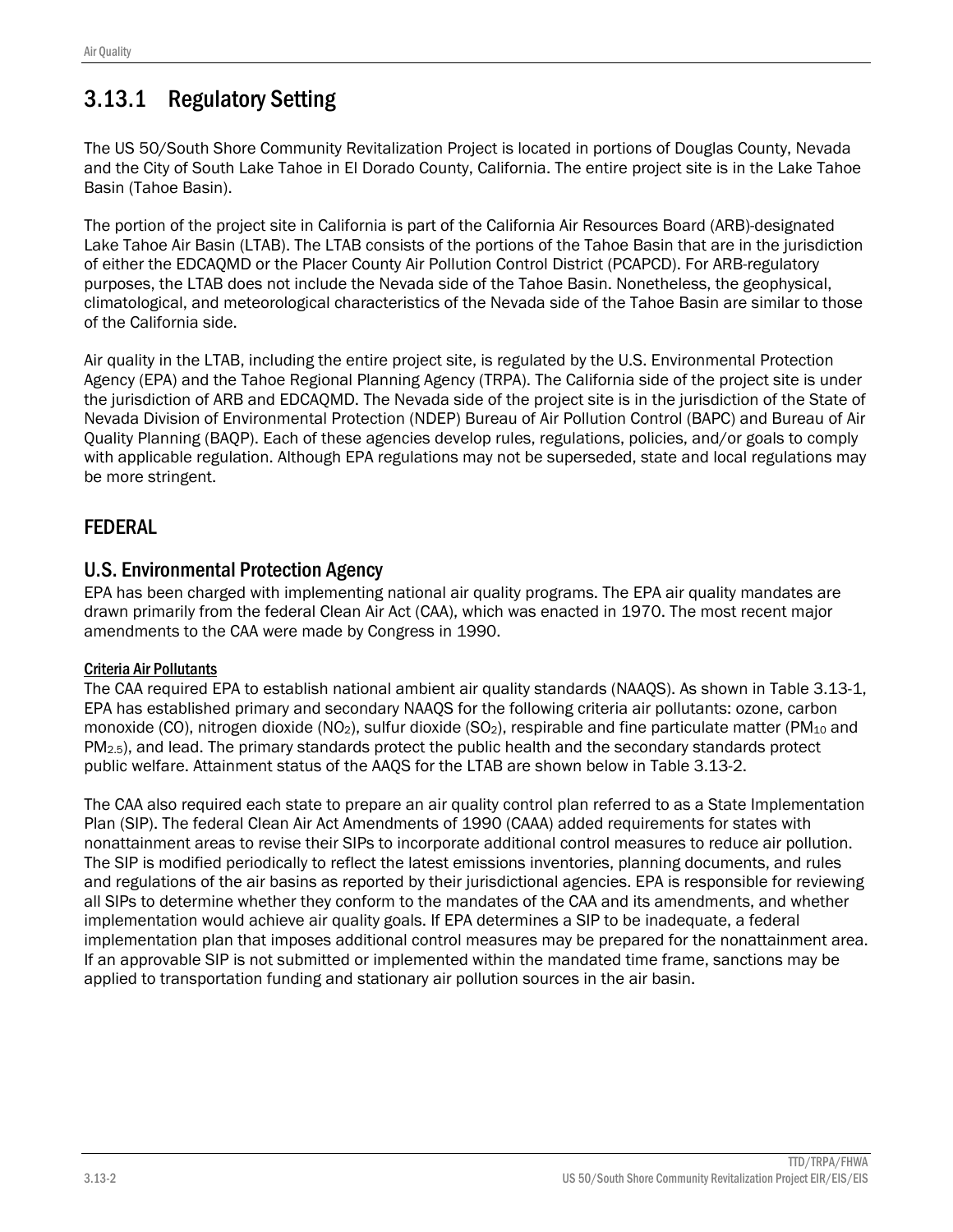| <b>Pollutant</b>                          | Averaging               | California <sup>1,2</sup>                                                     | National <sup>3</sup>              |                                           |  |  |
|-------------------------------------------|-------------------------|-------------------------------------------------------------------------------|------------------------------------|-------------------------------------------|--|--|
|                                           | <b>Time</b>             |                                                                               | Primary <sup>2,4</sup>             | Secondary <sup>2,5</sup>                  |  |  |
|                                           | 1-hour                  | 0.09 ppm $(180 \,\mathrm{\upmu g/m^3})$                                       | $-5$                               | Same as primary<br>standard               |  |  |
| Ozone                                     | 8-hour                  | 0.070 ppm (137 µg/m <sup>3</sup> )                                            | 0.070 ppm (147 µg/m <sup>3</sup> ) |                                           |  |  |
|                                           | 1-hour                  | 20 ppm (23 mg/m <sup>3</sup> )                                                | 35 ppm (40 mg/m <sup>3</sup> )     |                                           |  |  |
| Carbon monoxide (CO)                      | 8-hour                  | <b>LTAB</b><br>6 ppm $6(7 \text{ mg/m}^3)$                                    | 9 ppm (10 mg/m <sup>3</sup> )      | Same as primary<br>standard               |  |  |
| Nitrogen dioxide (NO <sub>2</sub> ) 7     | Annual arithmetic mean  | 0.030 ppm (57 $\mu$ g/m <sup>3</sup> )                                        | 53 ppb (100 µg/m <sup>3</sup> )    | Same as primary<br>standard               |  |  |
|                                           | 1-hour                  | 0.18 ppm (339 $\mu$ g/m <sup>3</sup> )                                        | 100 ppb (188 µg/m <sup>3</sup> )   | $\overline{\phantom{0}}$                  |  |  |
|                                           | Annual arithmetic mean  |                                                                               | 0.030 ppm                          |                                           |  |  |
|                                           | 24-hour                 | 0.04 ppm (105 $\mu$ g/m <sup>3</sup> )                                        | 0.14 ppm                           |                                           |  |  |
| Sulfur dioxide (SO <sub>2</sub> )         | 3-hour                  |                                                                               |                                    | 0.5 ppm (1300<br>$\mu$ g/m <sup>3</sup> ) |  |  |
|                                           | 1-hour                  | 0.25 ppm (655 µg/m <sup>3</sup> )                                             | 75 ppb (196 µg/m <sup>3</sup> )    |                                           |  |  |
| Respirable particulate                    | Annual arithmetic mean  | $20 \mu g/m^3$                                                                |                                    | Same as primary<br>standard               |  |  |
| matter (PM <sub>10</sub> )                | 24-hour                 | $50 \mu g/m^3$                                                                | $150 \,\mathrm{\upmu g/m^3}$       |                                           |  |  |
| Fine particulate matter                   | Annual arithmetic mean  | $12 \mu g/m^3$                                                                | 12.0 µg/m <sup>3</sup>             |                                           |  |  |
| $(PM_{2.5})$                              | 24-hour                 |                                                                               | $35 \mu g/m^3$                     | $15.0 \,\mathrm{\upmu g/m^3}$             |  |  |
| Lead $7$                                  | Calendar quarter        |                                                                               | $1.5 \,\mathrm{\upmu g/m^3}$       | Same as primary<br>standard               |  |  |
|                                           | 30-Day average          | $1.5 \,\mathrm{\upmu g/m^3}$                                                  | $\overline{a}$                     | $\overline{\phantom{0}}$                  |  |  |
|                                           | Rolling 3-Month Average |                                                                               | $0.15 \,\mathrm{\upmu g/m^3}$      | Same as primary<br>standard               |  |  |
| Hydrogen sulfide                          | 1-hour                  | 0.03 ppm (42 $\mu$ g/m <sup>3</sup> )                                         |                                    |                                           |  |  |
| <b>Sulfates</b>                           | 24-hour                 | $25 \mu g/m^3$                                                                | N <sub>o</sub>                     |                                           |  |  |
| Vinyl chloride <sup>7</sup>               | 24-hour                 | $0.01$ ppm (26 µg/m <sup>3</sup> )                                            | national                           |                                           |  |  |
| Visibility-reducing<br>particulate matter | 8-hour                  | Extinction of 0.23 per km statewide,<br>and 0.07 per km in LTAB, respectively | standards                          |                                           |  |  |

| Table 3.13-1 | Ambient Air Quality Standards and Attainment Status in the Lake Tahoe Air Basin |
|--------------|---------------------------------------------------------------------------------|
|--------------|---------------------------------------------------------------------------------|

Notes:  $\mu$ g/m<sup>3</sup> = micrograms per cubic meter; km = kilometers; ppb = parts per billion; ppm = parts per million; LTAB = Lake Tahoe Air Basin

1 California standards for ozone, SO2 (1- and 24-hour), NO2, particulate matter, and visibility-reducing particles are values that are not to be exceeded. All others are not to be equaled or exceeded. California ambient air quality standards are listed in the Table of Standards in Section 70200 of Title 17 of the California Code of Regulations.

2 Concentration expressed first in units in which it was issued. Equivalent units given in parentheses are based on a reference temperature of 25 degrees Celsius (°C) and a reference pressure of 760 torr. Most measurements of air quality are to be corrected to a reference temperature of 25°C and a reference pressure of 760 torr; ppm in this table refers to ppm by volume, or micromoles of pollutant per mole of gas.

National standards (other than ozone, particulate matter, and those based on annual averages or annual arithmetic means) are not to be exceeded more than once a year. The ozone standard is attained when the fourth highest 8-hour concentration in a year, averaged over 3 years, is equal to or less than the standard. The PM<sub>10</sub> 24hour standard is attained when 99 percent of the daily concentrations, averaged over 3 years, are equal to or less than the standard. The PM2.5 24-hour standard is attained when 98 percent of the daily concentrations, averaged over 3 years, are equal to or less than the standard.

National primary standards: The levels of air quality necessary, with an adequate margin of safety, to protect the public health.

National secondary standards: The levels of air quality necessary to protect the public welfare from any known or anticipated adverse effects of a pollutant.

6 Applicable in the Lake Tahoe Air Basin.

7 The California Air Resources Board has identified lead and vinyl chloride as toxic air contaminants with no threshold of exposure for adverse health effects determined. These actions allow for the implementation of control measures at levels below the ambient concentrations specified for these pollutants.

Sources: ARB 2016, EPA 2016a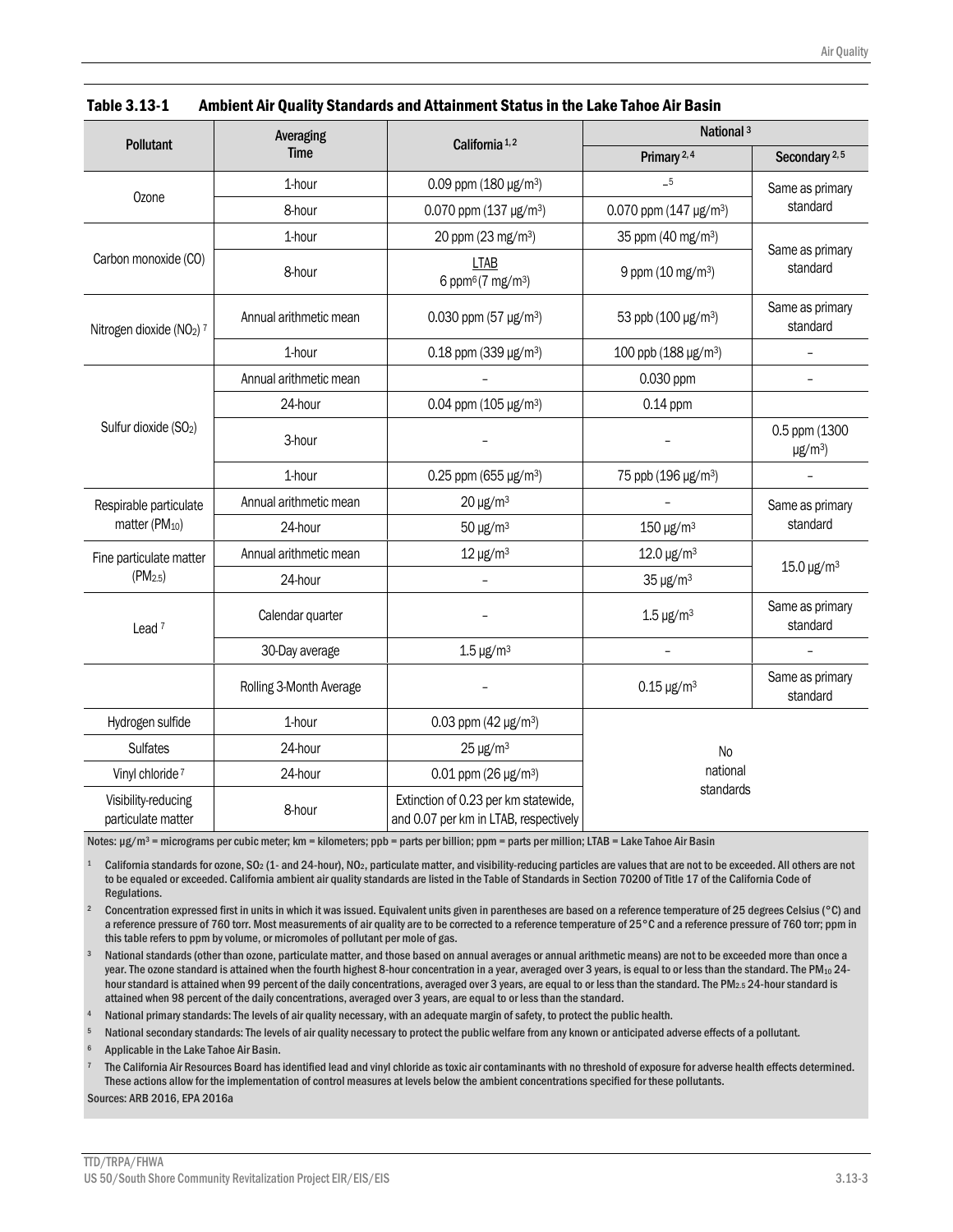| <b>Pollutant</b>  | <b>State</b>                      | Federal                 |
|-------------------|-----------------------------------|-------------------------|
| $O_3$ : 1-hour    | <b>Transitional Nonattainment</b> | Not Applicable          |
| $O_3$ : 8-hour    | Attainment                        | Attainment              |
| <sub>CO</sub>     | Attainment                        | Attainment/Maintenance  |
| NO <sub>2</sub>   | Attainment                        | Not Applicable          |
| SO <sub>2</sub>   | Attainment                        | Attainment              |
| Lead              | Attainment                        | Not Applicable          |
| $PM_{10}$         | Nonattainment                     | Attainment              |
| PM <sub>2.5</sub> | Not Applicable                    | Attainment/Unclassified |
| All others        | Attainment/Unclassified           | Attainment/Unclassified |

| Table 3.13-2 | NAAQS/CAAQS Attainment Status of the Lake Tahoe Air Basin |
|--------------|-----------------------------------------------------------|
|--------------|-----------------------------------------------------------|

Notes: CO = carbon monoxide; NO<sub>2</sub> = nitrogen dioxide; O<sub>3</sub> = ozone; PM<sub>2.5</sub> = particulate matter less than 2.5 microns in diameter; PM<sub>10</sub> = particulate matter less than 10 microns in diameter;  $SO<sub>2</sub>$  = sulfur dioxide

Source: ARB 2015 and FPA 2016b

In addition, general conformity requirements were adopted by Congress as part of the CAAA and were implemented by EPA regulations in 1993, which were amended most recently in 2010. General conformity requires that all federal actions conform to the SIP as approved or promulgated by EPA. The purpose of the general conformity program is to ensure that actions taken by the federal government do not undermine state or local efforts to achieve and maintain NAAQS. Before a federal action is taken, it must be evaluated for conformity with the SIP. All reasonably foreseeable emissions, both direct and indirect, that are predicted to result from the action are taken into consideration. The location and quantity of emissions must be identified. If it is found that the action would create emissions above de minimus levels specified in EPA regulations, the action cannot proceed unless mitigation measures are specified that would bring the project into conformance.

Regional conformity is concerned with how well the regional transportation system supports plans for attaining the NAAQS for CO, NO<sub>2</sub>, O<sub>3</sub>, PM<sub>10</sub> and PM<sub>2.5</sub>, and in some areas (although not in California), SO<sub>2</sub>. California has nonattainment or maintenance areas for all of these transportation-related "criteria pollutants" except SO2, and also has a nonattainment area for lead (Pb); however, lead is not currently required by the CAA to be covered in transportation conformity analysis. Regional conformity is based on the emission analysis of Regional Transportation Plans (RTPs) and Federal Transportation Improvement Programs (FTIPs) that include all transportation projects planned for a region over a period of at least 20 years for the RTP, and 4 years for the FTIP. RTP and FTIP conformity uses travel demand and emission models to determine whether or not the implementation of those projects would conform to emission budgets or other tests at various analysis years showing that requirements of the CAA and the SIP are met. If the conformity analysis is successful, the Metropolitan Planning Organization (MPO), Federal Highway Administration (FHWA), and Federal Transit Administration (FTA), make determinations that the RTP and FTIP are in conformity with the SIP for achieving the goals of the CAA. Otherwise, the projects in the RTP and/or FTIP must be modified until conformity is attained. If the design concept, scope, and "open-to-traffic" schedule of a proposed transportation project is the same as described in the RTP and FTIP, then the project meets regional conformity requirements for purposes of project-level analysis.

Conformity analysis at the project-level includes verification that the project is included in the regional conformity analysis and a "hot-spot" analysis if an area is "nonattainment" or "maintenance" for CO and/or particulate matter (PM<sub>10</sub> or PM<sub>2.5</sub>). A region is "nonattainment" if one or more of the monitoring stations in the region measures a violation of the relevant standard and EPA officially designates the area nonattainment. Areas that were previously designated as nonattainment areas but subsequently meet the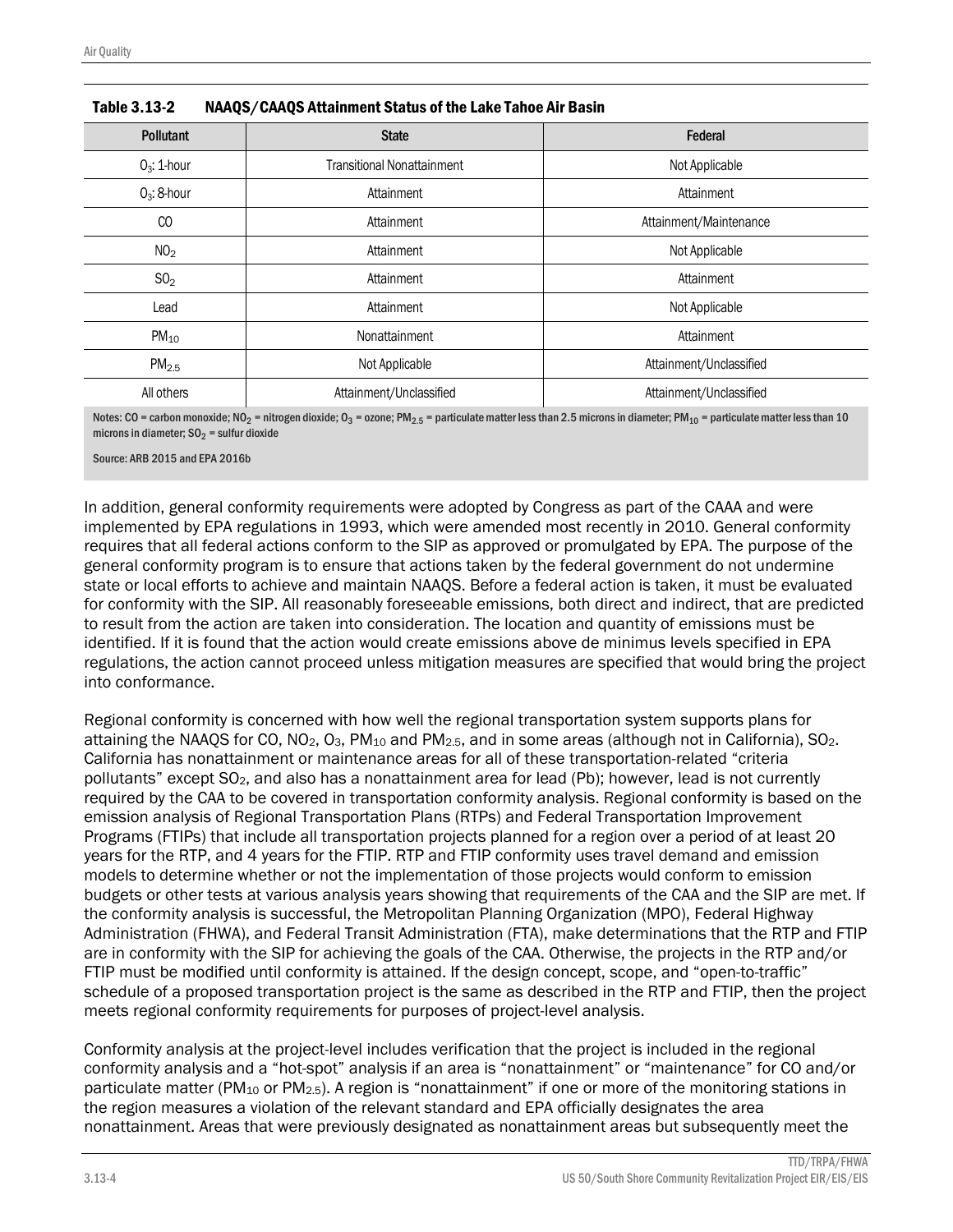standard may be officially re-designated to attainment by EPA, and are then called "maintenance" areas. "Hot-spot" analysis is essentially the same, for technical purposes, as CO or particulate matter analysis performed for NEPA purposes. Conformity does include some specific procedural and documentation standards for projects that require a hot-spot analysis. In general, projects must not cause the "hot-spot" related standard to be violated, and must not cause any increase in the number and severity of violations in nonattainment areas. If a known CO or particulate matter violation is located in the project vicinity, the project must include measures to reduce or eliminate the existing violation(s) as well.

#### Hazardous Air Pollutants, Mobile Source Air Toxics, and Toxic Air Contaminants

EPA and ARB regulate hazardous air pollutants (HAPs) and toxic air contaminants (TAC), respectively, through statutes and regulations that generally require the use of the maximum available control technology (MACT) or best available control technology (BACT) for TAC to limit emissions.

EPA has programs for identifying and regulating HAPs. Title III of the CAA directed EPA to promulgate national emissions standards for HAPs (NESHAP). The national emissions standards for HAPs may differ for major sources and for area sources of HAPs. Major sources are defined as stationary sources with potential to emit more than 10 tons per year (TPY) of any HAP or more than 25 TPY of any combination of HAPs; all other sources are considered area sources. The emissions standards are to be promulgated in two ways. First, EPA has technology-based emission standards designed to produce the maximum emission reduction achievable. These standards are generally referred to as requiring maximum available control technology for toxics. For area sources, the standards may be different, based on generally available control technology. Second, EPA also has health risk–based emissions standards, where deemed necessary, to address risks remaining after implementation of the technology-based NESHAP standards.

Controlling air toxic emissions became a national priority with the passage of the CAA Amendments of 1990, whereby Congress mandated that the EPA regulate 188 air toxics. The EPA has assessed this expansive list in their latest rule on the Control of Hazardous Air Pollutants from Mobile Sources (also known as Mobile Source Air Toxics Rule, Federal Register, Vol. 72, No. 37, page 8430, February 26, 2007) and identified a group of 93 compounds emitted from mobile sources that are listed in their Integrated Risk Information System. In addition, the EPA identified seven compounds with significant contributions from mobile sources that are among the national and regional-scale cancer risk drivers from their 1999 National Air Toxics Assessment (NATA). These are acrolein, benzene, 1,3-butadiene, diesel particulate matter plus diesel exhaust organic gases (diesel PM), formaldehyde, naphthalene, and polycyclic organic matter. While the FHWA considers these seven compounds to be the priority mobile source air toxics, the list is subject to change and may be adjusted in consideration of future EPA rules. Collectively, these seven compounds are referred to as mobile source air toxics (MSAT).

In addition to the Mobile Source Air Toxics Rule discussed above, other standards expected to impact MSAT emissions include Tier 3 emissions and fuel standards starting in 2017 (79 FR 60344), heavy-duty greenhouse gas regulations that phase in during model years 2014-2018 (79 FR 60344), and the second phase of light duty greenhouse gas regulations that phase in during model years 2017-2025 (79 FR 60344).

## Federal Highway Administration

On October 18, 2016, FHWA published the Updated Interim Guidance on Mobile Source Air Toxic Analysis in NEPA Documents, which supersedes previous guidance. This Updated Interim Guidance incorporates new analysis conducted using updated Motor Vehicle Emissions Simulator (MOVES2014a). The Updated Interim Guidance provides an update on the status of scientific research on air toxic and provides recommendations for discussion and content to be included in MSAT analyses for NEPA documentation. Specific FHWA guidance is included below in the Methods and Assumptions section.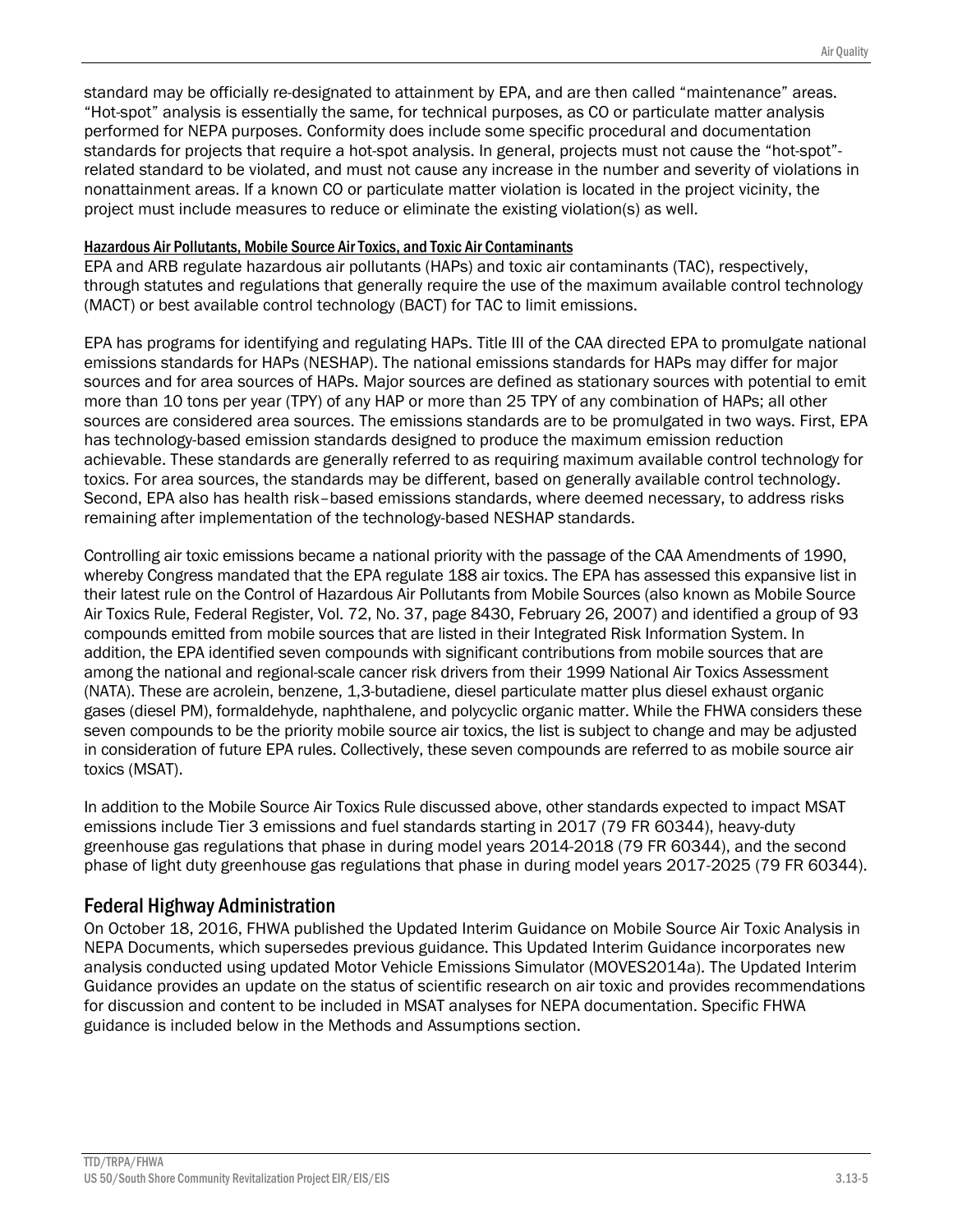# TAHOE REGIONAL PLANNING AGENCY

The TRPA Regional Plan includes the following elements related to air quality: Environmental Threshold Carrying Capacities adopted in 1982 and evaluated every 5 years since 1991 (TRPA 2012a); Goals and Policies (Air Quality Subelement); and the TRPA Code of Ordinances.

### Environmental Threshold Carrying Capacities

In August 1982, TRPA adopted Resolution No. 82-11, which included Environmental Threshold Carrying Capacities (threshold standards) related to air quality and other resource topics for the Lake Tahoe Region. TRPA conducts a comprehensive evaluation every 5 years to determine whether each threshold standard is being achieved and/or maintained, makes specific recommendations to address problem areas, and directs general planning efforts for the next 4-year period. The most recent evaluation was completed in 2016 (TRPA 2016).

TRPA threshold standards address CO, ozone, regional and sub-regional visibility, and nitrate deposition. Numerical standards have been established for each of these parameters, and management standards have been developed that are intended to assist in attaining the threshold standards. The management standards include reducing particulate matter, maintaining levels of nitrogen oxides (NO<sub>x</sub>), reducing traffic volumes on US 50, and reducing vehicle miles of travel (VMT). These threshold standards and associated management standards are described in more detail below. In addition, the TRPA Compact between California and Nevada states that the Regional Plan shall provide for attaining and maintaining federal, state, or local air quality standards, whichever are strictest, in the respective portions of the region for which the standards are applicable. Attainment status and trends of each air quality indicator reporting categories are summarized in Table 3.13-3. Applicable threshold standards are summarized below.

#### AQ-1, Carbon Monoxide

- Numerical Standard: Maintain CO concentrations at or below 6 parts per million (ppm) averaged over 8 hours.
- Management Standard: Reduce traffic volumes on the US 50 corridor by 7 percent during the winter from the 1981 base year between 4:00 p.m. and 12:00 midnight, provided that those traffic volumes shall be amended as necessary to meet the respective state standards.

#### AQ-2, Ozone

- ▲ Numerical Standard: Maintain ozone concentration below 0.08 ppm averaged over 1 hour.
- Numerical Standard: Maintain  $NO<sub>x</sub>$  emissions at or below the 1981 level.

#### AQ-3, Visibility

- ▲ Numerical Standards:
	- **EXECUTE:** Achieve an extinction coefficient of 25 inverse mega meters ( $Mm-1$ ) at least 50 percent of the time as calculated from aerosol species concentrations measured at the Bliss State Park monitoring site (visual range of 156 kilometers, 97 miles).
	- $\blacktriangleright$  Achieve an extinction coefficient of 34 Mm<sup>-1</sup> at least 90 percent of the time as calculated from aerosol species concentrations measured at the Bliss State Park monitoring site (visual range of 115 kilometers, 71 miles). Calculations will be made on 3-year running periods. Beginning with the existing 1991-93 monitoring data as the performance standards to be met or exceeded.
	- $\blacktriangleright$  Achieve an extinction coefficient of 50 Mm<sup>-1</sup> at least 50 percent of the time as calculated from aerosol species concentrations measured at the South Lake Tahoe monitoring site (visual range of 78 kilometers, 48 miles).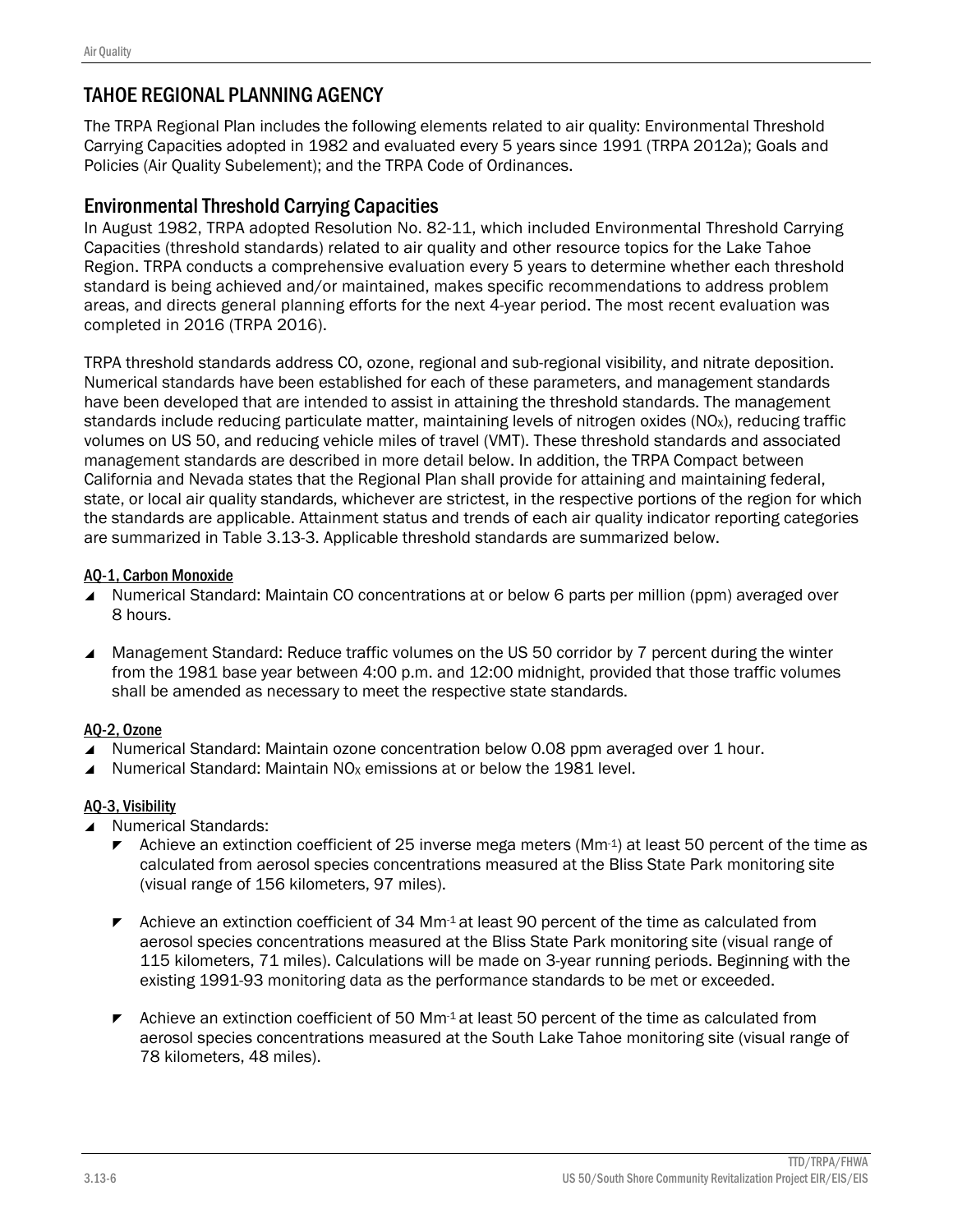- $\blacktriangleright$  Achieve an extinction coefficient of 125 Mm<sup>-1</sup> at least 90 percent of the time as calculated from aerosol species concentrations measured at the South Lake Tahoe monitoring site (visual range of 31 kilometers, 19 miles); and calculations will be made on 3-year running periods. Beginning with the existing 1991-93 monitoring data as the performance standards to be met or exceeded.
- PM<sub>10</sub> 24-hour Standard Maintain PM<sub>10</sub> at or below 50 micrograms per cubic meter ( $\mu$ g/m<sup>3</sup>) measured over a 24-hour period using gravimetric or beta attenuation methods or any equivalent procedure, which can be shown to provide equivalent results at or near the level of air quality standard.
- $\blacktriangleright$  PM<sub>10</sub> Annual Arithmetic Average Maintain PM<sub>10</sub> at or below annual arithmetic average of 20 µg/m<sup>3</sup> using gravimetric or beta attenuation methods or any equivalent procedure, which can be shown to provide equivalent results at or near the level of air quality standard.
- **Particulate Matter2.5 24-hour Standard Maintain PM2.5 at or below 35 µg/m<sup>3</sup> measured over a 24**hour period using gravimetric or beta attenuation methods or any equivalent procedure, which can be shown to provide equivalent results at or near the level of air quality standard.
- **Particulate Matter2.5 Annual Arithmetic Average Maintain PM2.5 at or below annual arithmetic** average of 12 μg/m<sup>3</sup> using gravimetric or beta attenuation methods or any equivalent procedure, which can be shown to provide equivalent results at or near the level of air quality standard.

### AQ-4, Nitrate Deposition

Management Standards:

- Reduce the transport of nitrates into the Tahoe Basin and reduce NO<sub>x</sub> produced in the Tahoe Basin consistent with the water quality thresholds.
- $\blacktriangleright$  Reduce VMT in the Tahoe Basin by 10 percent of the 1981 base year values.

### AQ-5, Odor

- Policy Statement
	- It is the policy of the TRPA Governing Board in the development of the Regional Plan to reduce fumes from diesel engines to the extent possible.

## Lake Tahoe Regional Plan

Several components of the Lake Tahoe Regional Plan address policies and regulations pertaining to air quality: Goals and Policies, Code of Ordinances, Mobility 2035, Area Plans, and a best construction practices policy.

### Goals and Policies

The Goals and Policies are designed to achieve and maintain adopted environmental threshold standards and are implemented through the TRPA Code, the Environmental Improvement Program (EIP), and the Transportation Improvement Plan (with the Tahoe Metropolitan Planning Organization). The Land Use Element (Chapter 4) of the Goals and Policies document consists of seven subelements, one of which is the Air Quality Subelement, with a goal to attain and maintain air quality at healthy levels (Goal AQ-1). This goal is to be accomplished in several ways such as to reduce or limit sources of pollutants that degrade visibility (Policy AQ-1.2), encourage the reduction of emissions from vehicles and motorized machinery (Policy AQ-1.3), promote the reduction of air quality impacts from construction (Policy AQ-1.7). The full text of these goals and policies, along with a discussion of the project's consistency with the goals and policies, is included in Appendix E, "Land Use Policy Consistency Table."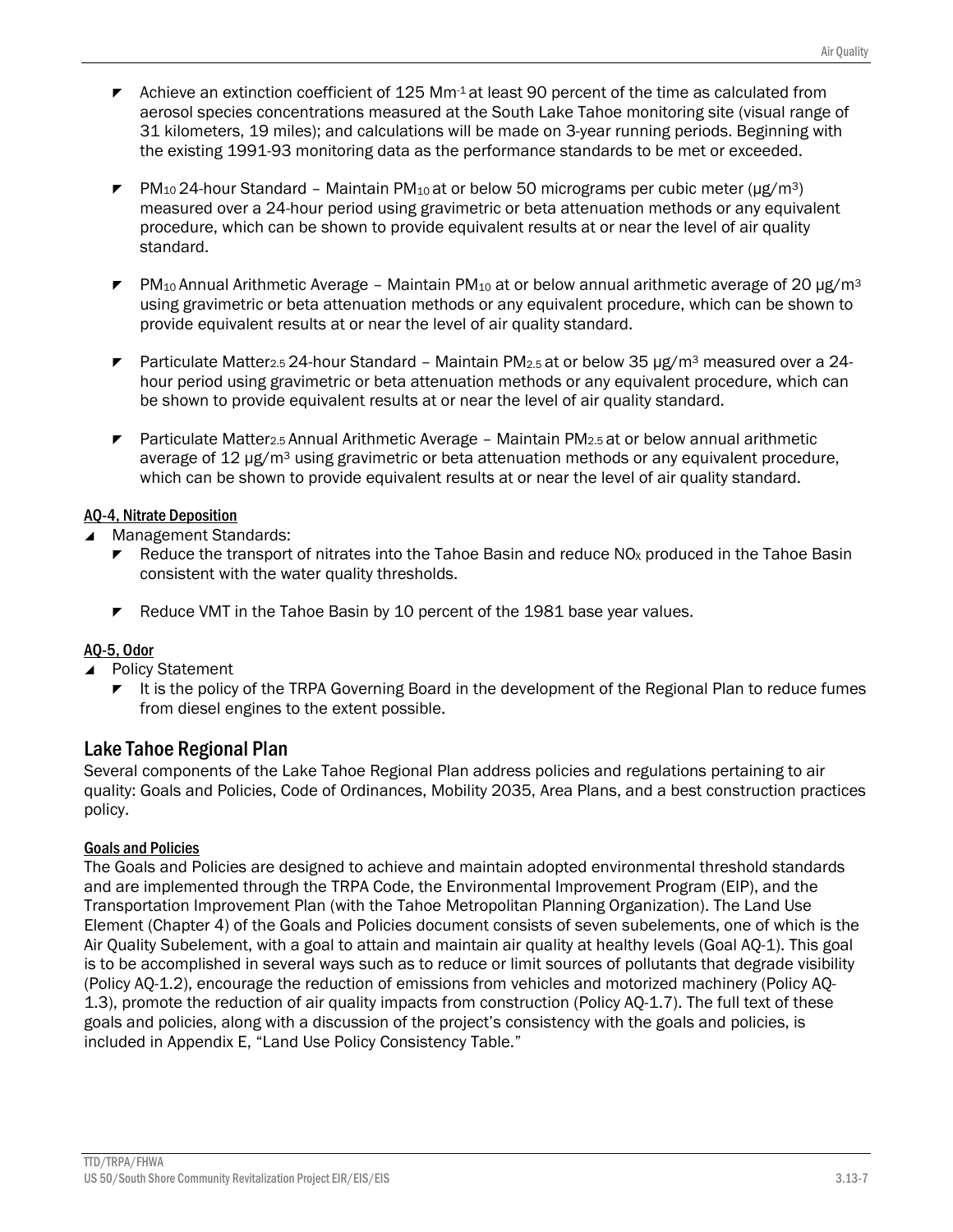| <b>Threshold Indicator</b><br><b>Reporting Category</b> | 1991<br><b>Attainment</b><br><b>Status</b> | 1996<br><b>Attainment</b><br><b>Status</b> | 2001<br><b>Attainment</b><br><b>Status</b> | 2006<br><b>Attainment</b><br><b>Status</b> | Threshold Standards <sup>1</sup>                                                 | 2011 Attainment Status <sup>2</sup>                                   | 2015 Attainment Status            | <b>Trend</b>         |
|---------------------------------------------------------|--------------------------------------------|--------------------------------------------|--------------------------------------------|--------------------------------------------|----------------------------------------------------------------------------------|-----------------------------------------------------------------------|-----------------------------------|----------------------|
|                                                         |                                            |                                            |                                            |                                            | Highest 1-hour Concentration of Carbon<br>Monoxide                               | Considerably better than target                                       | Considerably better than target   | Moderate improvement |
| Carbon monoxide (CO)                                    | Non-<br>attainment                         | Attainment                                 | Attainment                                 | Non-<br>attainment                         | Highest 8-hour Average Concentration of Carbon<br>Monoxide                       | Considerably better than target                                       | Considerably better than target   | Moderate improvement |
|                                                         |                                            |                                            |                                            |                                            | Average Daily Winter Traffic Volume, Presidents<br>Weekend                       | At or somewhat better than target                                     | Considerably better than target   | Moderate improvement |
|                                                         |                                            |                                            |                                            |                                            | Highest 1-hour Average Concentration of Ozone                                    | At or somewhat better than target                                     | At or somewhat better than target | Moderate improvement |
|                                                         |                                            |                                            |                                            | Non-                                       | Highest 8-hour Average Concentration of Ozone                                    | At or somewhat better than target                                     | Somewhat worse than target        | Moderate improvement |
| Ozone                                                   | Non-<br>attainment                         |                                            | Non-attainment Non-attainment              | attainment                                 | 3 Year Average of the 4th Highest 8-hour<br>Concentration of Ozone               | At or somewhat better than target                                     | At or somewhat better than target | Moderate improvement |
|                                                         |                                            |                                            |                                            |                                            | Oxides of Nitrogen Emissions                                                     | At or somewhat better than target                                     | Considerably better than target   | Moderate improvement |
|                                                         |                                            |                                            |                                            |                                            | <b>Regional Visibility</b>                                                       |                                                                       |                                   |                      |
|                                                         |                                            |                                            |                                            |                                            | Regional Visibility 50th Percentile ("Average<br>Visibility Days")               | At or somewhat better than target                                     | At or somewhat better than target | Little or no change  |
|                                                         |                                            |                                            |                                            |                                            | Regional Visibility 90th Percentile ("Worst<br>Visibility Days")                 | At or somewhat better than target   At or somewhat better than target |                                   | Little or no change  |
| Visibility                                              | Attainment                                 |                                            | Non-attainment   Non-attainment            | Attainment                                 | <b>Subregional Visibility</b>                                                    |                                                                       |                                   |                      |
|                                                         |                                            |                                            |                                            |                                            | Subregional Visibility 50th Percentile ("Average                                 | Insufficient data to determine                                        | Insufficient data to determine    | Insufficient data to |
|                                                         |                                            |                                            |                                            |                                            | Visibility Days")                                                                | status                                                                | status                            | determine trend      |
|                                                         |                                            |                                            |                                            |                                            | Subregional Visibility 90th Percentile ("Worst                                   | Insufficient data to determine                                        | Insufficient data to determine    | Insufficient data to |
|                                                         |                                            |                                            |                                            |                                            | Visibility Days")                                                                | status                                                                | status                            | determine trend      |
|                                                         |                                            |                                            |                                            |                                            | Highest 24-hour PM <sub>10</sub> Concentration                                   | Somewhat worse than target                                            | Somewhat worse than target        | Little or no change  |
| Particulate matter                                      | Non-<br>attainment                         | Non-attainment                             | Attainment                                 | Non-<br>attainment                         | Annual Average PM <sub>10</sub> Concentration                                    | Insufficient data to determine<br>status                              | Considerably better than target   | Moderate improvement |
|                                                         |                                            |                                            |                                            |                                            | 24-hour PM <sub>2.5</sub> Concentration                                          | Considerably better than target                                       | At or somewhat better than target | Little or no change  |
|                                                         |                                            |                                            |                                            |                                            | Annual Average PM <sub>2.5</sub> Concentration                                   | Considerably better than target                                       | Considerably better than target   | Little or no change  |
| Nitrate deposition                                      | Unknown                                    | Unknown                                    | Unknown                                    | Unknown                                    | Reduce generation and transport of nitrate to<br>achieve water quality standards | Implemented <sup>3</sup>                                              | Implemented <sup>3</sup>          | Unknown              |
|                                                         |                                            |                                            |                                            |                                            | Vehicle Miles Traveled (VMT)                                                     | At or somewhat better than target                                     | At or somewhat better than target | Moderate improvement |
| Odor                                                    | <b>No</b><br>Designation                   | No Designation                             | No Designation                             | <b>No</b><br>Designation                   | Reduce diesel engine fumes                                                       | Implemented <sup>3</sup>                                              | Implemented <sup>3</sup>          | Unknown              |

#### Table 3.13-3 TRPA Air Quality Indicator Attainment Status and Trends

Notes:

1 In the 2015 Threshold Evaluation, attainment status was no longer provided for the Threshold Indicator Reporting Category and instead was provided for each threshold standard; therefore, attainment status is provided for threshold standard for the 2011 Threshold Evaluation and 2015 Threshold Evaluation as a basis of comparison.

2 Change in terminology occurred in 2011 Threshold Evaluation.

3 "Implemented" refers to implementation of a management standard rather than monitoring the achievement of a numerical standard.

Source: TRPA 2007:2-8; TRPA 2016:3-8 – 3-9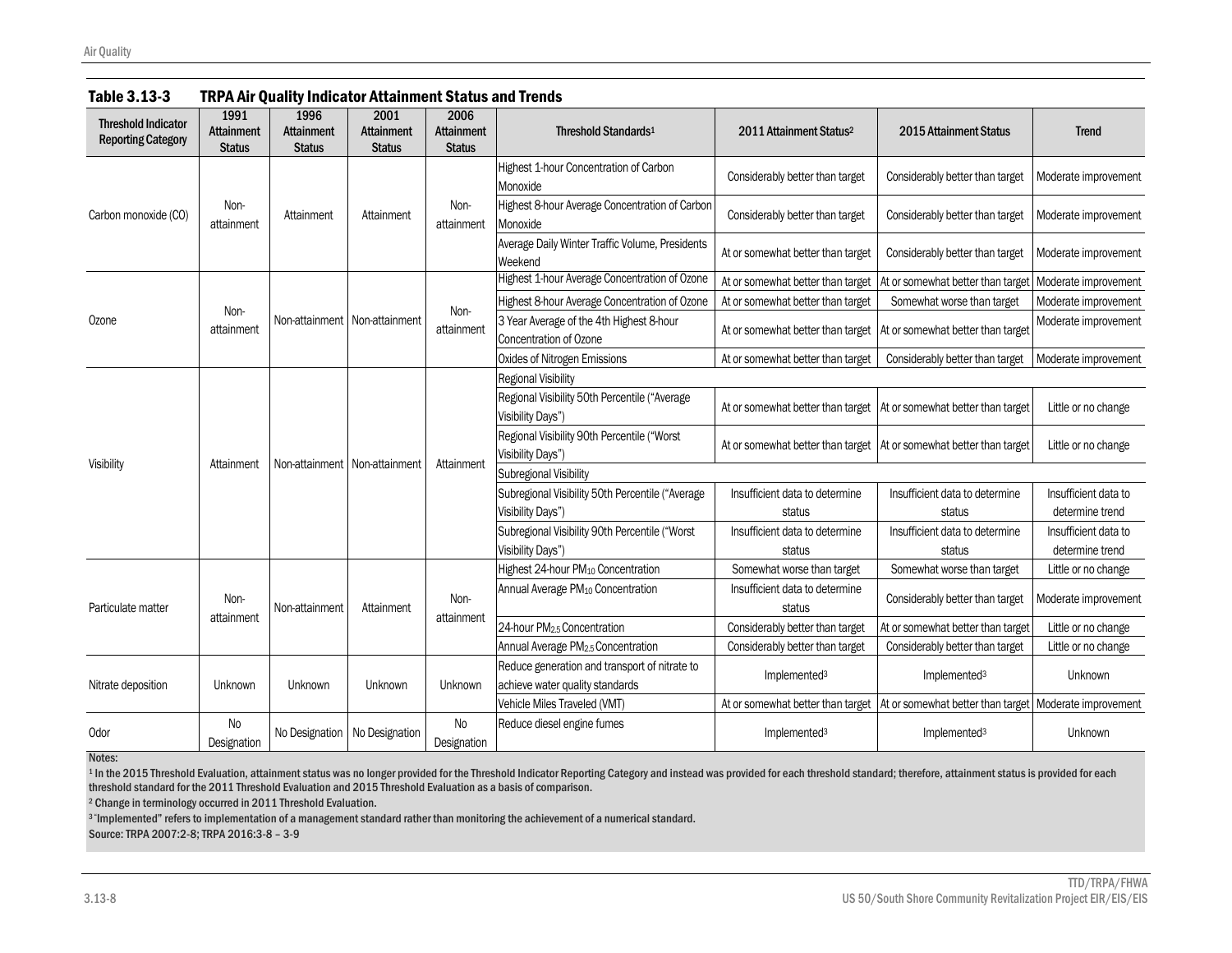TRPA has jurisdiction within the LTAB portion of El Dorado County and Douglas County in regard to air quality. Therefore, the Air Quality Subelement of the Goals and Policies document has focused on achieving the NAAQS and CAAQS, as well as special TRPA-adopted regional and sub-regional visibility standards, and on reducing the deposition of nitrate from NO<sub>x</sub> emitted by vehicles. The TRPA Code and the Regional Transportation Plan (RTP) contain specific measures designed to monitor and achieve the air quality objectives of the Regional Plan.

#### Code of Ordinances

Applicable provisions of Chapter 65 (Air Quality and Transportation) of the TRPA Code (TRPA 2012b) are described below.

#### Chapter 65.1—Air Quality Control

The provisions of Chapter 65.1 apply to direct sources of air pollution in the Tahoe Region, including certain motor vehicles registered in the region, combustion heaters installed in the region, open burning and stationary sources of air pollution, and idling combustion engines. Provisions potentially applicable to the project are provided below.

- ▲ Section 65.1.3, "Vehicle Inspection and Maintenance Program," states that to avoid duplication of effort in implementation of an inspection/maintenance program for certain vehicles registered in the CO nonattainment area, TRPA shall work with the affected state agencies to plan for applying state inspection/maintenance programs to the Tahoe Region.
- Section 65.1.8, "Idling Restrictions," states that no person shall cause a combustion engine in a parked auto, truck, bus, or boat to idle for more than 30 consecutive minutes in the designated plan areas (with limited exemptions).

#### Mobility 2035: Lake Tahoe Regional Transportation Plan

In 2012, the Tahoe Metropolitan Planning Organization (TMPO) prepared the *Mobility 2035: Lake Tahoe Regional Transportation Plan* (RTP), which seeks to improve mobility and safety for the commuting public while at the same time delivering environmental improvements throughout the transportation network in the Tahoe Basin. Important directions of the plan are to reduce the overall environmental impact of transportation in the Tahoe Region, create walkable, vibrant communities, and provide real alternatives to driving. The plan also supported an update of the Transportation Element of the TRPA) Regional Plan. Finally, the plan met the challenge of California's Senate Bill 375 by presenting an integrated land use and transportation strategy that will allow the Tahoe Region to achieve targets for reducing greenhouse gas (GHG) emissions by 2035.

The 2017 Regional Transportation Plan (2017 RTP), which is an update to the 2012 RTP, and its joint CEQA/TRPA environmental document have been circulated for public review. The vision and goals of the 2017 RTP were based on the 2012 RTP. The projects listed in the 2017 RTP are substantially similar to those in the 2012 RTP, and the US 50/South Shore Community Revitalization Project is included in both documents.

Although the draft 2017 RTP has been released for public review, and includes the US 50/South Shore Community Revitalization Project, the 2012 RTP/SCS is the currently adopted plan. Because an initial study/initial environmental checklist (IS/IEC) has been prepared for the 2017 RTP as a supplement to the RTP/SCS Environmental Impact Report/Environmental Impact Statement (EIR/EIS) and does not result in new significant environmental impacts, the analysis below continues to rely on the 2012 RTP/SCS EIR/EIS.

#### Area Plans

The project site is within the Tourist Core Area Plan (TCAP) and the South Shore Area Plan (SSAP). The TCAP includes a goal to reduce air emissions in the Tourist Core (Goal NCR-5 Air Quality) and a policy to achieve this goal that requires implementation of dust and exhaust emissions controls for construction projects (Policy NCR-5.1). The South Shore Area Plan does not have specific goals or policies in place for reducing air quality but does acknowledge the importance of maintaining healthy air quality in the plan area.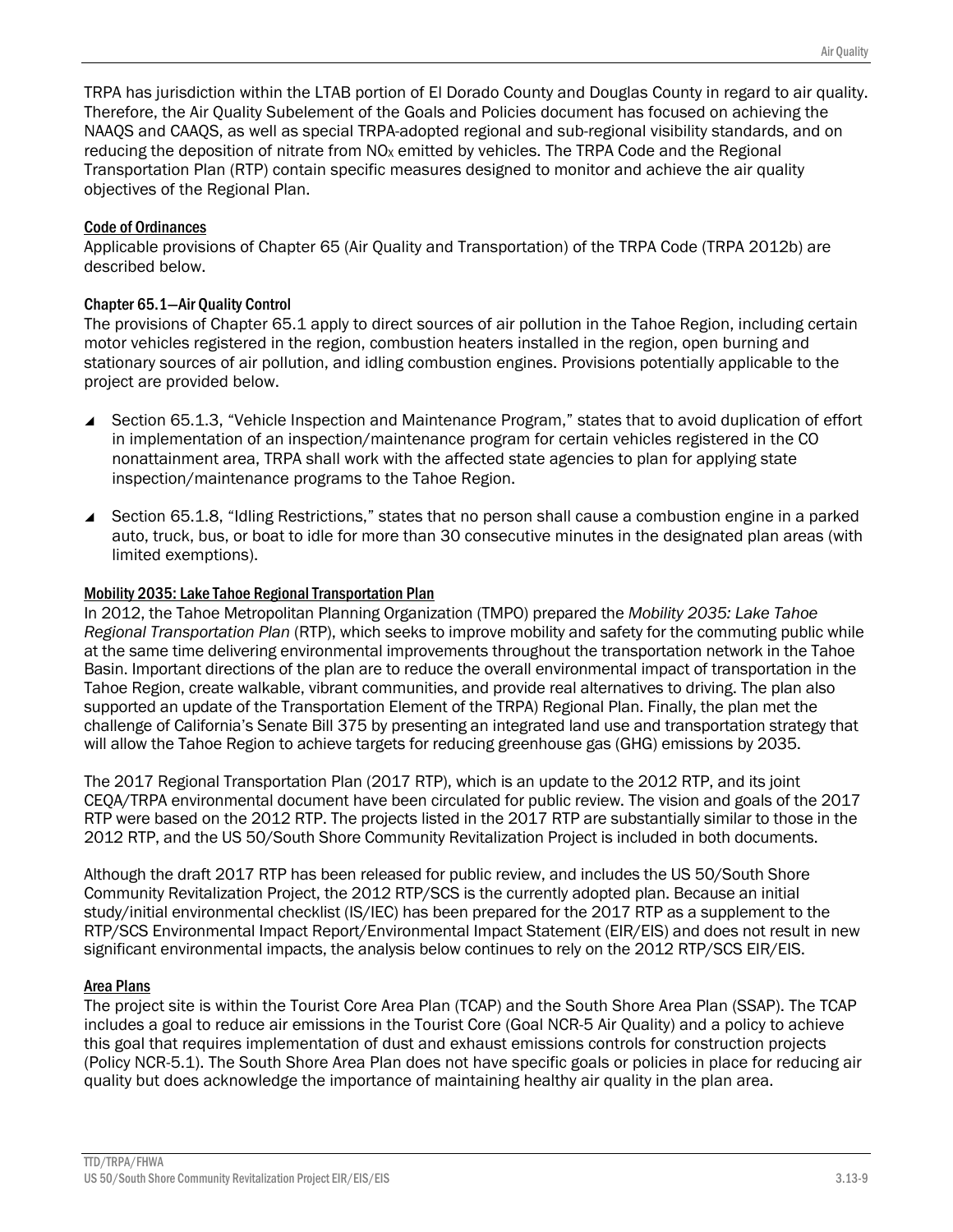#### Construction Practices Policy for Construction Emissions

TRPA coordinates implementation of its Best Construction Practices Policy for Construction Emissions through TRPA-approved plans, project-permitting, or projects/programs developed in coordination with local or other governments that require, as a condition of project approval, implementation of feasible measures and best management practices (BMPs) to reduce construction-generated emissions to the extent feasible. TRPA developed its Best Construction Practices Policy (approved by the TRPA Governing Board on November 13, 2013) pursuant to Mitigation Measure 3.4-2 of the RTP EIR/EIS and Mitigation Measure 3.4-2 of the Regional Plan Update EIS.

TRPA's Best Construction Practices Policy for Construction Emissions includes the following measures applicable to the project (TRPA 2013):

- Fugitive dust shall not exceed 40 percent opacity and not go beyond the property boundary at any time during project construction.
- No open burning of removed vegetation shall occur during infrastructure improvements.
- Minimize idling time to 5 minutes in California and 15 minutes in Nevada for all diesel-power equipment (refer to TRPA Code Section 65.1.8, "Idling Restrictions," for all idling restrictions).
- Apply water to control dust as needed to prevent dust impacts offsite. Operational water truck(s) shall be onsite, as required, to control fugitive dust. Construction vehicles leaving the site shall be cleaned to prevent dust, silt, mud, and dirt from being released or tracked offsite.
- Apply approved chemical soil stabilizers, vegetative mats, or other appropriate BMPs to manufacturer's specifications, to all inactive construction areas (previously graded areas which remain inactive for 96 hours). Spread soil binders on unpaved roads and employee/equipment parking areas and wet broom or wash streets if silt is carried over to adjacent public thoroughfares.
- Utilize existing power sources (e.g., power poles) or clean-fuel generators rather than temporary diesel power generators, wherever feasible.

# **STATE**

### California

ARB is the agency responsible for coordination and oversight of state and local air pollution control programs in California and for implementing the California Clean Air Act (CCAA). California law authorizes ARB to set ambient (outdoor) air pollution standards (California Health and Safety Code Section 39606) in consideration of public health, safety, and welfare (California Ambient Air Quality Standards [CAAQS]; Table 3.13-1).

#### Criteria Air Pollutants

ARB has established CAAQS for sulfates, hydrogen sulfide, vinyl chloride, visibility-reducing particulate matter, and the above-mentioned criteria air pollutants. In most cases the CAAQS are more stringent than the NAAQS. Differences in the standards are generally explained by the health effects studies considered during the standard-setting process and the interpretation of the studies. In addition, the CAAQS incorporate a margin of safety to protect sensitive individuals.

The CCAA requires that all local air districts in the state endeavor to achieve and maintain the CAAQS by the earliest date practical. The act specifies that local air districts should focus particular attention on reducing the emissions from transportation and area wide emission sources, and provides districts with the authority to regulate indirect sources.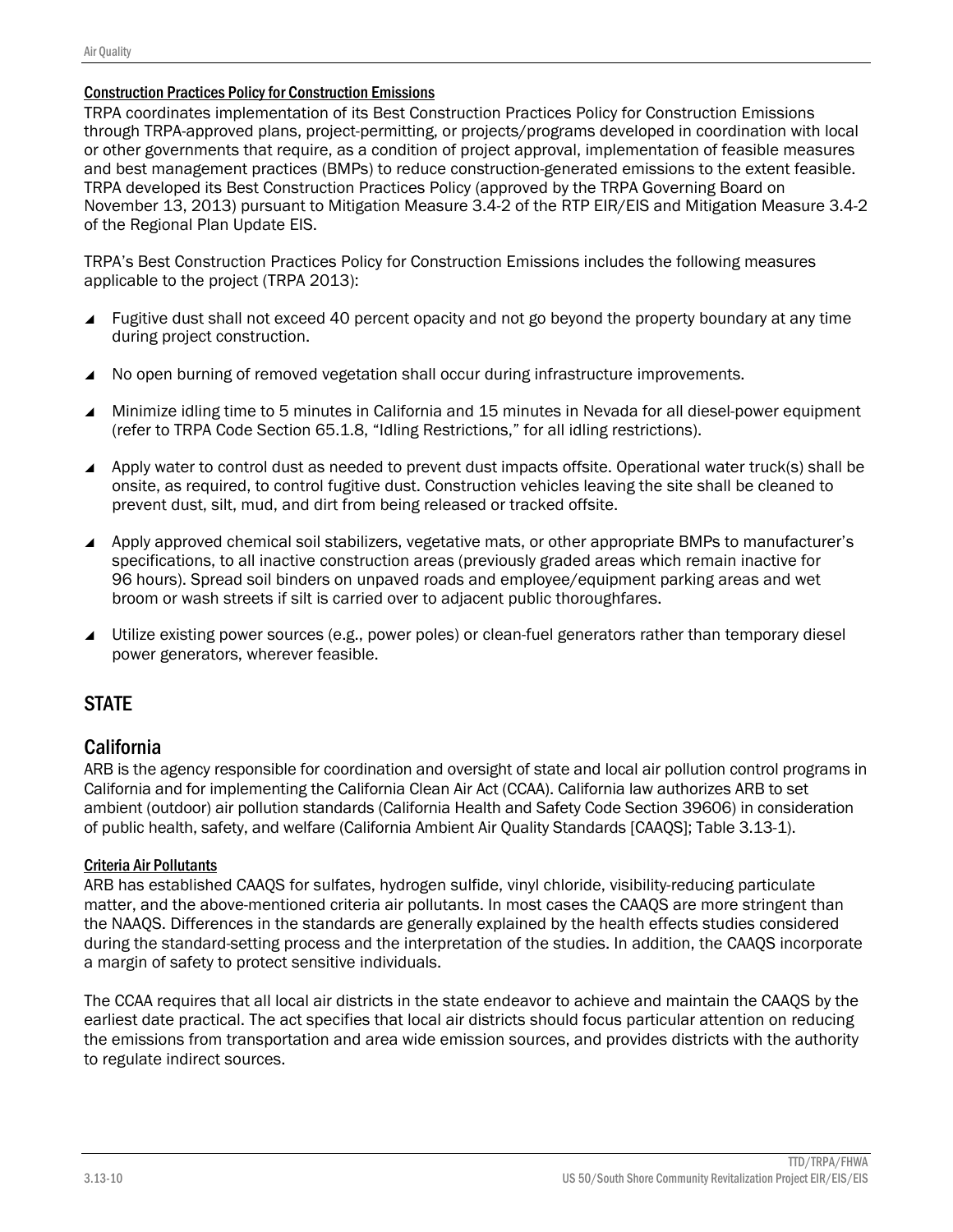Among ARB's other responsibilities are overseeing local air district compliance with federal and state laws, approving local air quality plans, submitting SIPs to EPA, monitoring air quality, determining and updating area designations and maps, and setting emissions standards for new mobile sources, consumer products, small utility engines, off-road vehicles, and fuels.

#### Toxic Air Contaminants

TACs in California are regulated primarily through the Tanner Air Toxics Act (Assembly Bill [AB] 1807, Chapter 1047, Statutes of 1983) and the Air Toxics Hot Spots Information and Assessment Act of 1987 (AB 2588, Chapter 1252, Statutes of 1987). AB 1807 sets forth a formal procedure for ARB to designate substances as TACs. Research, public participation, and scientific peer review are required before ARB can designate a substance as a TAC. To date, ARB has identified more than 21 TACs, including diesel PM, and adopted EPA's list of HAPs as TACs.

Once a TAC is identified, ARB then adopts an airborne toxics control measure for sources that emit that particular TAC. If a safe threshold exists for a substance at which there is no toxic effect, the control measure must reduce exposure below that threshold. If no safe threshold exists, the measure must incorporate BACT for toxics to minimize emissions.

ARB has adopted diesel exhaust control measures and more stringent emission standards for various onroad mobile sources of emissions, including transit buses, and off-road diesel equipment (e.g., tractors, generators). Recent milestones included the low-sulfur diesel fuel requirement and tighter emissions standards for heavy-duty diesel trucks (effective in 2007 and subsequent model years) and off-road diesel equipment (2011). Over time, replacing older vehicles will result in a vehicle fleet that produces substantially lower levels of TACs than under current conditions. Mobile-source emissions of TACs (e.g., benzene, 1-3 butadiene, diesel PM) in California have been reduced substantially over the last decade; such emissions will be reduced further through a progression of regulatory measures (e.g., low emission vehicle/clean fuels and Phase II reformulated-gasoline regulations) and control technologies.

The Hot Spots Act requires that existing facilities that emit toxic substances above a specified level prepare an inventory of toxic emissions, prepare a risk assessment if emissions are significant, notify the public of significant risk levels, and prepare and implement risk reduction measures.

## Nevada

At the state level, the Nevada BAPC and BAQP are the agencies responsible for coordination and oversight of state air pollution control programs, including the Chemical Accident Prevention Program (CAPP), and air quality surveillance in Nevada. The authority for the BAPC and BAQP to implement air pollution control programs is drawn from the Nevada Revised Statutes (NRS) 445B.100 through 445B.825 and 486A.010 through 486A.180. The agencies achieve and maintain air quality conditions in Douglas County through a comprehensive program of planning, regulation, enforcement, technical innovation, and promotion of the understanding of air‐quality issues.

The clean air strategy of the BAPC and BAQP includes the preparation of plans and programs for the attainment of ambient air quality standards, adoption and enforcement of rules and regulations, and issuance of permits for stationary sources. The BAPC and BAQP also oversee compliance with Nevada and federal laws; prepare SIPs; conduct inspections; observe and review source test data, excess emission reports, and compliance certification reports; investigate air quality complaints; operate an ambient air quality monitoring network; develop and implement strategies to control air pollution from motor vehicles, convert motor vehicle fleets to use cleaner‐burning alternative fuels; and coordinate and facilitate prescribed outdoor burning.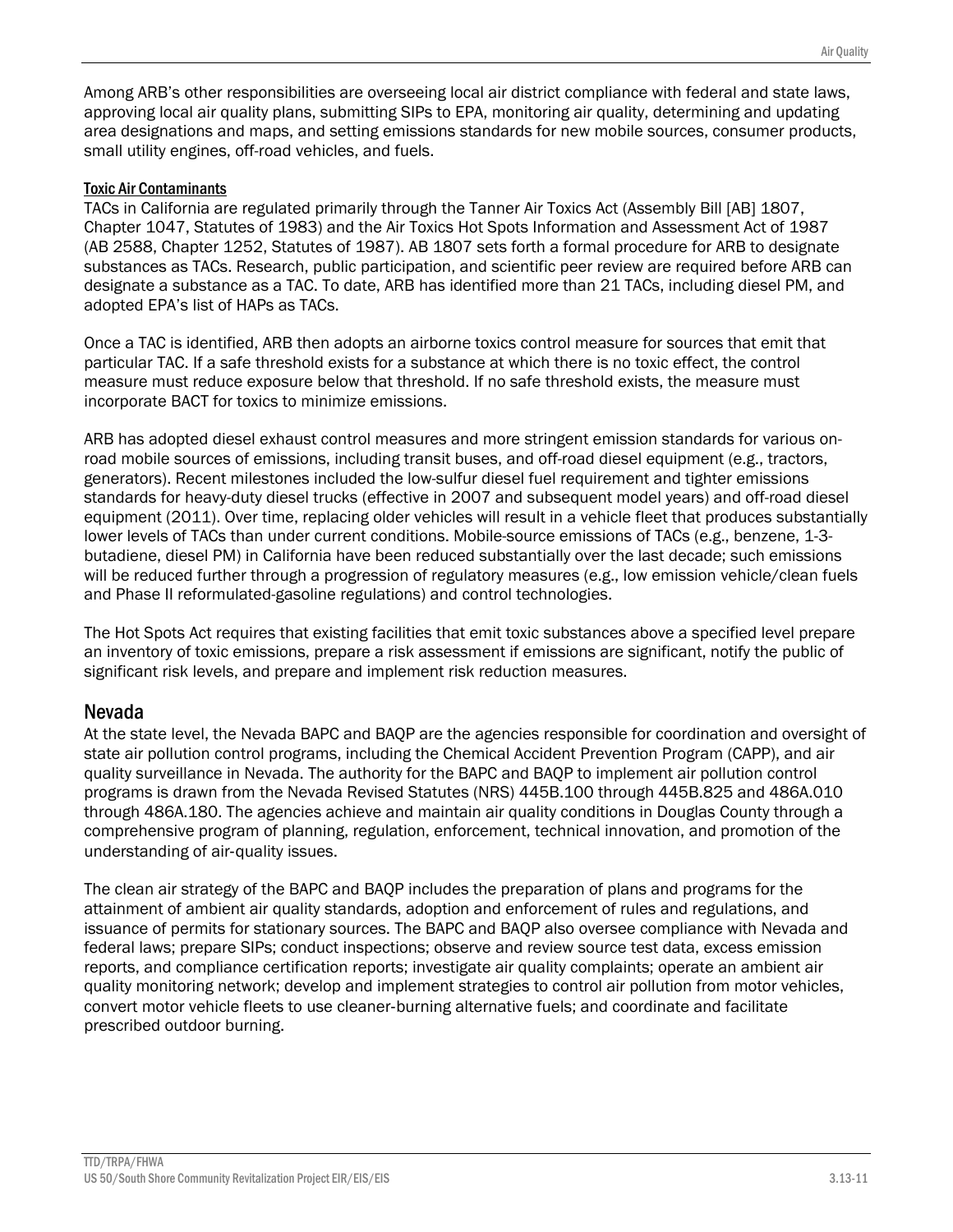# LOCAL

# El Dorado County Air Quality Management District

### Criteria Air Pollutants

EDCAQMD attains and maintains air quality conditions in El Dorado County through a comprehensive program of planning, regulation, enforcement, technical innovation, and promotion of the understanding of air quality issues. The clean-air strategy of EDCAQMD includes preparing plans for the attainment of ambient air quality standards, adopting and enforcing rules and regulations concerning sources of air pollution, and issuing permits for stationary sources of air pollution. EDCAQMD also inspects stationary sources of air pollution and responds to citizen complaints, monitors ambient air quality and meteorological conditions, and implements programs and regulations required by the CAA, CAAA, and CCAA.

All projects in El Dorado County, including those in the City of South Lake Tahoe, are subject to adopted EDCAQMD rules and regulations in effect at the time of construction. Specific EDCAQMD rules applicable to the construction of the project may include but are not limited to the following:

- ▲ Rule 202–Visible Emissions,
- ▲ Rule 215–Application of Architectural Coatings,
- ▲ Rule 223-1–Fugitive Dust,
- ▲ Rule 223-2-Asbestos,
- Rule 224–Cutback and Emulsified Asphalt Paving Materials, and
- ▲ Rule 501–Permit Requirements.

Specifically, Rule 223-1 establishes standards to be met by project activities generating fugitive dust. It applies to all of El Dorado County and addresses fugitive dust generated by construction and grading activities, and by other land uses including recreation uses. Among the standards to be met is a prohibition on visible dust crossing the property boundary, generation of high levels of visible dust (dust sufficient to obscure vision by 40 percent), and controls on the track-out of dirt and mud on to public roads. The regulation also establishes minimum dust mitigation and control requirements. When an area to be disturbed is greater than 1 acre, and if required by a project condition of approval or discretionary permit, a dust control plan must be submitted to and approved by EDCAQMD before any construction activities. Further, Rule 223-2 requires activities to reduce asbestos dust created from earth moving activities.

#### Toxic Air Contaminants

At the local level, air districts may adopt and enforce ARB's airborne toxic control measures. Under EDCAQMD Rule 501 ("Permit Requirements"), EDCAQMD Rule 523 ("New Source Review"), and EDCAQMD Rule 522, ("Federal Operating Permit") all sources that have the potential to emit TACs are required to obtain permits from the district. Permits may be granted to these operations if they are constructed and operated in accordance with applicable regulations, including new source review standards and air toxics control measures. EDCAQMD limits emissions and public exposure to TACs through a number of programs.

## City of South Lake Tahoe General Plan

The City of South Lake Tahoe adopted the 2030 General Plan on May 17, 2011. The Natural and Cultural Resources Element of the General Plan provides city-wide goals and polices aimed at improving air quality (City of South Lake Tahoe 2011) that are applicable to the build alternatives, including a goal to incorporate air quality improvements and emission reductions directly with land use and transportation planning (Goal NCR-5) and a policy to incorporate mitigation for projects that have significant construction emissions (Policy NCR-5.10). The full text of this goal and policy, along with a discussion of the project's consistency with this goal and policy, is included in Appendix E, "Land Use Policy Consistency Table."

## Douglas County Master Plan

Douglas County adopted a twenty-year Master Plan in 1996. The Master Plan, or Comprehensive Plan, is required by Nevada Revised Statutes (Chapter 278.150) for the purpose of providing long-term guidance on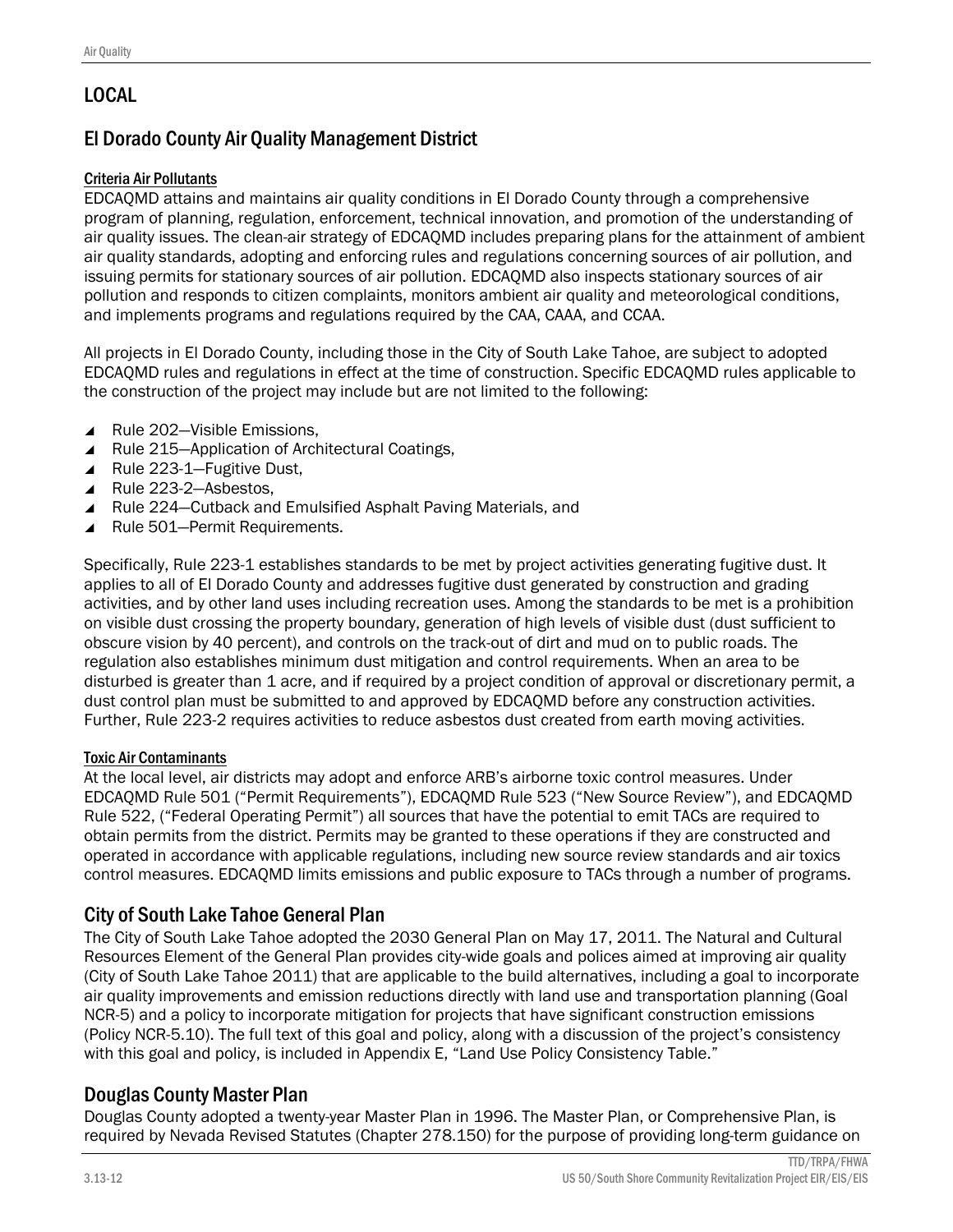the development of cities, counties, and regions in Nevada. The 15 Year Update of the Douglas County Master Plan (2011) was adopted by the Douglas County Board of Commissioners on March 1, 2012.

The Environmental Resources and Conservation Element of the plan includes goals and policies/actions aimed at improving air quality within the County, including a goal to maintain and improve existing air quality (ERC Goal 13) and an action to establish standards for roadway surfacing and maintenance which reduces dust generation (ERC Action 13.3). A discussion of the project's consistency with this goal and policy, is included in Appendix E, "Land Use Policy Consistency Table."

# 3.13.2 Affected Environment

The project site and study area are located in the LTAB. The LTAB comprises portions of El Dorado and Placer counties on the California side of the Lake Tahoe Basin, and Washoe County, Douglas County, and the Carson City Rural District on the Nevada side.

Ambient concentrations of air pollutants are determined by the amount of pollutants emitted and the atmosphere's ability to transport and dilute such emissions. Natural factors that affect transport and dilution include terrain, wind, atmospheric stability, and the presence of sunlight. Therefore, existing air quality conditions in the LTAB are determined by such natural factors as climate, meteorology, and topography, in addition to the level of emissions released by existing air pollutant sources. These factors are discussed separately below.

# CLIMATE, METEOROLOGY, AND TOPOGRAPHY

Lake Tahoe lies in a topographic depression between the crests of the Sierra Nevada and Carson ranges on the California-Nevada border at a surface elevation of approximately 6,260 feet above mean sea level. The LTAB is defined by the 7,000-foot contour, which is continuous around the Lake, except near Tahoe City. The mountains surrounding the Lake are approximately 8,000 to 9,000 feet in height on average, with some reaching 10,000 feet.

Pollutants from local sources are trapped by frequent inversions in the LTAB, greatly limiting the volume of air into which the pollutants are mixed (e.g., diluted), which results in accumulation and elevated concentrations of pollutants. A second important meteorological regime is the transport of pollutants from the Sacramento Valley and San Francisco Bay Area because winds from these areas move upslope in the Sierra Nevada and the Lake is located directly east of the Sierra Nevada crest (Cahill and Cliff 2000:1).

The project site generally experiences warm, dry summers and wet, snowy winters. Maximum temperatures occur during July and reach 78 degrees Fahrenheit on average. Minimum temperatures can be as low as 23 degrees Fahrenheit during winter months (WRCC 2016a). Average annual precipitation of approximately 12.9 inches (63.5 inches of snowfall) occurs primarily during the months of November through March and average annual wind speed is 6.1 miles per hour from the south in South Lake Tahoe (WRCC 2016b).

# CRITERIA AIR POLLUTANTS

Concentrations of emissions from criteria air pollutants are used to indicate the quality of the ambient air. A brief description of key criteria air pollutants is provided below, including emission source types and health effects. For descriptions of health effects, "acute" refers to effects of short-term exposures to criteria air pollutants, usually at fairly high concentrations whereas "chronic" refers to effects of long-term exposures to criteria air pollutants, usually at lower, ambient concentrations.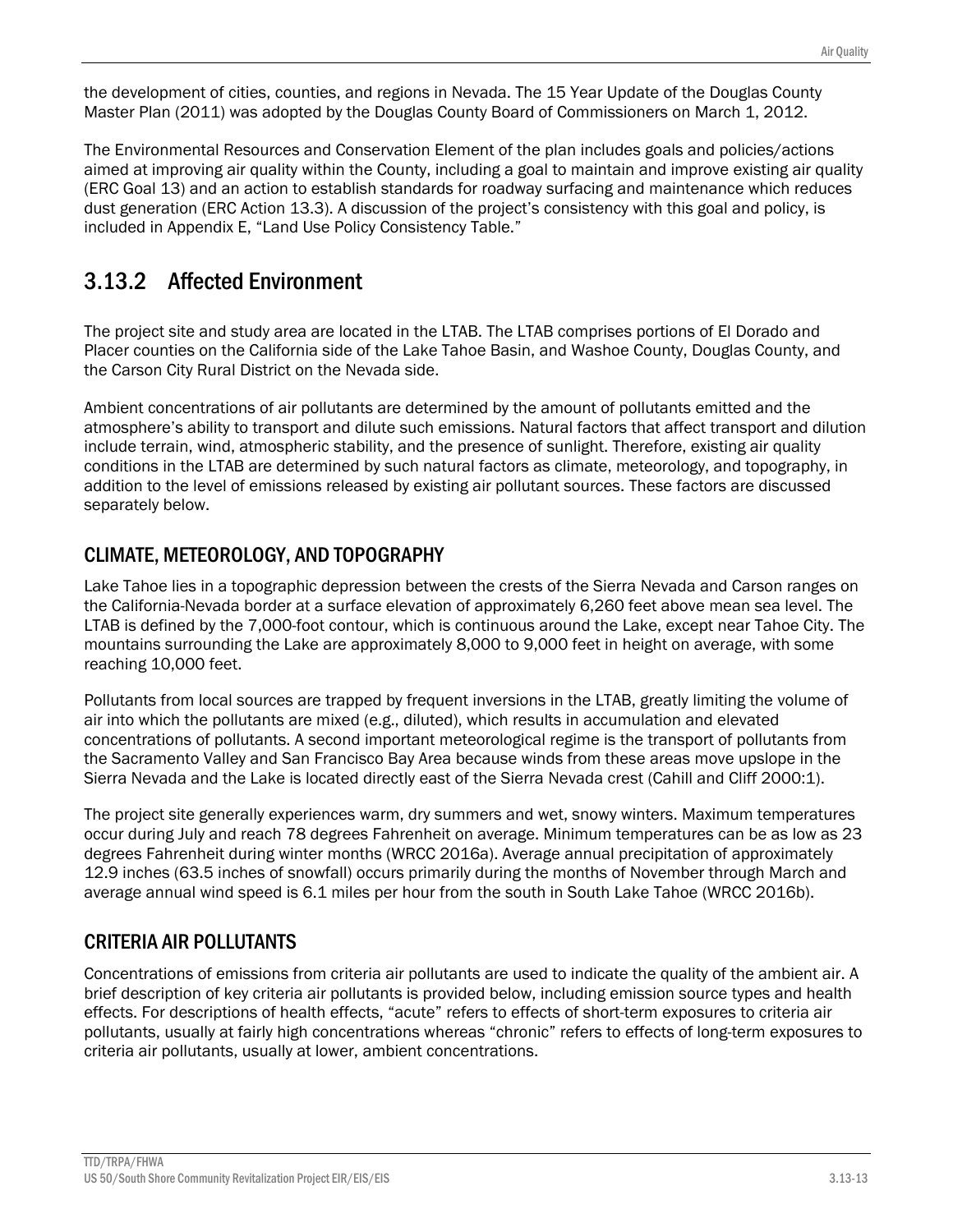# **Ozone**

Ozone is a photochemical oxidant (a molecule whose oxygen combines chemically with another substance in the presence of sunlight) and the primary component of smog. Ozone is not directly emitted into the air but is formed through complex chemical reactions between precursor emissions of ROG and  $NQ<sub>X</sub>$  in the presence of sunlight. ROG are volatile organic compounds that are photochemically reactive. ROG emissions result primarily from incomplete combustion and the evaporation of chemical solvents and fuels. NO<sub>x</sub> are a group of gaseous compounds of nitrogen and oxygen that result from the combustion of fuels (EPA 2016c).

Emissions of the ozone precursors ROG and NOX have decreased in California over the past several years because of more stringent motor vehicle standards and cleaner burning fuels. Emissions of ROG and  $NO<sub>X</sub>$ decreased from 2000 to 2010 and are projected to continue decreasing from 2010 to 2035 (ARB 2014).

Acute health effects include cough, chest pain, shortness of breath, and throat/airway inflammation. Chronic health effects include reduced lung function, worsening of existing condition such as bronchitis, emphysema, and asthma (EPA 2016c).

# Carbon Monoxide

CO is a colorless, odorless gas produced by incomplete combustion of fuels (i.e., motor vehicle exhaust). Acute health effects include headache, dizziness, fatigue, nausea, vomiting, and eventually death. Chronic health effects include permanent heart and brain damage (EPA 2016c).

# Nitrogen Dioxide

Nitrogen dioxide (NO2) is one of a group of highly reactive gases known as oxides of nitrogen or nitrogen oxides (NO<sub>x</sub>). NO<sub>2</sub> primarily gets in the air from the burning of fuel. NO<sub>2</sub> forms from emissions from cars, trucks and buses, power plants, and off-road equipment (EPA 2016c). Acute health effects include respiratory diseases, particularly asthma, leading to respiratory symptoms such as coughing, wheezing, or difficulty breathing. Chronic health effects include development of asthma and potential increased susceptibility to respiratory infection (EPA 2016c).

# Sulfur Dioxide

Sulfur dioxide  $(SO<sub>2</sub>)$  is gaseous compound of sulfur and oxygen. Sources of  $SO<sub>2</sub>$  include coal and oil combustion, refineries, and other processes such as extracting metal from ore Acute health effects include irritation of upper respiratory tract and difficulty breathing (EPA 2016c).

# Particulate Matter

Particulate matter (PM) with an aerodynamic diameter of 10 micrometers or less is referred to as PM<sub>10</sub>. This size particle is of concern because it is small enough to reach deep into the lungs. PM<sub>10</sub> consists of particulate matter emitted directly into the air, such as fugitive dust, soot, and smoke from mobile and stationary sources, construction operations, fires and natural windblown dust, and particulate matter formed in the atmosphere by reaction of gaseous precursors (ARB 2014). PM2.5 includes a subgroup of smaller particles that have an aerodynamic diameter of 2.5 micrometers or less.  $PM_{10}$  and  $PM_{2.5}$  emissions are dominated by emissions from area sources, primarily fugitive dust from vehicle travel on unpaved and paved roads, farming operations, construction and demolition, and particles from residential fuel combustion (ARB 2014). Direct emissions of PM<sub>10</sub> in California have increased slightly over the last 20 years, and are projected to continue to increase slightly through 2035 (ARB 2014:3-7). PM<sub>2.5</sub> emissions have remained relatively steady over the last 20 years and are projected to decrease slightly through 2035 (ARB 2014:3-6). Acute health risks include breathing and respiratory symptoms, aggravation of existing respiratory and cardiovascular diseases, and premature death. Chronic effects include alterations to the immune system and cancer formation.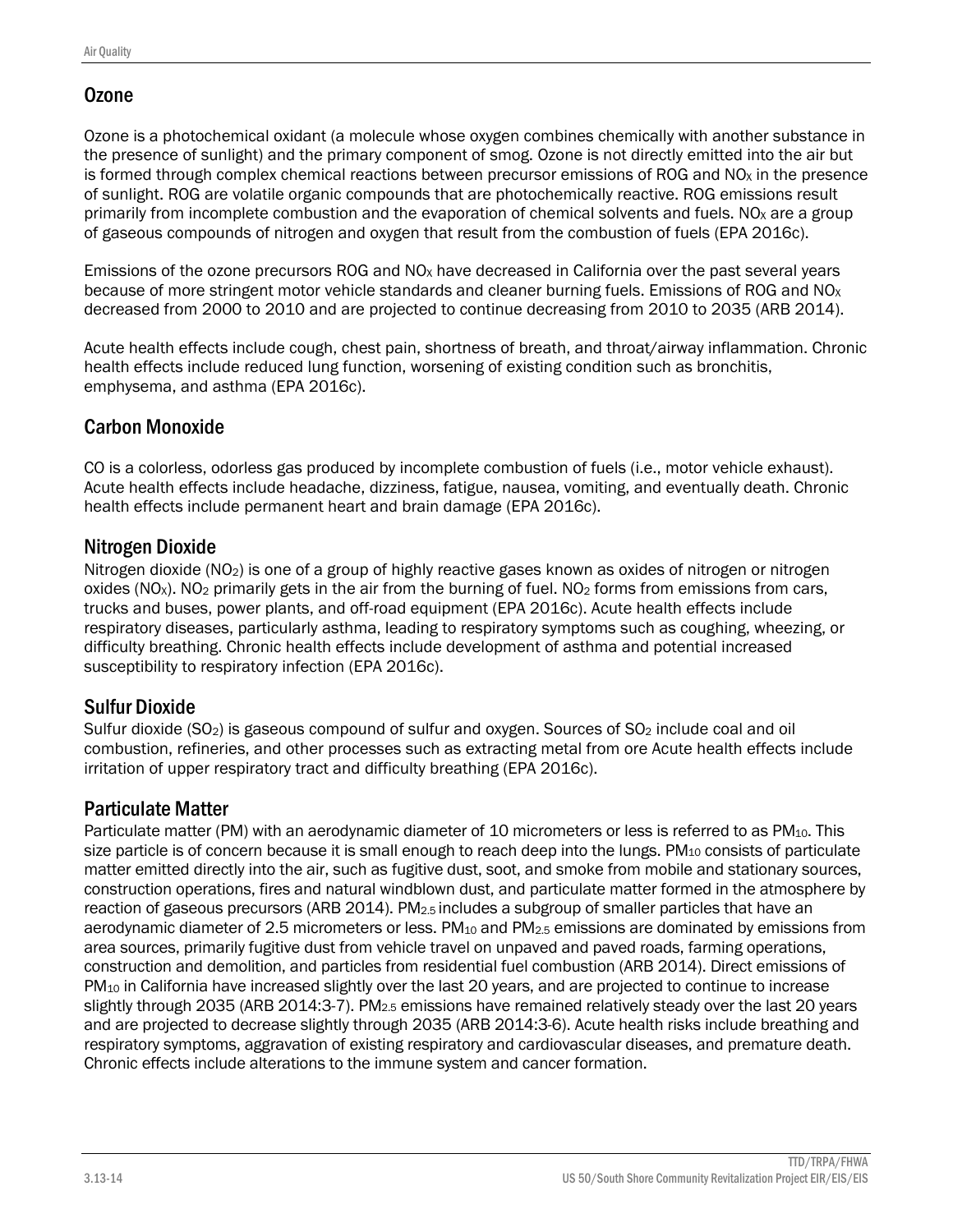# MONITORING STATION DATA

Concentrations of criteria air pollutants are measured at several monitoring stations near the project site. The Echo Summit Station in Nebelhorn, located approximately 11 miles to the southwest, is the closest monitoring station to the project site with recent data for ozone. The nearest monitoring station with recent data for PM<sub>10</sub> is the South Lake Tahoe-Sandy Way station, which is located approximately 2 miles to the west of the project site. In general, the measurements of ambient air quality from the monitoring stations at the Echo Summit Station, Truckee Station, and South Lake Tahoe Station are the most representative of the air quality at the project site. Table 3.13-4 summarizes the air quality data from these stations from 2011 through 2014.

| 14116 J.IJ-4<br>Julillialy VI Allilual All Quality Data (2011–2014) |             |             |             |             |  |  |  |  |
|---------------------------------------------------------------------|-------------|-------------|-------------|-------------|--|--|--|--|
| Ozone <sup>1</sup>                                                  | 2011        | 2012        | 2013        | 2014        |  |  |  |  |
| Maximum concentration (1-hour/8-hour, ppm)                          | 0.108/0.071 | 0.084/0.077 | 0.082/0.076 | 0.081/0.072 |  |  |  |  |
| Number of days state standard exceeded (1-hour/8-hour)              | 1/1         | 0/11        | 0/1         | 0/2         |  |  |  |  |
| Number of days national standard exceeded (8-hour)                  | 0           |             | 0           | 0           |  |  |  |  |
| Respirable Particulate Matter (PM10) <sup>2</sup>                   | 2011        | 2012        | 2013        | 2014        |  |  |  |  |
| Maximum Concentration (µg/m <sup>3</sup> )                          | 55.8        | 84.1        | 139.3       | 58.6        |  |  |  |  |
| Number of days state standard exceeded (measured 3)                 | 3           | 4           | 4           | 2           |  |  |  |  |
| Number of days national standard exceeded (measured 3)              | $\star$     | $\star$     | $\star$     | $\Omega$    |  |  |  |  |
| Fine Particulate Matter (PM <sub>2.5</sub> ) <sup>4</sup>           | 2011        | 2012        | 2013        | 2014        |  |  |  |  |
| Maximum Concentration ( $\mu$ g/m <sup>3</sup> )                    | 68.9        | 27.5        | 61.2        | 253.0       |  |  |  |  |
| Annual Average (µg/m <sup>3</sup> )                                 | $\star$     | 11.0        | $\star$     | 14.3        |  |  |  |  |
| Number of days national standard exceeded (measured 3)              | 0           | 0           | 0           | 0           |  |  |  |  |

#### Table 3.13-4 Summary of Annual Air Quality Data (2011–2014)

Notes:  $\mu g/m^3$  = micrograms per cubic meter; ppm = parts per million; \* = Insufficient data to determine the value; N/A = not available

1 Data from the Echo Summit Station in Nebelhorn.

2 Data from the South Lake Tahoe – Sandy Way Station.

 $3$  Measured days are those days that an actual measurement was greater than the level of the state daily standard or the national daily standard. The number of days above the standard is not necessarily the number of violations of the standard for the year.

Data from the Truckee Fire Station.

Sources: ARB 2015b, ARB 2015c, ARB 2015d.

In 2013, TRPA installed a CO monitor at their monitoring station at 128 Market Street in Stateline, Nevada. Existing conditions with regards to CO are characterized in TRPA's *2015 Threshold Evaluation* (TRPA 2016). The threshold evaluation uses three separate indicators to evaluate CO in the LTAB—the 1-hour CAAQS of 20 ppm; the 8-hour CAAQS of 6 ppm; and winter traffic volumes. The LTAB has been in compliance with the 1- and 8-hour CAAQSs since 1983 and 2003, respectively. The most recent threshold evaluation determined that the 1- and 8-hour CAAQS are "considerably better than target" and continuing to improve moderately with a moderate level of confidence. It also determined that winter traffic volumes are "considerately better than target" and this indicator has had "moderate improvement" since 1980 with a moderate level of confidence.

The EPA and ARB use monitoring data, such as that provided in Table 3.13-4, to designate areas according to their attainment status for criteria air pollutants. The purpose of these designations is to identify those areas with air quality problems and thereby initiate planning efforts for improvement. The three basic designation categories are "nonattainment," "attainment," and "unclassified." "Unclassified" is used in areas that cannot be classified on the basis of available information as meeting or not meeting the standards. The current national and state attainment designations for the LTAB are shown above in Table 3.13-2 for each criteria air pollutant. Ambient air quality standards define clean air and are established to protect even the most sensitive individuals in communities. An air quality standard defines the maximum amount of a pollutant that can be present in outdoor air without harm to public health.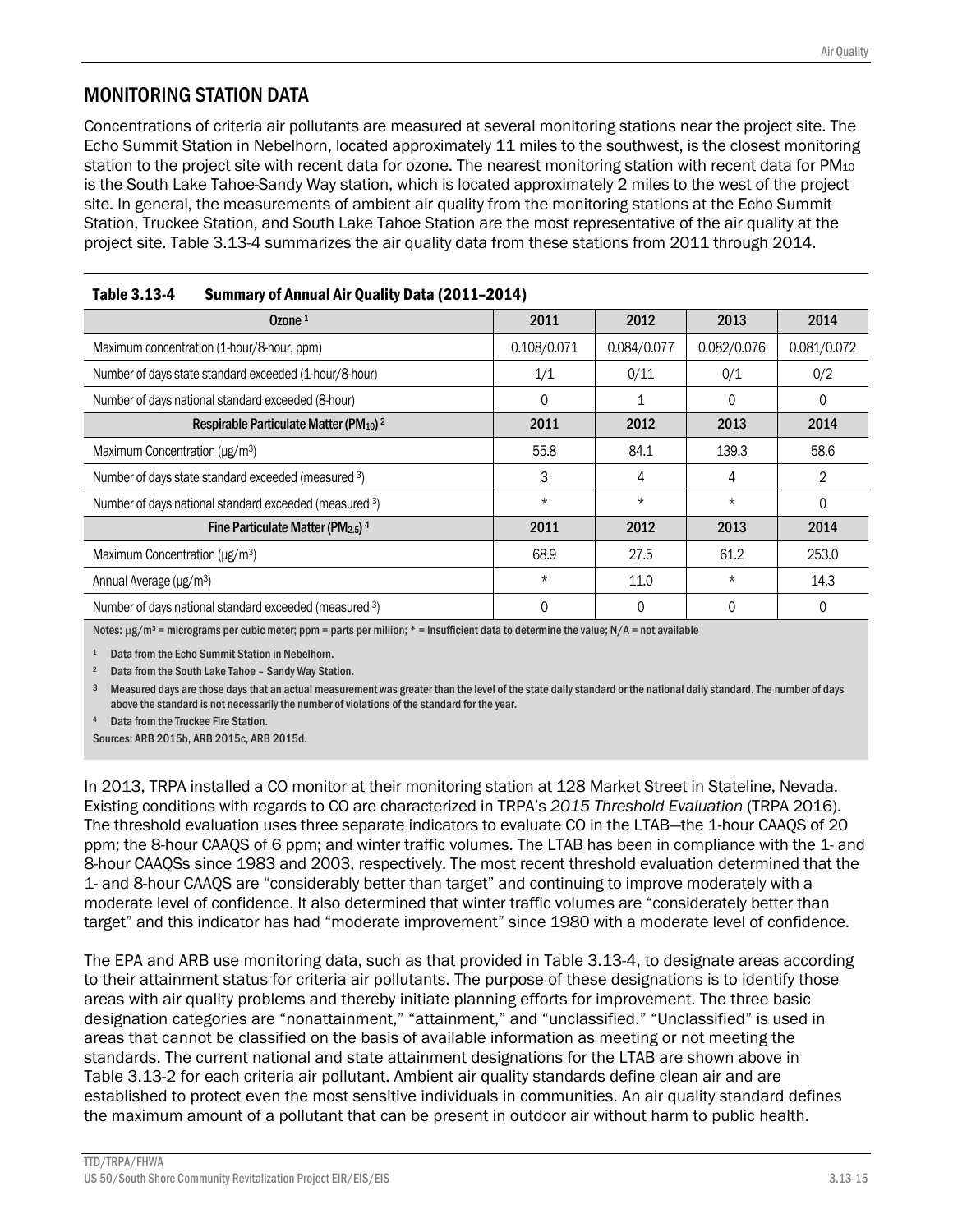# TOXIC AIR CONTAMINANTS

Concentrations of TACs are also used to indicate the quality of ambient air. A TAC is an air pollutant that may cause or contribute to an increase in mortality or in serious illness, or that may pose a hazard to human health. TACs are usually present in trace quantities in the ambient air; however, their high toxicity or health risk may pose a threat to public health even at low concentrations.

According to the *California Almanac of Emissions and Air Quality* (ARB 2014), the majority of the estimated health risks from TACs can be attributed to relatively few compounds, the most important being diesel PM. Diesel PM differs from other TACs in that it is not a single substance, but rather a complex mixture of hundreds of substances. Although diesel PM is emitted by diesel-fueled internal combustion engines, the composition of the emissions varies depending on engine type, operating conditions, fuel composition, lubricating oil, and whether an emissions control system is being used.

Sources of TACs vary considerably and include (but are not limited to) consumer products, gasoline dispensing stations, auto repair and auto body coating shops, dry cleaning establishments, chrome plating and anodizing shops, welding operations, and other stationary sources. Major sources of TACs in the vicinity of the project site are highways and roadways associated with the presence of diesel PM emissions from vehicle exhaust. US 50 and other local roadways are the primary source of TACs in the study area.

The Mobile Source Air Toxics Rule includes new standards as of 2011 that will decrease MSAT emissions through nationwide use of cleaner fuels and engines. Specifically, fuel refiners must meet lower gasoline benzene and non-methane hydrocarbon content. As a result of these standards, passenger vehicles will emit 45 percent less benzene, a direct reduction in PM2.5 emissions. Based on emissions modeling conducted by FHWA, diesel PM is the dominant MSAT of concern for highway projects (FHWA 2016).

# SENSITIVE LAND USES

Sensitive land uses are generally considered to include those uses where exposure to pollutants could result in health-related risks to individuals. Residential dwellings and places where people recreate or congregate for extended periods of time such as parks or schools are of primary concern because of the potential for increased and prolonged exposure of individuals to pollutants. Existing sensitive land uses near the project side include single family homes, multi-family homes, and vacation rentals in the area east of Pioneer Trail, west of Montreal Road, and south of the Village Center. The Bright Beginnings Preschool and Tahoe Douglas Christian Preschool are located approximately a half-mile from the northern end of the project site.

# 3.13.3 Environmental Consequences

# METHODS AND ASSUMPTIONS

Short-term construction-related emissions of criteria air pollutants and precursors were calculated using the Sacramento Metropolitan Air Quality Management District's (SMAQMD) Roadway Construction Emissions Model (Version 8.1.0), and the California Emissions Estimator Model (CalEEMod) Version 2016.3.1 computer program (California Air Pollution Control Officers Association [CAPCOA] 2016), as recommended by EDCAQMD and other air districts in California. Modeling was based on project-specific information (e.g., length of road, area to be graded, and area to be paved), where available; reasonable assumptions based on typical construction activities; and default values that are based on the project's location and land use type. The modeling conservatively assumed that project construction/grading phases could begin as early as 2017 with final project completion for transportation improvements occurring by 2020. The potential redevelopment of the mixed-use development sites was conservatively assumed to occur simultaneously with the transportation improvements to evaluate maximum potential emissions. To model maximum construction emissions from the mixed-use sites, it was conservatively assumed that two of the three sites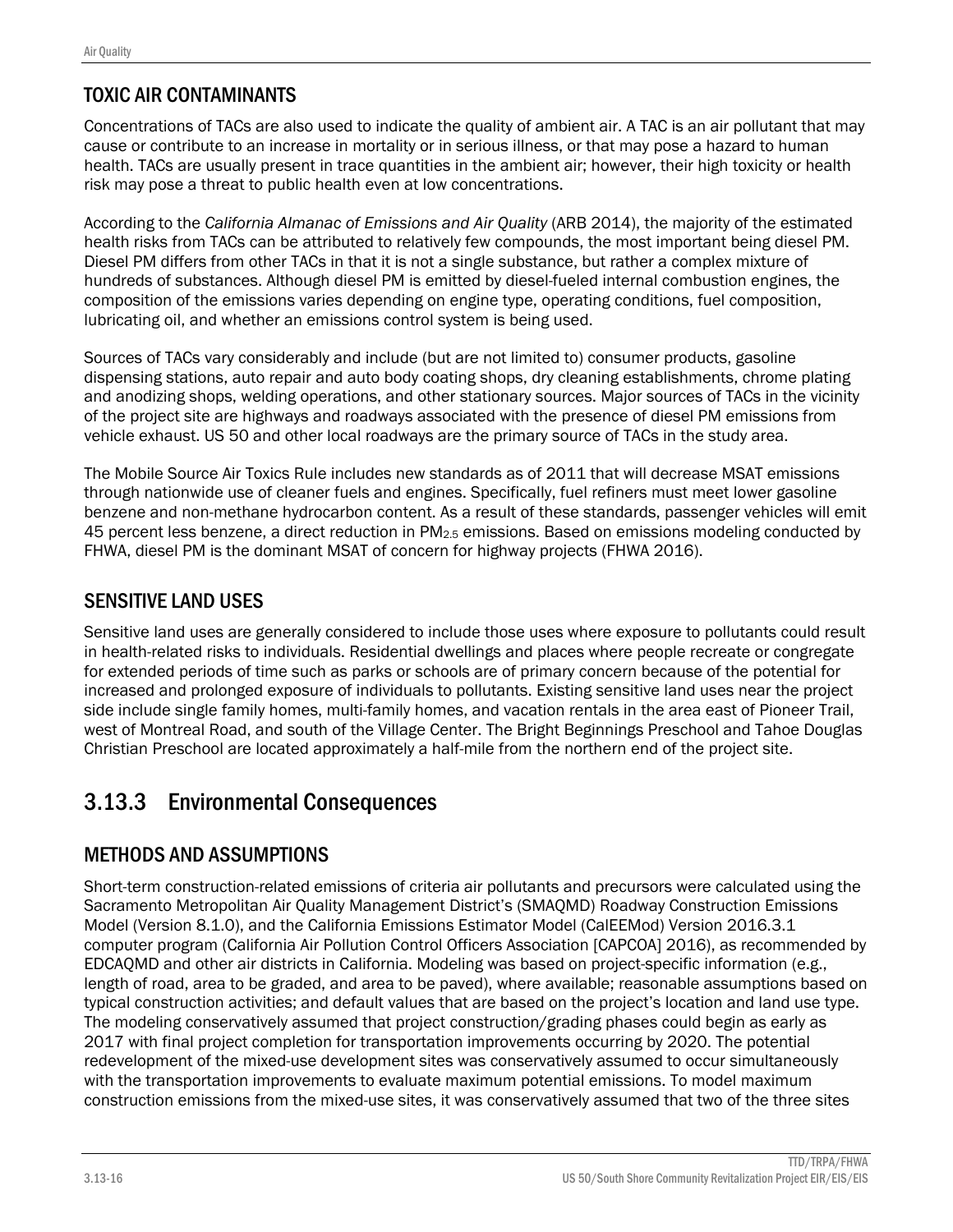could be constructed simultaneously. For a detailed description of model input and output parameters and assumptions, refer to Appendix J.

Operational-related emissions of criteria air pollutants and precursors was evaluated qualitatively by comparing the project to already adopted, applicable air quality plans in the region. The evaluation was based on information and traffic volumes available in the most recent traffic study completed for the project (Wood Rogers 2016).

The potential for project-generated traffic to result in concentrations of CO that exceed the NAAQS and CAAQS for this pollutant was evaluated using EDCAQMD-recommended screening criteria. Because EDCAQMD has not developed conservative screening methods for CO, the potential for CO hot-spots was further evaluated using a quantitative screening method recommended by SMAQMD as described in Impact 3.13-3, below.

Health risk from project-generated, construction- and operation-related emissions of TACs were assessed qualitatively. This assessment is based on the location from which construction- or operation-related TAC emissions would be generated by land uses developed under the project relative to onsite sensitive receptors as subsequent phases are built, as well as the duration during which TAC exposure would occur. Guidance for MSAT/TACs analysis is available from numerous agencies. The FHWA published the Interim Guidance on Mobile Source Toxic Analysis in NEPA, with a recent update in October 2016. The California Department of Transportation (Caltrans) also uses the FHWA Guidance, with some minor tweaks, and ARB published the Air Quality and Land Use Handbook in 2005, which provides screening distances and general guidance for siting receptors near roadways or locating new roadways near receptors (ARB 2005). To evaluate operational impacts associated with build alternatives, project-generated traffic volumes were available from the traffic study conducted for the project (Wood Rogers 2016).

## SIGNIFICANCE CRITERIA

## NEPA Criteria

An environmental document prepared to comply with NEPA must consider the context and intensity of the environmental effects that would be caused by or result from the proposed actions in comparison to the no build alternative. Context means that the significance of the action must be considered in terms of the region as a whole, affected interests, and the specific locality. Intensity refers to the severity of an effect. Under NEPA, the significance of an effect is used solely to determine whether an EIS must be prepared. The factors that are taken into account under NEPA to determine the significance of an action in terms of the context and the intensity of its effects as compared to the no build alternative are based on available guidance from applicable regulatory agencies.

With regards to MSAT analysis in NEPA documents, FHWA has developed a tiered approach, depending on specific project circumstances. The guidance is shown below.

- ▲ Category 1: No analysis for projects with no potential for meaningful MSAT effects.
	- **Projects qualifying as a categorical exclusion under Title 23 of the Code of Federal Regulations (CFR)** Section 771.117(c);
	- **Projects exempt under the CAA conformity rule under 40 CFR 93.126; or**
	- **T** Other projects with no meaningful impacts on traffic volumes or vehicle mix.
- Category 2: Qualitative analysis for projects with low potential MSAT effects.
	- Projects that serve to improve operations of highway, transit, or freight without adding substantial new capacity or without creating a facility that is likely to meaningfully increase MSAT emissions.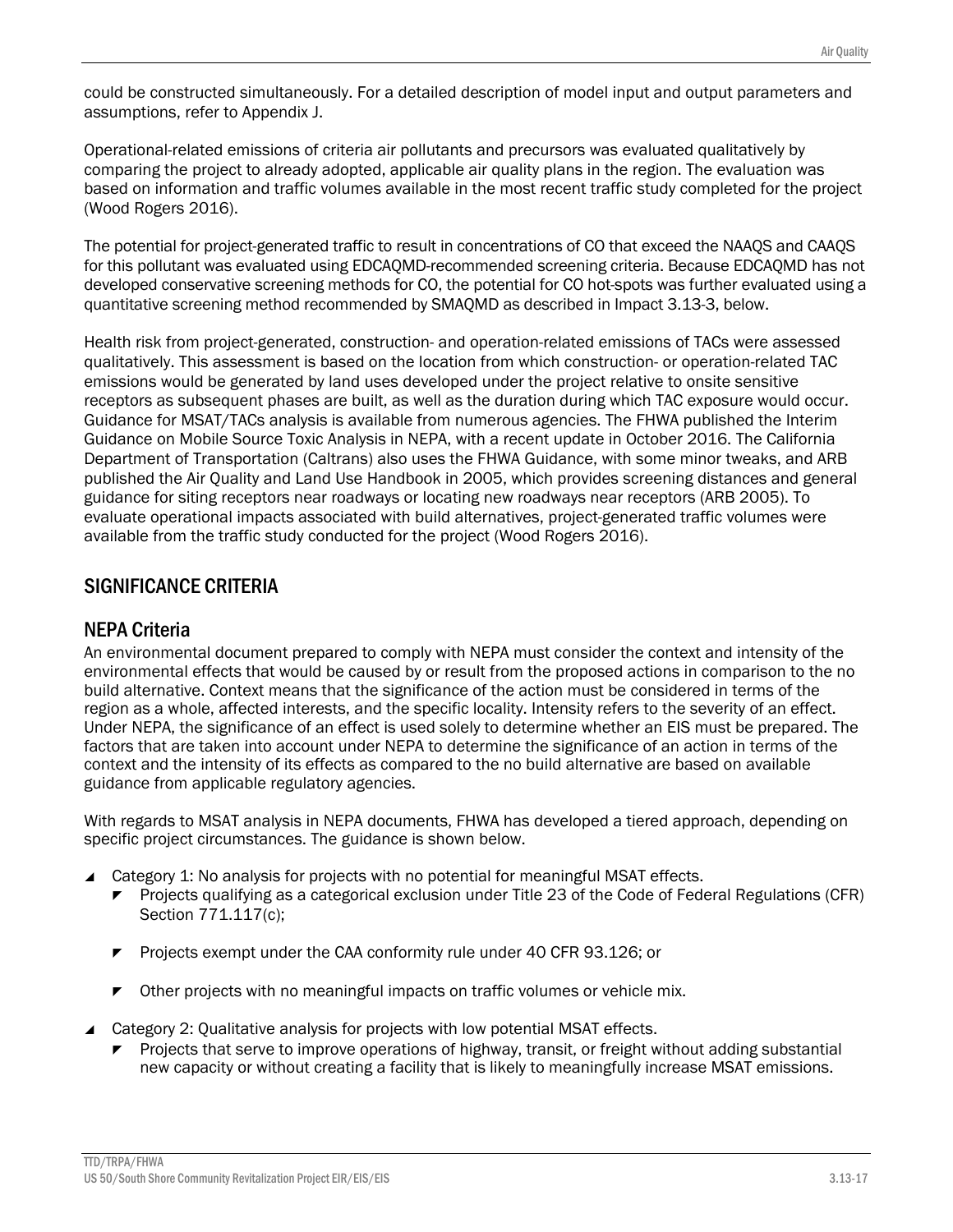- **Project examples include minor widening projects; new interchanges; replacing a signalized** intersection on a surface street; or projects where design year traffic is projected to be less than 140,000 to 150,000 Average Annual Daily Traffic (AADT).
- Any projects not meeting the criteria in Category  $(1)$  or Category  $(3)$  should be included in this category.
- Category 3: Projects with higher potential MSAT effects.
	- Create or significantly alter a major intermodal freight facility that has the potential to concentrate high levels of diesel PM in a single location, involving a significant number of diesel vehicles for new projects or accommodating with a significant increase in the number of diesel vehicles for expansion projects; or
	- $\triangleright$  Create new capacity or add significant capacity to urban highways such as interstates, urban arterials, or urban collector-distributor routes with traffic volumes where the AADT is projected to be in the range of 140,000 to 150,000 or greater by the design year;

*And also*

 $\blacktriangleright$  Be proposed to be located in proximity to populated areas.

# TRPA Criteria

The "Air Quality" criteria from the TRPA Initial Environmental Checklist were used to evaluate the air quality impacts of the alternatives. The project would result in a significant impact if it would result in:

- substantial air pollutant emissions:
- $\triangle$  deterioration of ambient (existing) air quality;
- $\blacktriangle$  the creation of objectionable odors;
- alteration of air movement, moisture or temperature, or any change in climate, either locally or regionally; or
- ▲ increased use of diesel fuel.

### CEQA Criteria

Based on Appendix G of the State CEQA Guidelines, an air quality impact is considered significant if implementation of the project would do any of the following:

- conflict with or obstruct implementation of the applicable air quality plan;
- violate any air quality standard or contribute substantially to an existing or projected air quality violation (Table 3.13-1);
- result in a cumulatively considerable net increase of any criteria air pollutant for which the project region is in nonattainment under any applicable national or state ambient air quality standards (including releasing emissions that exceed quantitative standards for ozone precursors); or
- expose sensitive receptors to substantial pollutant concentrations (including TACs/HAPs).

As stated in Appendix G, the significance criteria established by the applicable AQMD or air pollution control district (APCD) may be used to make the above determinations. Thus, as identified by EDCAQMD, an air quality impact also is considered significant if implementation of the project would:

 result in a net increase in short-term construction-related or long-term operation-related (regional) emissions of ROG or NO<sub>x</sub>, that exceed mass emissions of 82 pounds per day (lb/day). Note that EDCAQMD does not have a threshold for exhaust PM10/PM2.5, but considers these emissions significant if ROG and  $NO<sub>x</sub>$  thresholds are exceeded;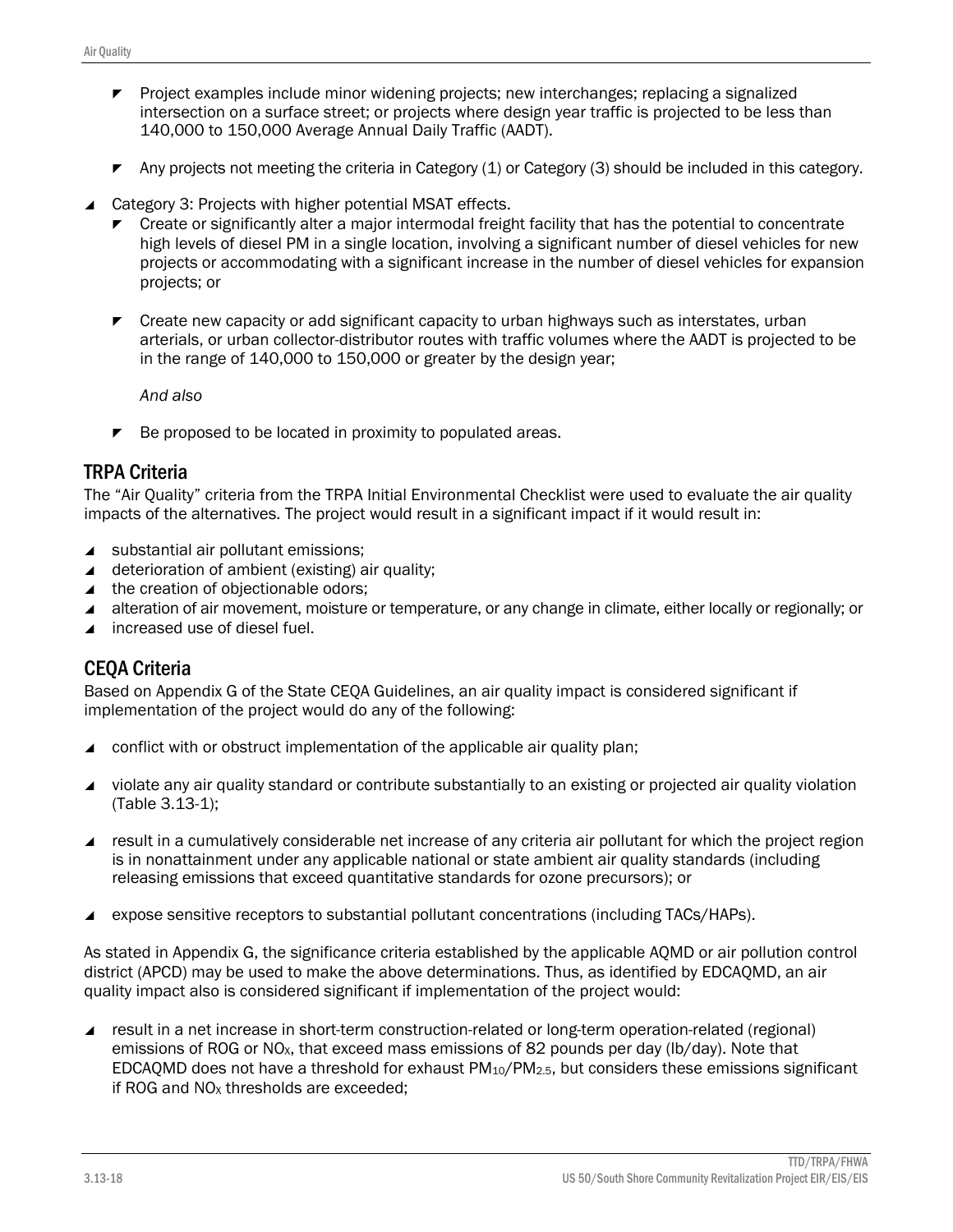- not include construction-related dust control measures designed to prevent visible dust emissions beyond the property lines of the project site;
- would result in CO emissions from construction or operation that exceeds CAAOS/NAAOS. EDCAOMD considers development projects of the type and size that fall below the significance thresholds for ROG and NO<sub>x</sub> to also be insignificant for CO emissions. Screening criteria established by SMAQMD that determined that traffic volumes at nearby intersections experiencing more than 31,600 vehicles per hour would result in CO impacts; or
- expose sensitive receptors to TAC emissions that would exceed 10 in 1 million for the carcinogenic risk (i.e., the risk of contracting cancer) or a noncarcinogenic Hazard Index of 1 for the maximally-exposed individual; and/or in accordance with ARB, FHWA, and Caltrans guidance, would result in exposure to sensitive receptors to a roadway experiencing more than 100,000 ADT.

Although significance criteria have not been adopted by the state of Nevada air quality agencies or Douglas County, significance thresholds developed by EDCAQMD are intended to ensure compliance with CAAQS and NAAQAS. Further, emissions that do not exceed EDCAQMD-recommended thresholds would not be expected to contribute substantially to a violation of applicable ambient air quality standards. Therefore, it is appropriate to apply EDCAQMD significance thresholds to portions of the project located in Nevada.

# ENVIRONMENTAL EFFECTS OF THE PROJECT ALTERNATIVES

### Impact 3.13-1: Short-term, construction-generated emissions of criteria air pollutants and precursors

Construction of Alternatives B, C, D, and E would not exceed EDCAQMD's ROG threshold. Construction of Alternatives B, C, and D would exceed EDCAQMD's  $NQ_X$  threshold, and therefore CO, exhaust PM<sub>10</sub>, and PM<sub>2.5</sub> emissions could be significant. Construction of Alternative E would not exceed EDCAQMD's NO<sub>x</sub> or ROG threshold and therefore exhaust emissions would not be significant. All build alternatives (Alternatives B through E) could result in excessive fugitive dust emissions.

In addition to construction associated with the transportation improvements, construction emissions related to the potential mixed-use development sites for Alternatives B, C, and D would also occur. The mixed-use development would begin prior to the transportation improvements in California but may occur simultaneously with transportation improvements occurring in Nevada. Emissions from the mixed-use developments were evaluated separately and in combination with the construction activities for the transportation improvements. Construction associated with redeveloping the mixed-use sites alone or in combination with the transportation improvements would not exceed EDCAQMD's threshold for ROG. Construction associated with redeveloping the mixed-use sites alone and in combination with the transportation improvements would exceed EDCAQMD's thresholds for NO<sub>x</sub>, and therefore CO, exhaust PM<sub>10</sub>, and PM<sub>2.5</sub> could be significant. Excessive fugitive dust emissions could occur during construction of the mixed-use sites alone and in combination with the transportation improvements.

| <b>NEPA Environmental Consequences:</b> | Mitigation Measures 3.13-1a and 3.13-1b have been incorporated into<br>Alternatives B, C, D, and E to further reduce to the extent feasible short-<br>term construction-generated emissions of criteria air pollutants and<br>precursors; No Impact for Alternative A |  |  |
|-----------------------------------------|-----------------------------------------------------------------------------------------------------------------------------------------------------------------------------------------------------------------------------------------------------------------------|--|--|
| CEQA/TRPA Impact Determinations:        | Less Than Significant for Alternatives B, C, D, and E after implementation<br>of Mitigation Measures 3.13-1a and 3.13-1b; No Impact for Alternative A                                                                                                                 |  |  |

Construction-related activities would result in project-generated emissions of ROG, NO<sub>x</sub>, CO, PM<sub>10</sub>, and PM<sub>2.5</sub> from site preparation (e.g., excavation, grading, and clearing), off-road equipment, material delivery, worker commute exhaust emissions, vehicle travel, construction, asphalt paving, application of architectural coatings, and other miscellaneous activities. Fugitive dust emissions are associated primarily with site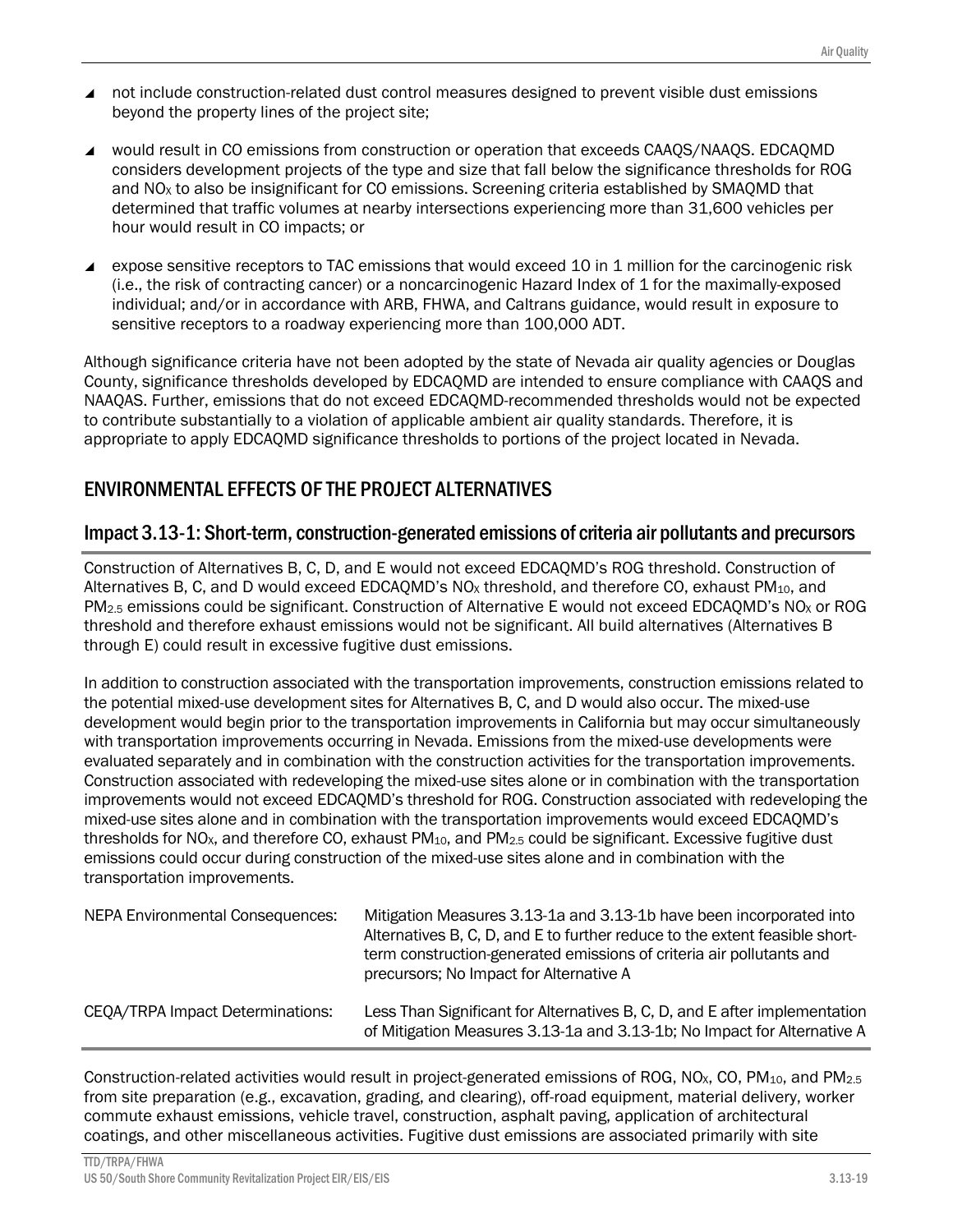preparation and grading and vary as a function of soil silt content, soil moisture, wind speed, and area of disturbance. Ozone precursor emissions of ROG,  $NO<sub>X</sub>$  and CO are associated primarily with exhaust from construction equipment, haul truck trips, and worker trips. ROG emissions are also generated during asphalt paving and the application of architectural coatings.

Construction of the transportation improvements are conservatively expected to be completed as early as 2020. For Alternatives B, C, and D demolition activities for right-of-way acquisition would occur before the US 50 realignment work and other improvements. A portion of the mixed-use development is expected to begin before the transportation improvements in California to accommodate the displaced residents. The remainder of the mixed-use development is expected to occur following completion of the transportation improvements. Alternative E would not result in any demolition of existing structures or the development of any new land uses. Construction-related emissions are discussed for all alternatives as it relates to the transportation improvements and mixed-use development, where applicable, below.

#### Alternative A: No Build (No Project)

With Alternative A there would be no improvements to existing US 50, Lake Parkway, or other roadways within the project site. There would be no demolition or construction, and no new land use development. Alternative A would not result in any emissions of criteria air pollutants or precursors. Thus, there would be no impact for the purposes of NEPA, CEQA, and TRPA.

#### Alternative B: Triangle (Locally Preferred Action)

#### Transportation Improvements

As described in Chapter 2, "Proposed Project and Project Alternatives," Alternative B would include realignment of US 50, demolition of existing structures within the right-of-way of the proposed highway realignment, construction of an approximate 76-foot pedestrian bridge above the realigned US 50 alignment connecting the tourist core to Van Sickle Bi-State Park, and various bicycle and pedestrian facilities such as bicycle lanes and sidewalks. The maximum daily emissions associated with the construction of the transportation improvements were modeled and are shown below in Table 3.13-5.

| Table 3.13-5 | Maximum Daily Construction Emissions (Ib/day) Associated with the Transportation improvements |
|--------------|-----------------------------------------------------------------------------------------------|
|              | (Alternatives B, C, and D)                                                                    |

| <b>Construction Activity</b>               | <b>ROG</b> | NO <sub>x</sub> | $PM_{10}$  | PM <sub>2.5</sub> | $_{\rm CO}$ |
|--------------------------------------------|------------|-----------------|------------|-------------------|-------------|
| Demolition                                 | 1.5        | 17.7            | 4.9        | 1.4               | 10.6        |
| Grubbing/Land Clearing                     | 1.7        | 19.3            | 50.9       | 11.2              | 12.3        |
| Grading/Excavation                         | 8.5        | 93.1            | 54.7       | 14.7              | 61.4        |
| Drainage/Utilities/Sub-Grade               | 4.5        | 43.2            | 52.4       | 12.6              | 35.9        |
| Paving                                     | 2.0        | 18.92           | 1.2        | 1.0               | 19.1        |
| <b>Maximum Daily Emissions</b>             | 8.5        | 93.1            | 54.7       | 14.7              | 61.4        |
| <b>EDCAQMD Thresholds of Significance</b>  | 82         | 82              | AAQS       | AAQS              | AAQS        |
| Exceed EDCAQMD Thresholds of Significance? | NO         | YES             | <b>YES</b> | <b>YES</b>        | <b>YES</b>  |

Notes:  $\frac{1}{2}$  lb/day = pounds per day; ROG = reactive organic gases; NO<sub>x</sub> = oxides of nitrogen; PM<sub>10</sub> = respirable particulate matter with an aerodynamic diameter of 10 micrometers or less; PM<sub>2.5</sub> = respirable particulate matter with an aerodynamic diameter of 2.5 micrometers or less; AAQS = Ambient Air Quality Standards

Source: Modeled by Ascent Environmental, Inc. in 2016

As shown in Table 3.13-5, construction associated with the Alternative B transportation improvements could result in maximum daily NO<sub>x</sub> emissions of approximately 93 lb/day, which would exceed EDCAQMD thresholds of significance for  $NO<sub>x</sub>$ , while emissions of ROG would not exceed applicable EDCAOMD thresholds of 82 lb/day. Because maximum daily emissions of  $NO<sub>X</sub>$  would exceed applicable thresholds, exhaust emissions of CO, PM10, and PM2.5 could also potentially result in exceedances of the AAQS. With respect to fugitive dust PM<sub>10</sub> and PM<sub>2.5</sub> emissions, EDCAQMD determines significance based on whether or not all available fugitive dust control measures as described in EDCAQMD's CEQA Guide (2002) are implemented. Although some dust control measures would be required by TRPA and EDCAQMD (i.e., Rule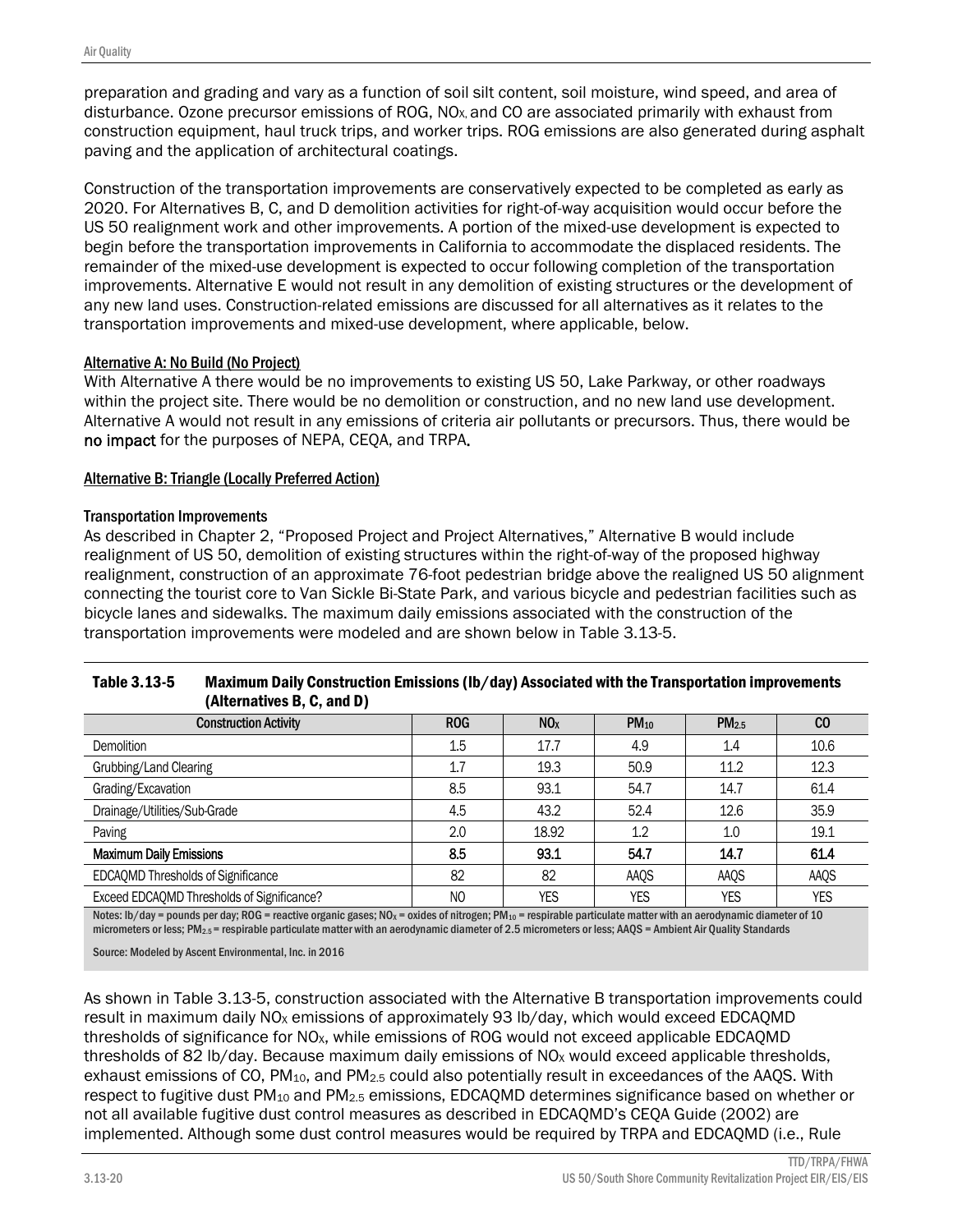202 and 223-1) as described above in Section 3.13.1, "Regulatory Setting," further dust control measures are available and recommended for implementation by EDCAQMD. Thus, because all available dust control measures are not included in the project, construction activities could result in excessive fugitive dust emissions. Project construction could result in exceedances of NAAQS and CAAQS with respect to exhaust emissions of NO<sub>x</sub>, CO, PM<sub>10</sub>, and PM<sub>2.5</sub>, and could generate excessive fugitive dust emissions. This would be a significant impact for the purposes of CEQA and TRPA.

For the purposes of NEPA, additional mitigation measures have been incorporated into the Alternative B transportation improvements to further reduce to the extent feasible short-term construction-generated emissions of criteria air pollutants and precursors.

#### Mixed-use Development including Replacement Housing

In addition to the Alternative B transportation improvements discussed above, three individual mixed-use development sites could be redeveloped. It is assumed that one of these sites would be constructed prior to the construction of the transportation improvements in California to accommodate residents displaced for right-of-way purposes. Construction of these sites could occur in conjunction with transportation improvements. Each site would include a mix of commercial and residential land uses as well as a combination of parking structures and parking lots. See Exhibits 2-9 and 2-10 in Chapter 2, "Proposed Project and Project Alternatives," for the location of the three mixed-use sites and conceptual site plans.

The maximum allowable development that could occur between the three sites could include up to 224 housing units, 48,000 square feet of commercial space, and 472 parking spaces. Because development of the replacement housing at the three mixed-use development sites would occur prior to the US 50 improvements in California but may occur simultaneously with the US 50 improvements occurring in Nevada, emissions modeling was conducted separately so that the various scenarios could be evaluated. For a conservative analysis, it was assumed that construction of the two largest sites (i.e., Sites 1 and 2) could overlap in time. Existing structures and vegetation would be removed for development of Site 1 and Site 2. Site 3 is currently a surface parking lot and therefore would only require minimal site preparation. Maximum daily emissions associated with construction of the mixed-use sites and combined maximum emissions are shown in Table 3.13-6.

As shown in Table 3.13-6, construction associated with the mixed-use development sites, including replacement housing, would not result in maximum daily ROG emissions that exceed applicable EDCAQMD thresholds of significance of 82 lb/day. However, construction of the mixed-use development, whether constructed alone or simultaneously with the US 50 transportation improvements, would result in maximum daily NO<sub>x</sub> emissions that exceed applicable EDCAQMD thresholds of significance of 82 lb/day. Because maximum daily emissions of  $NO<sub>X</sub>$  would exceed applicable thresholds, exhaust emissions of CO, PM<sub>10</sub>, and PM<sub>2.5</sub> could also potentially result in exceedances of the AAQS. With respect to fugitive PM<sub>10</sub> and PM<sub>2.5</sub> emissions, EDCAQMD determines significance based on the consistency of the project with incorporation of all available fugitive dust control measures as described in EDCAQMD's CEQA Guide (2002). Although some dust control measures would be required by TRPA and EDCAQMD (i.e., Rule 202 and 223-1) as described above in Section 3.13.1, "Regulatory Setting," further dust control measures are available. Thus, because daily NO<sub>x</sub> thresholds would be exceeded and all available dust control measures are not included in the project, construction activities could result in exceedances of NAAQS and CAAQS with respect to exhaust emissions of NO<sub>X</sub>, CO, PM<sub>10</sub>, and PM<sub>2.5</sub>, and could generate excessive fugitive dust PM<sub>10</sub> and PM<sub>2.5</sub> emissions. This would be a **significant** impact for the purposes of CEQA and TRPA.

Because of the reasons stated above, for the purposes of NEPA, additional mitigation measures have been incorporated into the Alternative B mixed-use development, including replacement housing, to further reduce to the extent feasible short-term construction-generated emissions of criteria air pollutants and precursors.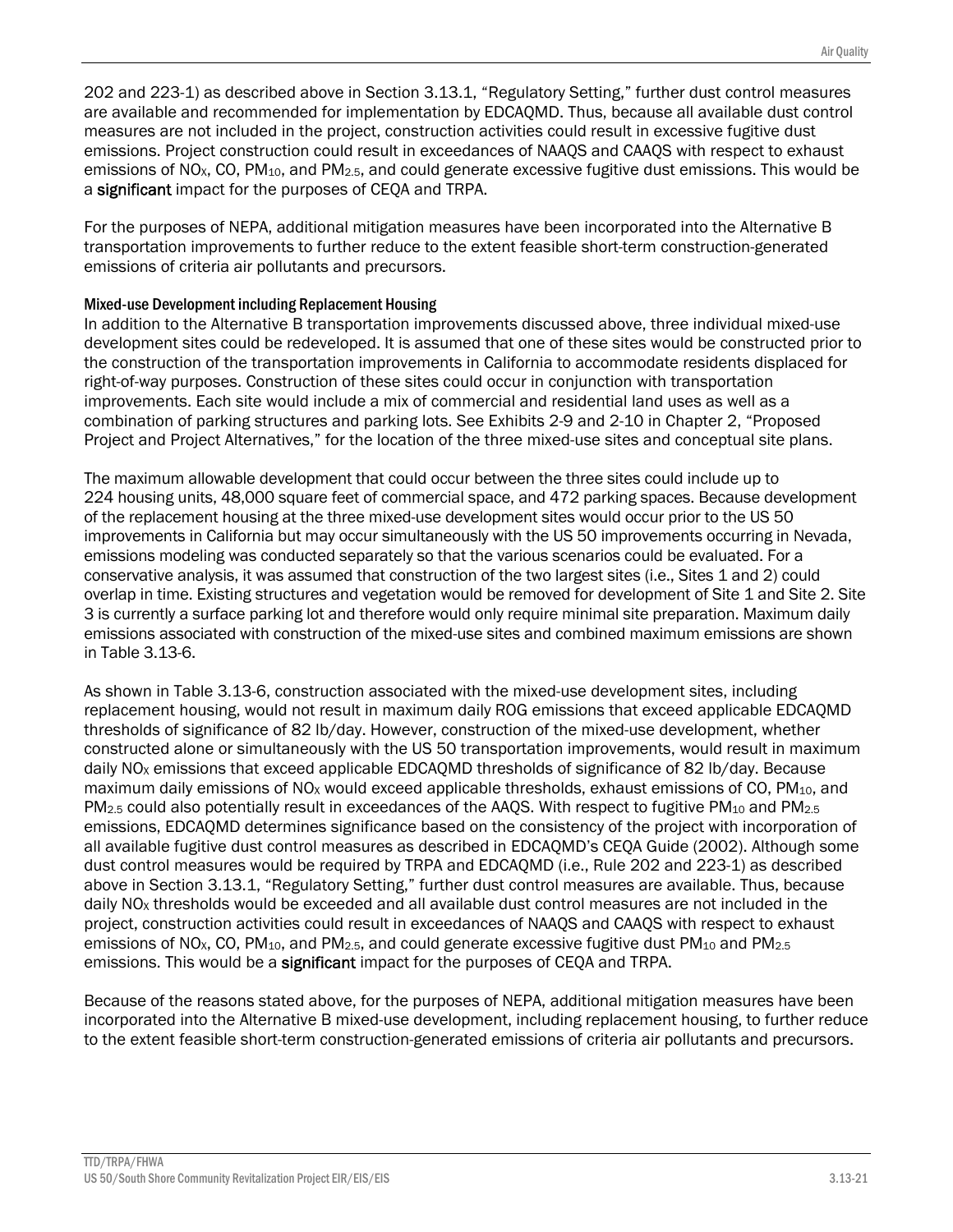| Table 3.13-6 | Mixed-Use Development Maximum Daily Construction Emissions (lb/day) Associated with |  |
|--------------|-------------------------------------------------------------------------------------|--|
|              | Alternatives B, C, and D                                                            |  |

| <b>Mixed-Use Only</b>                                       | <b>ROG</b> | NO <sub>X</sub> | $PM_{10}$                   | $PM_{2.5}$                  | CO    |
|-------------------------------------------------------------|------------|-----------------|-----------------------------|-----------------------------|-------|
| Site 1 Maximum Emissions                                    | 27.7       | 52.3            | 21.0                        | 12.6                        | 24.8  |
| Site 2 Maximum Emissions                                    | 21.4       | 52.4            | 21.1                        | 12.6                        | 24.6  |
| Site 3 Maximum Emissions                                    | 35.6       | 45.4            | 7.6                         | 4.5                         | 24.6  |
| Maximum Emissions (Site 1 and Site 2)                       | 49.1       | 104.7           | 42.1                        | 25.2                        | 48.9  |
| <b>EDCAQMD Thresholds of Significance</b>                   | 82         | 82              | AAQS                        | AAQS                        | AAQS  |
| Exceed EDCAQMD Thresholds of Significance?                  | NO.        | YES             | YES (fugitive<br>dust only) | YES (fugitive<br>dust only) | NO    |
| Mixed-Use + Transportation Improvements Overlap             | <b>ROG</b> | NO <sub>x</sub> | $PM_{10}$                   | PM <sub>2.5</sub>           | CO    |
| Maximum Emissions (Mixed-Use + Transportation Improvements) | 57.7       | 197.8           | 96.8                        | 39.9                        | 110.3 |
| Exceed EDCAQMD Thresholds of Significance?                  | NO.        | <b>YES</b>      | YES (fugitive<br>dust only) | YES (fugitive<br>dust only) | NO    |

Notes: lb/day = pounds per day; ROG = reactive organic gases; NO<sub>x</sub> = oxides of nitrogen; PM<sub>10</sub> = respirable particulate matter with an aerodynamic diameter of 10 micrometers or less; PM<sub>2.5</sub> = respirable particulate matter with an aerodynamic diameter of 2.5 micrometers or less; AAQS = Ambient Air Quality Standards

Source: Modeled by Ascent Environmental, Inc. in 2016

Construction of replacement housing at a location other than the three mixed-use development sites could result in a similar potential for construction-period emission exceedances of NAAQS and CAAQS as described for the mixed-use development sites. However, because the location of replacement housing elsewhere is unknown, analysis of the potential for short-term construction emissions to exceed NAAQS and CAAQS would be speculative at this time. Full, project-level environmental review of replacement housing somewhere other than the mixed-use development sites would be required prior to construction of replacement housing and displacement of existing residents.

#### **Conclusion**

For the purposes of CEQA and TRPA, taken as a whole, the Alternative B transportation improvements and mixed-use development, including replacement housing, would result in a significant impact as it relates to short-term construction-generated emissions of criteria air pollutants and precursors.

For the purposes of NEPA, additional mitigation measures have been incorporated into the Alternative B transportation improvements and mixed-use development sites to further reduce to the extent feasible short-term construction-generated emissions of criteria air pollutants and precursors.

#### Alternative C: Triangle One-Way

#### Transportation Improvements

The alignment of Alternative C would be the same as Alternative B. However, Alternative C would involve oneway travel within the tourist core and on the realigned US 50. Exhibit 2-3 provides and overview of the roadway network, intersection improvements, and travel patterns associated with Alternative C. Proposed construction activities and construction duration would be similar on a given day with Alternative C as compared to Alternative B (See Table 3.13-5 for emissions estimate). Therefore, maximum constructionrelated emissions and associated impacts would be the same. This would be a **significant** impact for the purposes of CEQA and TRPA.

For the purposes of NEPA, additional mitigation measures have been incorporated into the Alternative C transportation improvements to further reduce to the extent feasible short-term construction-generated emissions of criteria air pollutants and precursors.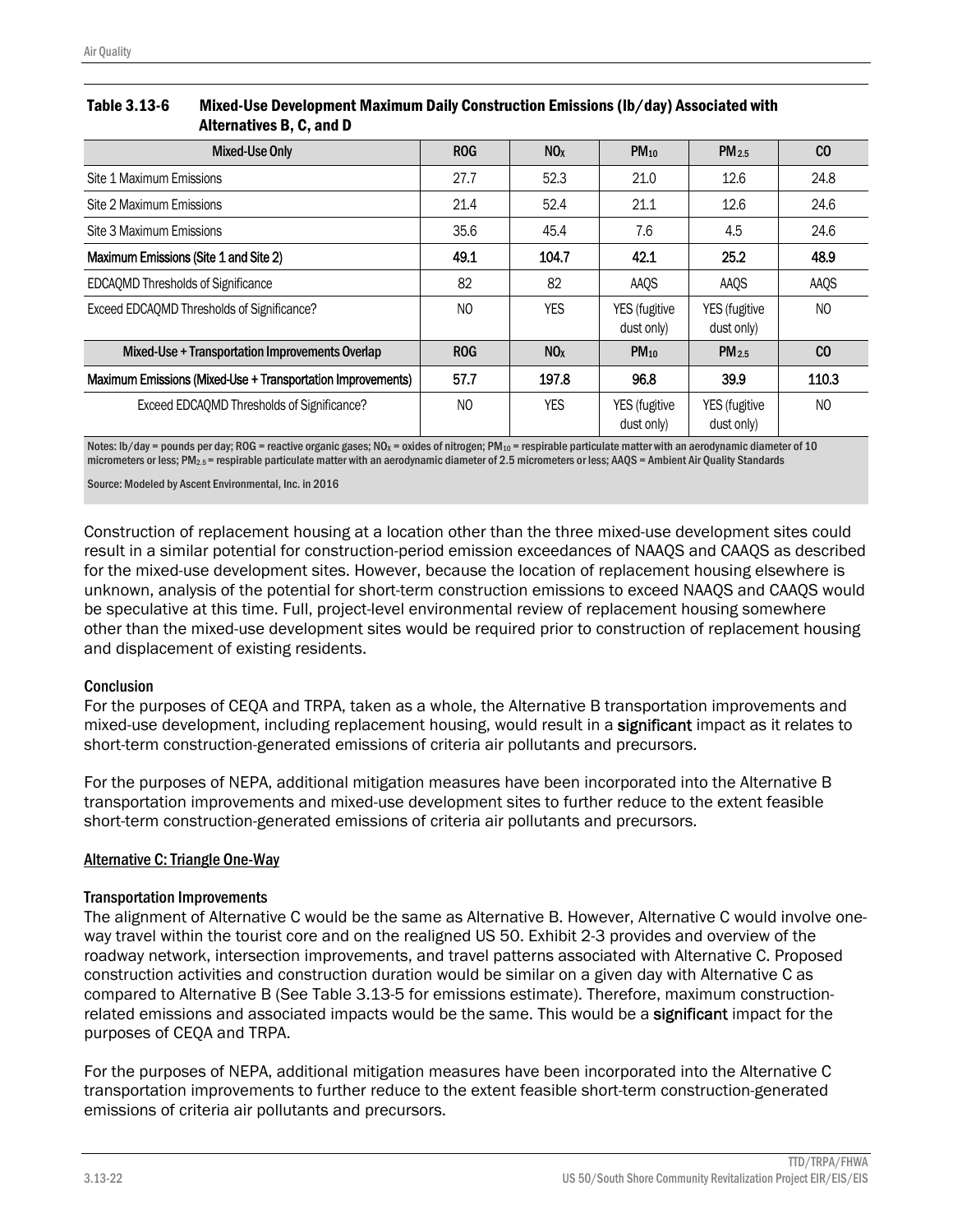#### Mixed-use Development including Replacement Housing

Alternative C includes the potential redevelopment of the same three mixed-use development sites within the project site as Alternative B. Exhibits 2-9 and 2-10 show the location and redevelopment potential for Alternative C. The maximum amount of development that could occur on these three sites with Alternative C would be the same as that described above for Alternative B (See Table 3.13-6 for emissions estimate). Therefore, maximum construction-related emissions and associated impacts would be the same. This impact would be a significant impact for the purposes of CEQA and TRPA.

Because of the reasons stated above, for the purposes of NEPA, additional mitigation measures have been incorporated into Alternative C mixed-use development, including replacement housing, to further reduce to the extent feasible short-term construction-generated emissions of criteria air pollutants and precursors.

Construction of replacement housing at a location other than the three mixed-use development sites could result in a similar potential for construction-period emission exceedances of NAAQS and CAAQS as described for the mixed-use development sites. However, because the location of replacement housing elsewhere is unknown, analysis of the potential for short-term construction emissions to exceed NAAQS and CAAQS would be speculative at this time. Full, project-level environmental review of replacement housing somewhere other than the mixed-use development sites would be required prior to construction of replacement housing and displacement of existing residents.

#### **Conclusion**

For the purposes of CEQA and TRPA, taken as a whole, the Alternative C transportation improvements and mixed-use development, including replacement housing, would result in a **significant** impact as it relates to short-term construction-generated emissions of criteria air pollutants and precursors.

For the purposes of NEPA, additional mitigation measures have been incorporated into the Alternative C transportation improvements and mixed-use development sites to further reduce to the extent feasible short-term construction-generated emissions of criteria air pollutants and precursors.

#### Alternative D: Project Study Report Alternative 2

#### Transportation Improvements

Alternative D is similar to Alternative B in that it would construct a new alignment for US 50 to the southeast of existing US 50 from the Pioneer Trail intersection in California to Lake Parkway in Nevada. The relocated US 50/Pioneer Trail intersection would be further east than the Alternative B alignment. Exhibit 2-4 provides and overview of the realignment of US 50, intersection improvements, and travel patterns associated with Alternative D. Proposed construction activities and construction duration would be similar under this alternative as compared to Alternative B (see Table 3.13-5 for emissions estimate). Therefore, maximum construction-related emissions and associated impacts would be the same. This would be a significant impact for the purposes of CEQA and TRPA.

For the purposes of NEPA, additional mitigation measures have been incorporated into the Alternative D transportation improvements to further reduce to the extent feasible short-term construction-generated emissions of criteria air pollutants and precursors.

#### Mixed-use Development including Replacement Housing

Similar to Alternative B, Alternative D includes the potential redevelopment of the three mixed-use development sites. Because the highway realignment differs from Alternative B in the area southwest of the Heavenly Village Center, the configuration of Sites 1 and 2 are different for Alternative D. Exhibits 2-11 and 2-12 show the location and a potential mix of uses that could be developed at these sites through a public private partnership. The maximum amount of development that could occur on these three sites under Alternative D would be essentially the same as that described above for Alternative B (see Table 13.1-6 for emissions estimate). Therefore, maximum construction-related emissions and associated impacts would be the same. This impact would be a significant impact for the purposes of CEOA and TRPA.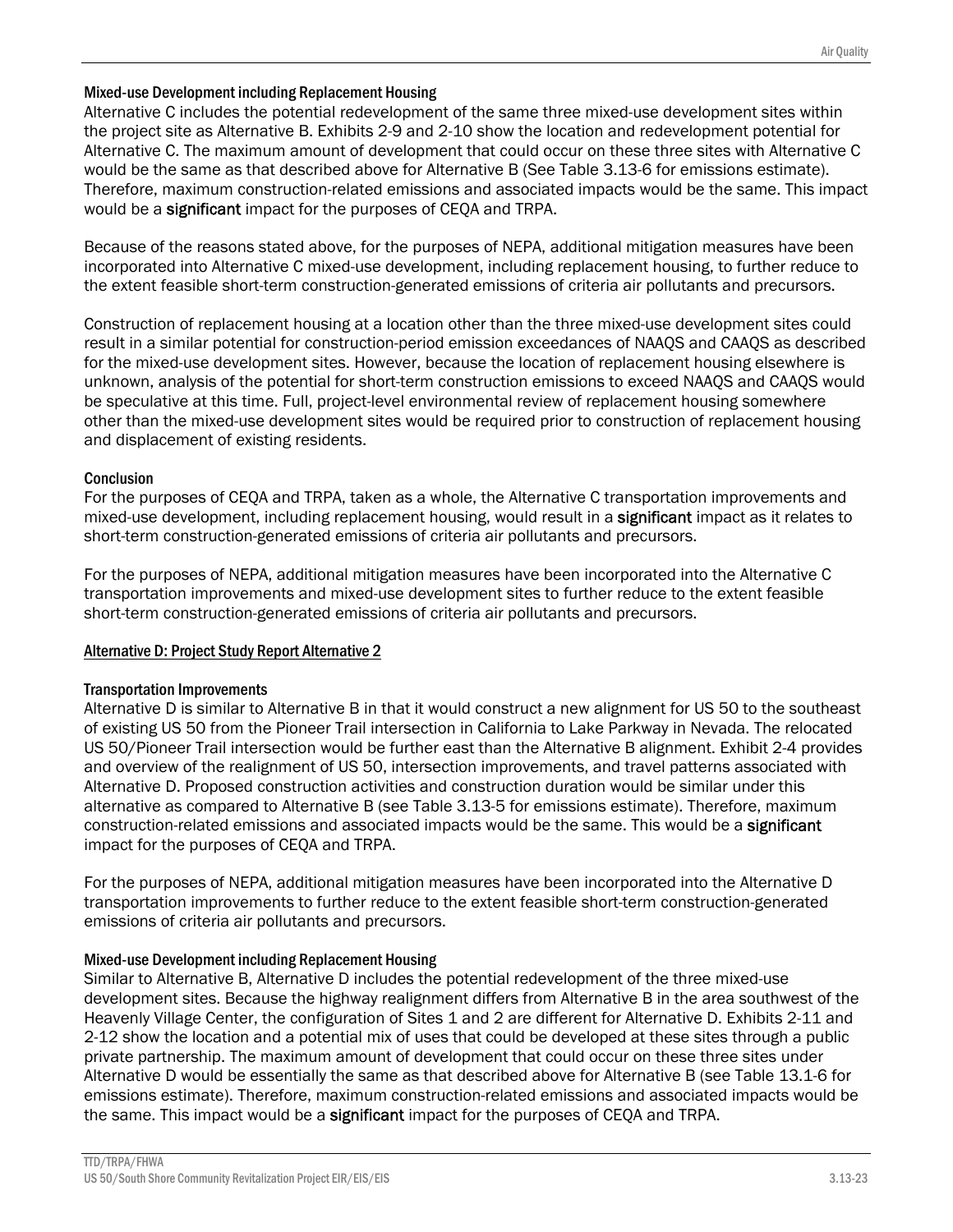Because of the reasons stated above, for the purposes of NEPA, additional mitigation measures have been incorporated into Alternative D mixed-use development, including replacement housing, to further reduce to the extent feasible short-term construction-generated emissions of criteria air pollutants and precursors.

Construction of replacement housing at a location other than the three mixed-use development sites could result in a similar potential for construction-period emission exceedances of NAAQS and CAAQS as described for the mixed-use development sites. However, because the location of replacement housing elsewhere is unknown, analysis of the potential for short-term construction emissions to exceed NAAQS and CAAQS would be speculative at this time. Full, project-level environmental review of replacement housing somewhere other than the mixed-use development sites would be required prior to construction of replacement housing and displacement of existing residents.

#### **Conclusion**

For the purposes of CEQA and TRPA, taken as a whole, the Alternative D transportation improvements and mixed-use development, including replacement housing, would result in a significant impact as it relates to short-term construction-generated emissions of criteria air pollutants and precursors.

For the purposes of NEPA, additional mitigation measures have been incorporated into the Alternative D transportation improvements and mixed-use development sites to further reduce to the extent feasible short-term construction-generated emissions of criteria air pollutants and precursors.

#### Alternative E: Skywalk

Alternative E would feature a concrete deck over the entire width and length of existing US 50 within the tourist core between a location about 100 feet south of Stateline Avenue and a location near the northern end of the Montbleu Resort (about 450 feet south of Lake Parkway). The deck would serve as a pedestrian "skywalk" facility or pedestrian walkway above US 50 near the existing resort-casinos. The width would be approximately 75 feet. The skywalk would be constructed on 4-foot wide columns spaced approximately 20 feet on center running along both sides of the highway for the entire length of the bridge. Constructionrelated emissions associated with this alternative are shown below in Table 3.13-7.

|                                            | <b>ROG</b>     | NO <sub>x</sub> | $PM_{10}$                | PM <sub>2.5</sub>        | $_{\rm CO}$    |
|--------------------------------------------|----------------|-----------------|--------------------------|--------------------------|----------------|
| Demolition                                 | 1.5            | 17.7            | 4.9                      | 1.4                      | 10.6           |
| Grubbing/Land Clearing                     | 1.2            | 14.1            | 50.6                     | 10.9                     | 7.2            |
| Grading/Excavation                         | 3.6            | 38.6            | 52.0                     | 12.2                     | 26.1           |
| Drainage/Utilities/Sub-Grade               | 6.3            | 64.3            | 53.4                     | 13.6                     | 45.3           |
| Paving                                     | 2.4            | 23.2            | 1.5                      | 1.4                      | 18.1           |
| <b>Maximum Daily Emissions</b>             | 6.3            | 64.3            | 53.4                     | 13.6                     | 45.7           |
| EDCAQMD Thresholds of Significance         | 82             | 82              | AAQS                     | AAQS                     | AAQS           |
| Exceed EDCAQMD Thresholds of Significance? | N <sub>O</sub> | N <sub>O</sub>  | YES (fugitive dust only) | YES (fugitive dust only) | N <sub>0</sub> |

| <b>Table 3.13-7</b> | Maximum Daily Construction Emissions (lb/day) Associated with the Transportation improvements |
|---------------------|-----------------------------------------------------------------------------------------------|
|                     | for Alternative E                                                                             |

Notes: Ib/day = pounds per day; ROG = reactive organic gases; NO<sub>X</sub> = oxides of nitrogen; PM<sub>10</sub> = respirable particulate matter with an aerodynamic diameter of 10 micrometers or less; PM2.5 = respirable particulate matter with an aerodynamic diameter of 2.5 micrometers or less; AAQS = Ambient Air Quality Standards

Source: Modeled by Ascent Environmental, Inc. in 2016

As shown in Table 3.13-7, construction associated with Alternative E would not result in maximum daily  $NO<sub>x</sub>$ or ROG emissions that exceed applicable EDCAQMD thresholds of significance of 82 lb/day. With regards to construction-related exhaust emissions of CO, PM<sub>10</sub>, and PM<sub>2.5</sub> because ROG and NO<sub>x</sub> emissions would not exceed applicable thresholds, all other exhaust emissions would also be considered less than significant (EDCAOMD 2002). With respect to fugitive dust  $PM_{10}$  and  $PM_{2.5}$  emissions, EDCAOMD determines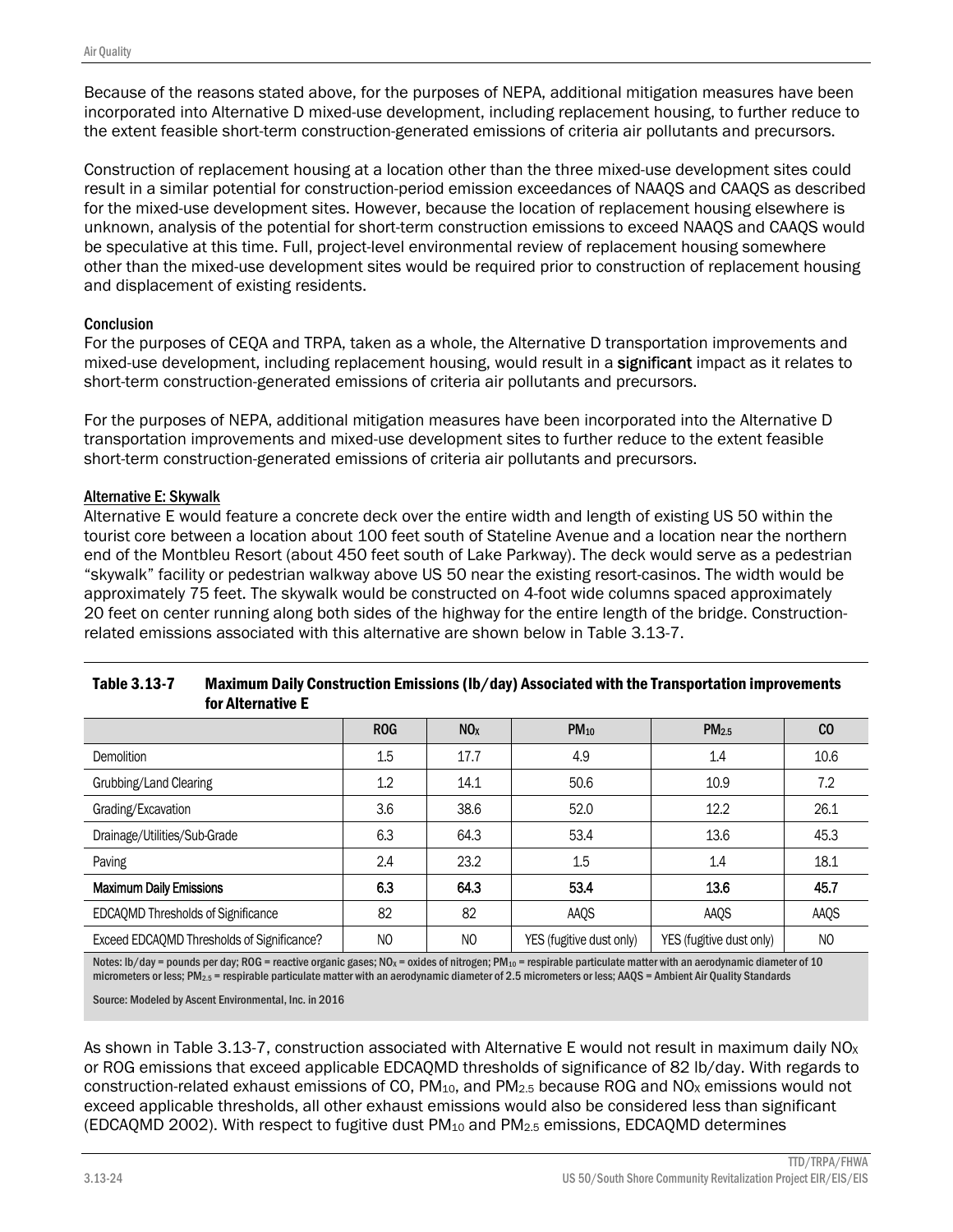significance based on the consistency of the project with incorporation of all available fugitive dust control measures as described in EDCAQMD's CEQA Guide (2002). Although some dust control measures would be required by TRPA and EDCAQMD (i.e., Rule 202 and 223-1) as described above in Section 3.13.1, "Regulatory Setting," further dust control measures are available. Thus, because all available dust control measures are not included in the project, construction activities could result in excessive fugitive dust emissions. This would be a **significant** impact for the purposes of CEQA and TRPA.

For the purposes of NEPA, additional mitigation measures have been incorporated into Alternative E to further reduce to the extent feasible short-term construction-generated emissions of criteria air pollutants and precursors.

# Impact 3.13-2: Consistency with air quality plans and regional transportation conformity

The US Department of Transportation (DOT) made a CAA conformity determination for the TMPO's 2012 RTP/SCS (i.e., Mobility 2035) on January 28, 2013 (FHWA 2013). The 2015 Federal Transportation Improvement Program is consistent with the transportation system and financial plan described in the most recent amendment to the Mobility 2035 and was adopted by TRPA and TMPO on December 12, 2012 (TRPA and TMPO 2012). The 2015 FTIP met all air quality conformity requirements when approved. The design concept and scope of Alternatives B, C, and D are consistent with the project description in the applicable RTP/SCS and FTIP. Although Alternative E would not be consistent with the design concept and scope described in the RTP/SCS, this alternative would not increase regional VMT. Therefore, implementation of Alternatives B, C, D, and E would be consistent with the assumptions in the regional emissions analysis in the RTP and would conform to the SIP and meet Federal Conformity Requirements. There would be no regional increase in mobile-source emissions and the region would continue to conform to applicable air quality plans.

| <b>NEPA Environmental Consequences:</b> | Alternatives B, C, D, and E would avoid an adverse effect on air quality<br>and are consistent with air quality plans and regional transportation<br>conformity such that no additional mitigation measures are needed or<br>feasible to implement; No Impact for Alternative A |
|-----------------------------------------|---------------------------------------------------------------------------------------------------------------------------------------------------------------------------------------------------------------------------------------------------------------------------------|
| CEQA/TRPA Impact Determinations:        | Less Than Significant for Alternatives B, C, D, and E; No Impact for<br>Alternative A                                                                                                                                                                                           |

As discussed above in Section 3.13.1, "Regulatory Setting," the CAA of 1970, as amended, requires a demonstration that federal actions conform to the SIP and similar approved plans in areas that are designated as nonattainment or have maintenance plans for criteria pollutants. Transportation measures, such as the locally preferred action, are analyzed for conformity with the SIP as part of the applicable RTP and FTIP. If the design concept and scope of a proposed transportation project is consistent with the project description in the applicable RTP and FTIP, as well as the assumptions in the regional emissions analysis for the RTP and FTIP, then the locally preferred action would conform to the SIP, would meet Federal Conformity requirements, and would not result in an adverse impact on regional air quality.

### Alternative A: No Build (No Project)

Under Alternative A there would be no improvements to existing US 50, Lake Parkway, or other roadways within the project site or new land use development. Alternative A would not result in any operational-related regional emissions. Existing traffic conditions, including existing levels of congestion and traffic flow would continue, and therefore, could potentially prevent full, effective implementation of the 2035 RTP, which aims to improve connectivity, reliability, travel times, and operations of public transportation, as well as increased mobility and safety of bicycles and pedestrians. However, with Alternative A there would be no change in existing conditions and, thus, no impact would occur for the purposes of NEPA, CEQA, and TRPA.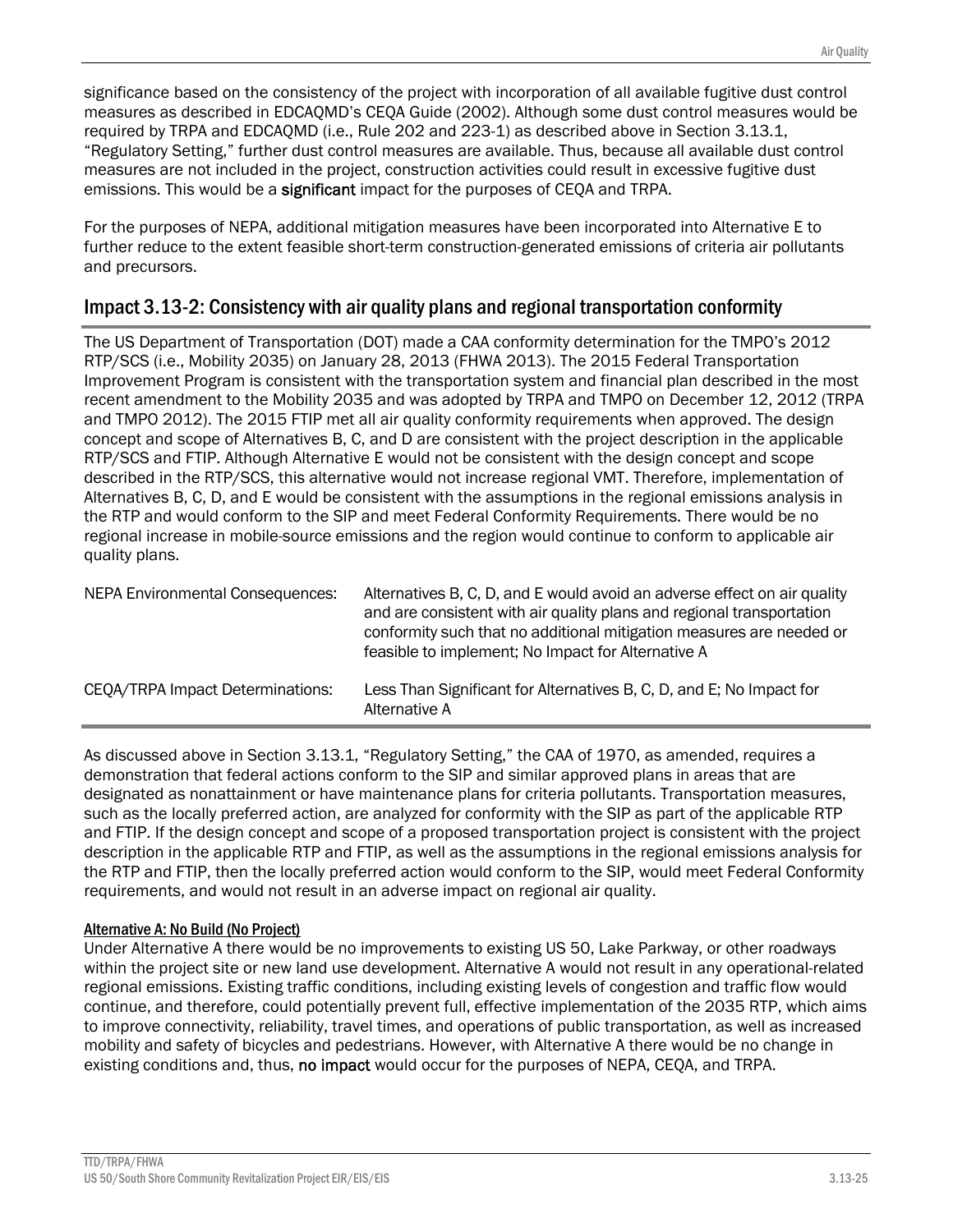#### Alternative B: Triangle (Locally Preferred Action)

#### Transportation Improvements

TMPO and DOT must make a determination that the applicable RTP and FTIP conform to the applicable SIP. Conformity to the SIP means that transportation activities would not create new air quality violations, worsen existing violations, or delay the attainment of the NAAQS. Federal regulations also require TMPO to conduct an air quality conformity analysis of all regionally-significant projects that increase the capacity of the transportation system. All regionally-significant capacity-increasing transportation projects, regardless of funding sources, must be included in the FTIP.

TMPO adopted its RTP, *Mobility 2035: Lake Tahoe Regional Transportation Plan* (2035 RTP), on December 12, 2012 (TRPA and TMPO 2012). Upon adoption of the RTP, FHWA and the Federal Transit Administration (FTA) approved the air quality conformity finding. The locally preferred action, US 50 South Shore Community Revitalization Project, is included in the 2035 RTP in the "Planned Corridor Revitalization Projects" (TRPA and TMPO 2012). In addition, the 2013 FTIP, a four-year program of surface transportation projects, was adopted on September 26, 2012 and amended on January 23, 2013 (TMPO 2013). The locally preferred action is included in the 2015 FTIP and shown on the Project Location Map (TMPO 2014). The locally preferred action is also included in the list of projects in the 2017 RTP, which is an update to the 2012 RTP and has been circulated for public review.

The design concept and scope of Alternative B are consistent with the project description in the federally approved 2012 RTP and 2015 FTIP, and the assumptions included in TRPA's regional emissions analysis. Therefore, Alternative B would not result in long-term operational-related increases in criteria air pollutants or precursors, would conform to the SIP and meet Federal Conformity Requirements, and no adverse regional air quality impact would occur as a result of implementation of Alternative B. This impact would be less than significant for the purposes of CEQA and TRPA.

For the purposes of NEPA, the Alternative B transportation improvements would avoid an adverse effect on air quality and are consistent with air quality plans and regional transportation conformity such that no additional mitigation measures are needed or feasible to implement.

#### Mixed-use Development including Replacement Housing

The Alternative B mixed-use development, including replacement housing, could generate slightly more trips in the study area than the land uses they would replace (a net increase of approximately 1,400 to 1,700 additional daily trips). However, the concentration of transit-oriented types of mixed-use development that could occur with Alternative B are an example of the type of project contemplated in the TRPA Regional Plan and RTP, as well as the TCAP, for this area. Because growth in the Tahoe Basin is controlled by the TRPA commodity system and the Regional Plan EIS, RTP EIR/EIS, and TCAP anticipated growth of this scale in this area, the development potential associated with the three mixed-use sites would not cause regional VMT in the Tahoe Basin to increase beyond that which has already been contemplated (TMPO and TRPA 2012). Therefore, because similar land uses and development densities were accounted for in TRPA's regional emissions analysis, the development of these mixed-use sites would not interfere with the Region's ability to meet VMT reduction targets set forth in the RTP.

Nonetheless, emission modeling was conducted to estimate potential impacts associated with the trips generated by the mixed-use sites. As shown in Appendix J, operational-related mobile emissions associated with all of the mixed-use sites combined and assuming no VMT benefits from existing surrounding land uses would not exceed 29 lb/day of NO<sub>x</sub> or 10 lb/day of ROG, which is substantially below EDCAQMD's adopted operational thresholds for NO<sub>x</sub> and ROG of 82 lb/day. (Note: Diesel exhaust emissions are discussed separately under Impact 3.13-4.) This impact would be less than significant for the purposes of CEQA and TRPA.

For the purposes of NEPA, the Alternative B mixed-use development sites would avoid an adverse effect on air quality and are consistent with air quality plans and regional transportation conformity such that no additional mitigation measures are needed or feasible to implement.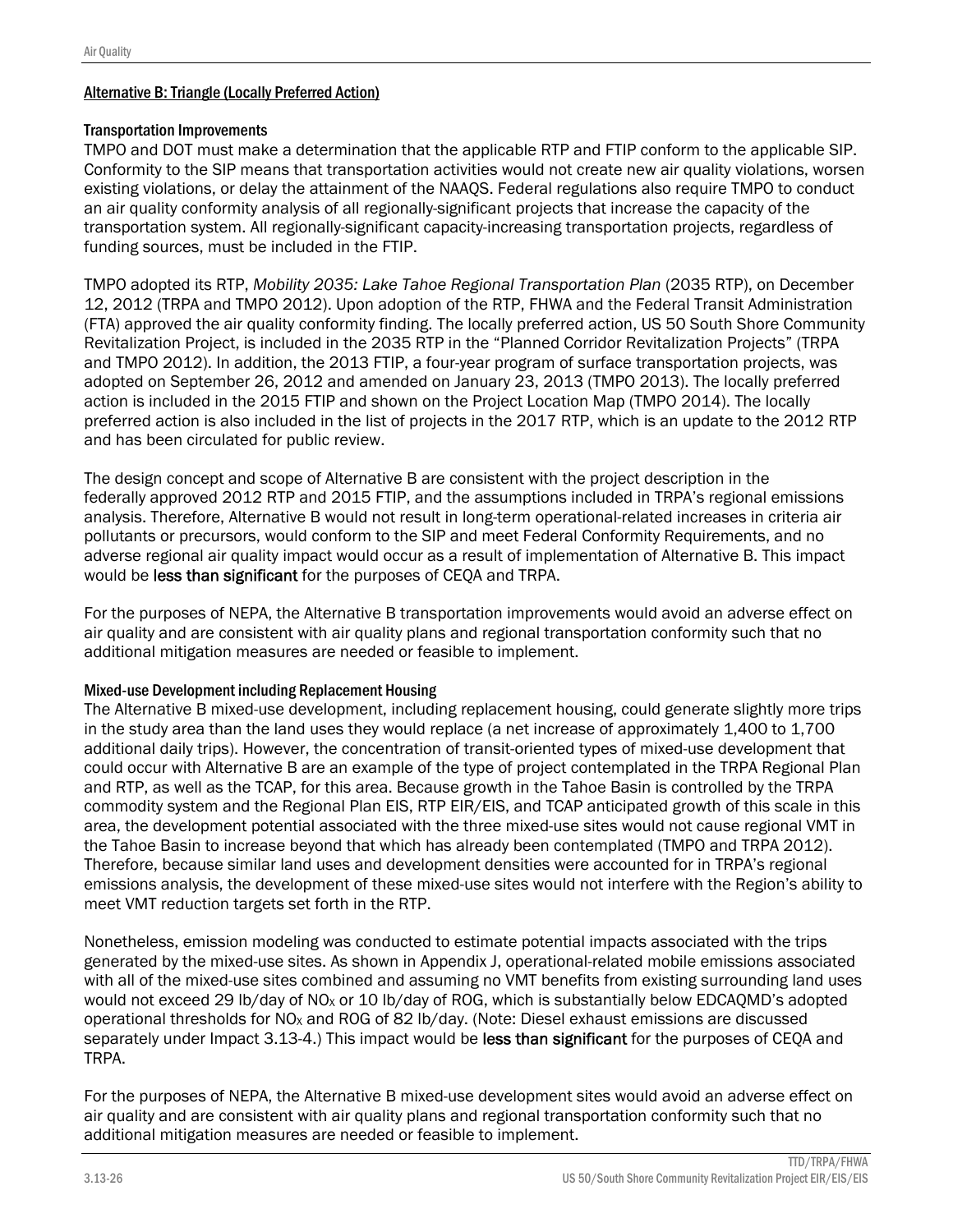Construction of replacement housing at a location other than the three mixed-use development sites could result in a similar potential for an adverse effect on air quality to occur as described for the mixed-use development sites. However, because the location of replacement housing elsewhere is unknown, analysis of potential air quality impacts would be speculative at this time. Full, project-level environmental review of replacement housing somewhere other than the mixed-use development sites would be required prior to construction of replacement housing and displacement of existing residents.

#### **Conclusion**

For the purposes of CEQA and TRPA, taken as a whole, the Alternative B transportation improvements and mixed-use development, including replacement housing, would result in a less-than-significant impact on air quality and are consistent with air quality plans and regional transportation conformity.

For the purposes of NEPA, the design features of the transportation improvements and the mixed-use development sites as part of Alternative B would avoid an adverse effect on air quality and are consistent with air quality plans and regional transportation conformity such that no additional mitigation measures are needed or feasible to implement.

#### Alternative C: Triangle One-Way

#### Transportation Improvements

Impacts of Alternative C transportation improvements would be the same as described for Alternative B transportation improvements because the design concept and scope of Alternative C would also be consistent with the description of the US 50 South Shore Community Revitalization Project in the 2035 RTP and the 2013 FTIP, and the assumptions in TMPO's Regional emissions analysis. Therefore, Alternative C would not result in long-term operational-related increases in criteria air pollutants or precursors, would conform to the SIP and meet Federal Conformity Requirements, and no adverse regional air quality impact would occur as a result of implementation of Alternative C. This impact would be less than significant for the purposes of CEQA and TRPA.

For the purposes of NEPA, the Alternative C transportation improvements would avoid an adverse effect on air quality and are consistent with air quality plans and regional transportation conformity such that no additional mitigation measures are needed or feasible to implement.

#### Mixed-use Development including Replacement Housing

The Alternative C mixed-use development, including replacement housing, would result in the same trip generation increases as described above for Alternative B, because the redevelopment sites are the same. Thus, for the same reasons described for Alternative B, the addition of mixed-use development for this alternative would not result in substantial long-term operational criteria air pollutants or precursors, or interfere with the regions ability to meet VMT reduction targets set in the RTP. This impact would be less than significant for the purposes of CEQA and TRPA.

For the purposes of NEPA, the Alternative C mixed-use development sites would avoid an adverse effect on air quality and are consistent with air quality plans and regional transportation conformity such that no additional mitigation measures are needed or feasible to implement.

Construction of replacement housing at a location other than the three mixed-use development sites could result in a similar potential for an adverse effect on air quality to occur as described for the mixed-use development sites. However, because the location of replacement housing elsewhere is unknown, analysis of potential air quality impacts would be speculative at this time. Full, project-level environmental review of replacement housing somewhere other than the mixed-use development sites would be required prior to construction of replacement housing and displacement of existing residents.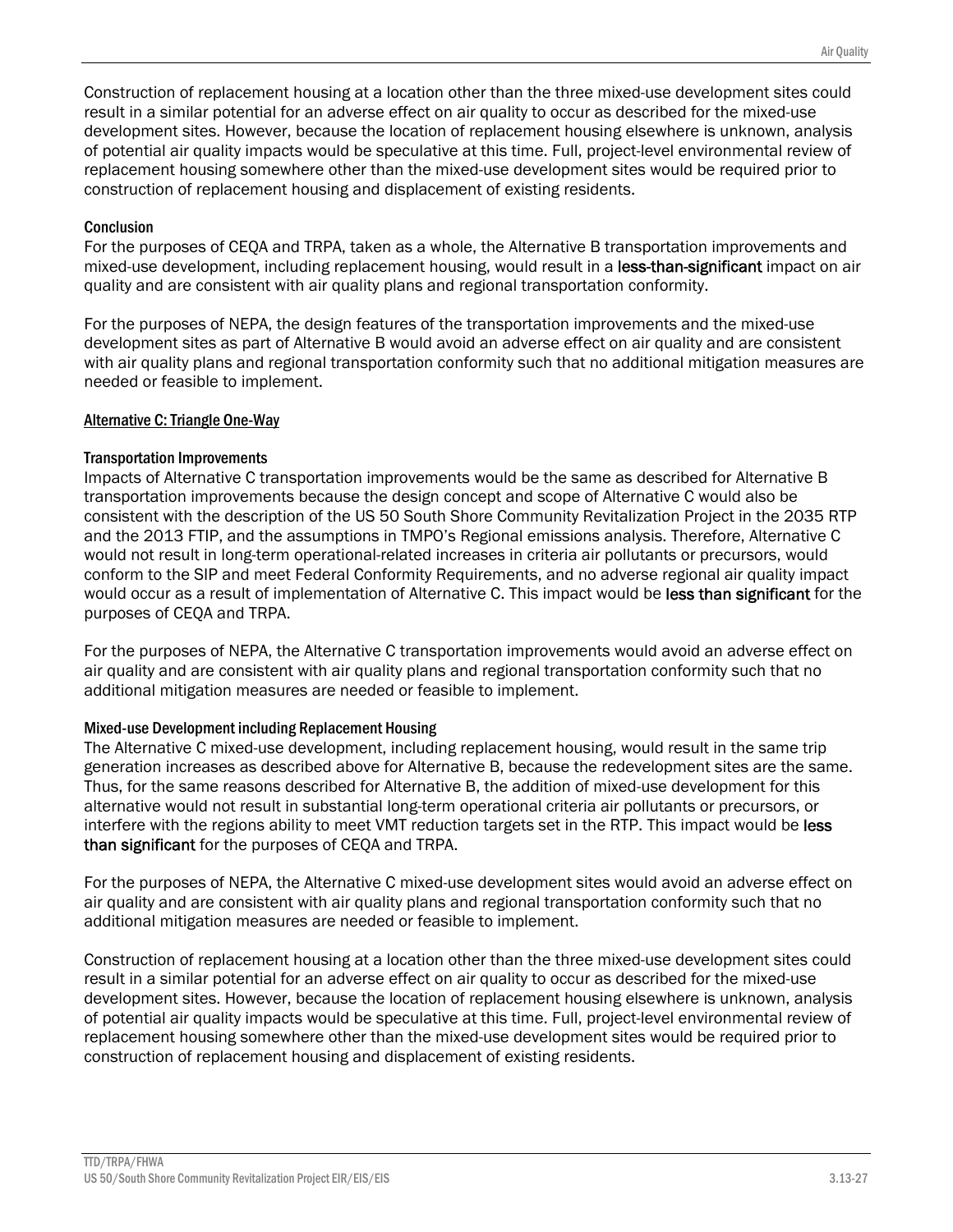#### **Conclusion**

For the purposes of CEQA and TRPA, taken as a whole, the Alternative C transportation improvements and mixed-use development, including replacement housing, would result in a less-than-significant impact on air quality and are consistent with air quality plans and regional transportation conformity.

For the purposes of NEPA, the design features of the transportation improvements and the mixed-use development sites as part of Alternative C would avoid an adverse effect on air quality and are consistent with air quality plans and regional transportation conformity such that no additional mitigation measures are needed or feasible to implement.

#### Alternative D: Project Study Report Alternative 2

#### Transportation Improvements

Impacts of Alternative D would be the same as described for Alternative B because the design concept and scope of Alternative D would also be consistent with the description of the US 50 South Shore Community Revitalization Project in the 2035 RTP and the 2013 FTIP, and the assumptions in TMPO's Regional emissions analysis. Therefore, Alternative D would not result in long-term operational-related increases in criteria air pollutants or precursors, would conform to the SIP and meet Federal Conformity Requirements, and no adverse regional air quality impact would occur as a result of implementation of Alternative D. This impact would be less than significant for the purposes of CEQA and TRPA.

For the purposes of NEPA, the Alternative D transportation improvements would avoid an adverse effect on air quality and are consistent with air quality plans and regional transportation conformity such that no additional mitigation measures are needed or feasible to implement.

#### Mixed-use Development including Replacement Housing

The Alternative D mixed-use development, including replacement housing, under this alternative would result in similar trip generation increases as described above for Alternative B. Thus, for the same reasons described for Alternative B, the addition of the mixed-use developments under this alternative would not result in substantial long-term operational criteria air pollutants or precursors, or interfere with the Region's ability to meet VMT reduction targets set in the RTP. This impact would be less than significant for the purposes of CEQA and TRPA.

For the purposes of NEPA, the Alternative D mixed-use development would avoid an adverse effect on air quality and are consistent with air quality plans and regional transportation conformity such that no additional mitigation measures are needed or feasible to implement.

Construction of replacement housing at a location other than the three mixed-use development sites could result in a similar potential for an adverse effect on air quality to occur as described for the mixed-use development sites. However, because the location of replacement housing elsewhere is unknown, analysis of potential air quality impacts would be speculative at this time. Full, project-level environmental review of replacement housing somewhere other than the mixed-use development sites would be required prior to construction of replacement housing and displacement of existing residents.

#### **Conclusion**

For the purposes of CEQA and TRPA, taken as a whole, the Alternative D transportation improvements and mixed-use development, including replacement housing, would result in a less-than-significant impact on air quality and are consistent with air quality plans and regional transportation conformity.

For the purposes of NEPA, the design features of the transportation improvements and the mixed-use development as part of Alternative D would avoid an adverse effect on air quality and are consistent with air quality plans and regional transportation conformity such that no additional mitigation measures are needed or feasible to implement.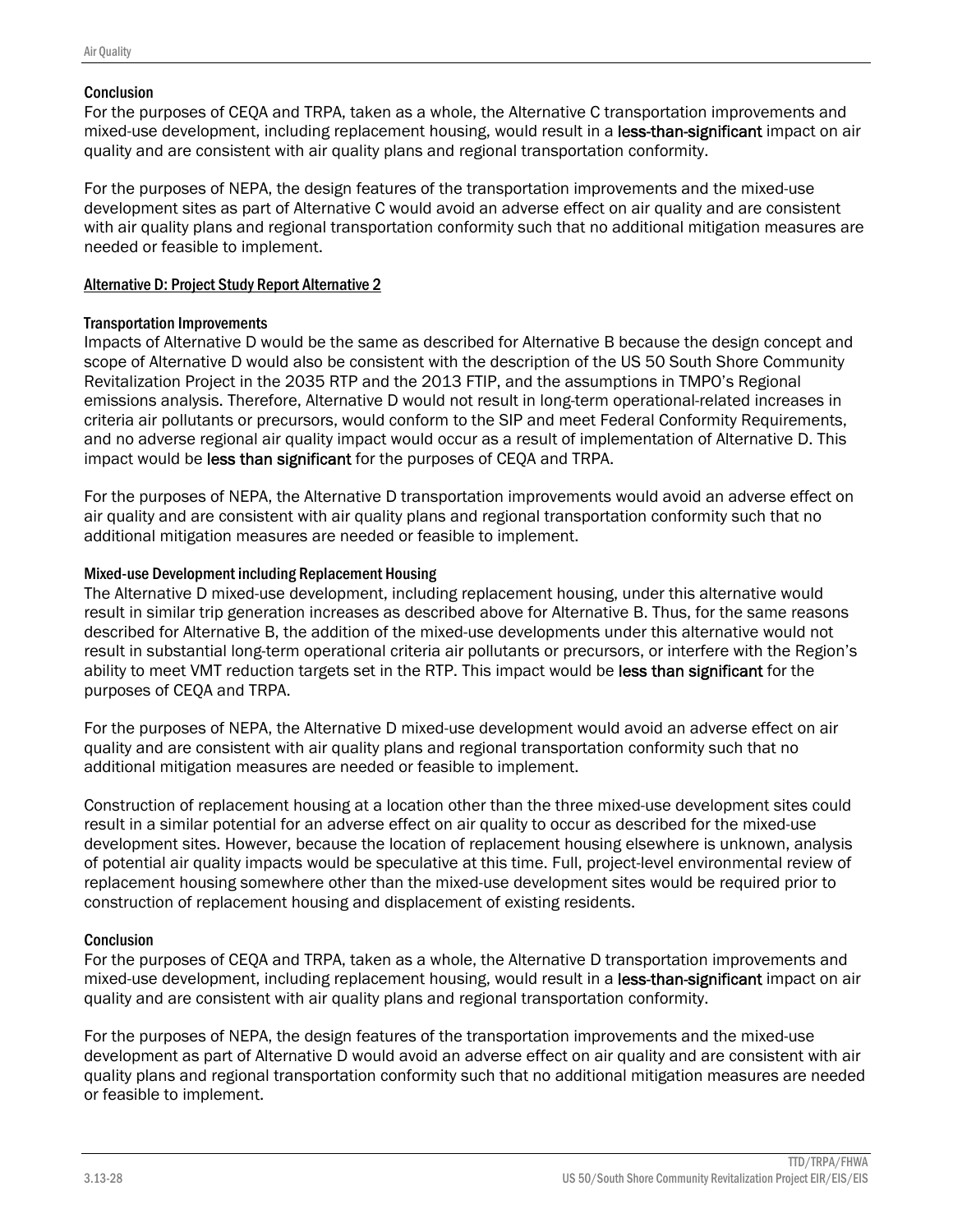#### Alternative E: Skywalk

The design concept and scope of this alternative are not consistent with the project description in the approved RTP and FTIP. However, regional VMT would not increase over existing VMT as a result of this alternative. Therefore, Alternative E would be consistent with assumptions included in TRPA's regional emissions analysis and conform to the SIP and meet Federal Conformity Requirements. No adverse regional air quality impact would occur as a result of implementation of Alternative E. This impact would be less than significant for the purposes of CEOA and TRPA.

For the purposes of NEPA, because Alternative E would avoid an adverse effect on air quality, as there would be no change in VMT, no additional mitigation measures are needed or feasible to implement.

## Impact 3.13-3: Project-level transportation conformity with respect to localized, long-term mobilesource carbon monoxide emissions

Though implementation of all of the build alternatives (Alternatives B through E) and the mixed-use development, including replacement housing, associated with Alternatives B, C, and D would result in changes to the roadway network and traffic patterns in the study area, implementation of any of the alternatives would not result in increases in traffic such that quantitative screening criteria for local CO emissions would be triggered during project operations. Implementation of any of the alternatives, including Alternative A and mixed-use development sites, where applicable, would not result in increased concentrations of CO that would expose sensitive receptors to unhealthy levels.

| <b>NEPA Environmental Consequences:</b> | The design features of Alternatives A, B, C, D, and E would avoid or<br>minimize localized, long-term mobile-source carbon monoxide such that<br>project-level conformity is met and no additional mitigation measures are<br>needed or feasible to implement |
|-----------------------------------------|---------------------------------------------------------------------------------------------------------------------------------------------------------------------------------------------------------------------------------------------------------------|
| CEQA/TRPA Impact Determinations:        | Less Than Significant for Alternatives A, B, C, D, and E                                                                                                                                                                                                      |

In addition to a regional conformity determination, as discussed above under Impact 3.13-2, a microscale or "hot-spot" analysis is required for projects within a federal nonattainment or maintenance area. With regards to the NAAQS for CO, the El Dorado County portion of the LTAB is designated as a maintenance area and therefore, consistent with NEPA requirements, a further demonstration of conformity--at the project level—is required. This analysis includes a screening procedure consistent with EDCAQMD guidance.

In addition, a quantitative hot-spot analysis, consistent with information published by FHWA related to project-level Conformity Analysis, the Standard Environmental Reference (SER) Air Quality Conformity Findings Checklist, applicable U.S. EPA project-level analysis guidance, the Transportation Conformity Regulations at 40 CFR 93 Subpart A, and Section 176(c) of the CAA (42 USC 7506(c)) has been conducted and is included in Appendix J of this document. The following discussion is focused on compliance with EDCAQMD CEQA guidance.

A CO hotspot is an area of localized CO pollution that is caused by severe vehicle congestion on major roadways, typically near intersections. CO hotspots are a direct function of traffic volume, speed, and delay. Transport of CO is extremely limited because it disperses rapidly with distance from the source under normal meteorological conditions. However, under certain specific meteorological conditions, CO concentrations near roadways and/or intersections may reach unhealthy levels at nearby sensitive land uses, such as housing units, schools, and childcare facilities. Thus, high CO concentrations are considered to have a direct influence on the receptors they affect.

Caltrans has developed a Transportation Project-Level Carbon Monoxide Protocol (Protocol) for assessing CO impacts for federal conformity determinations, NEPA, and CEQA. The Protocol is the standard method for project-level CO analysis used by Caltrans. Using this methodology, if a project is determined to not have a significant CO impact under these guidelines it would also not be considered to have a significant impact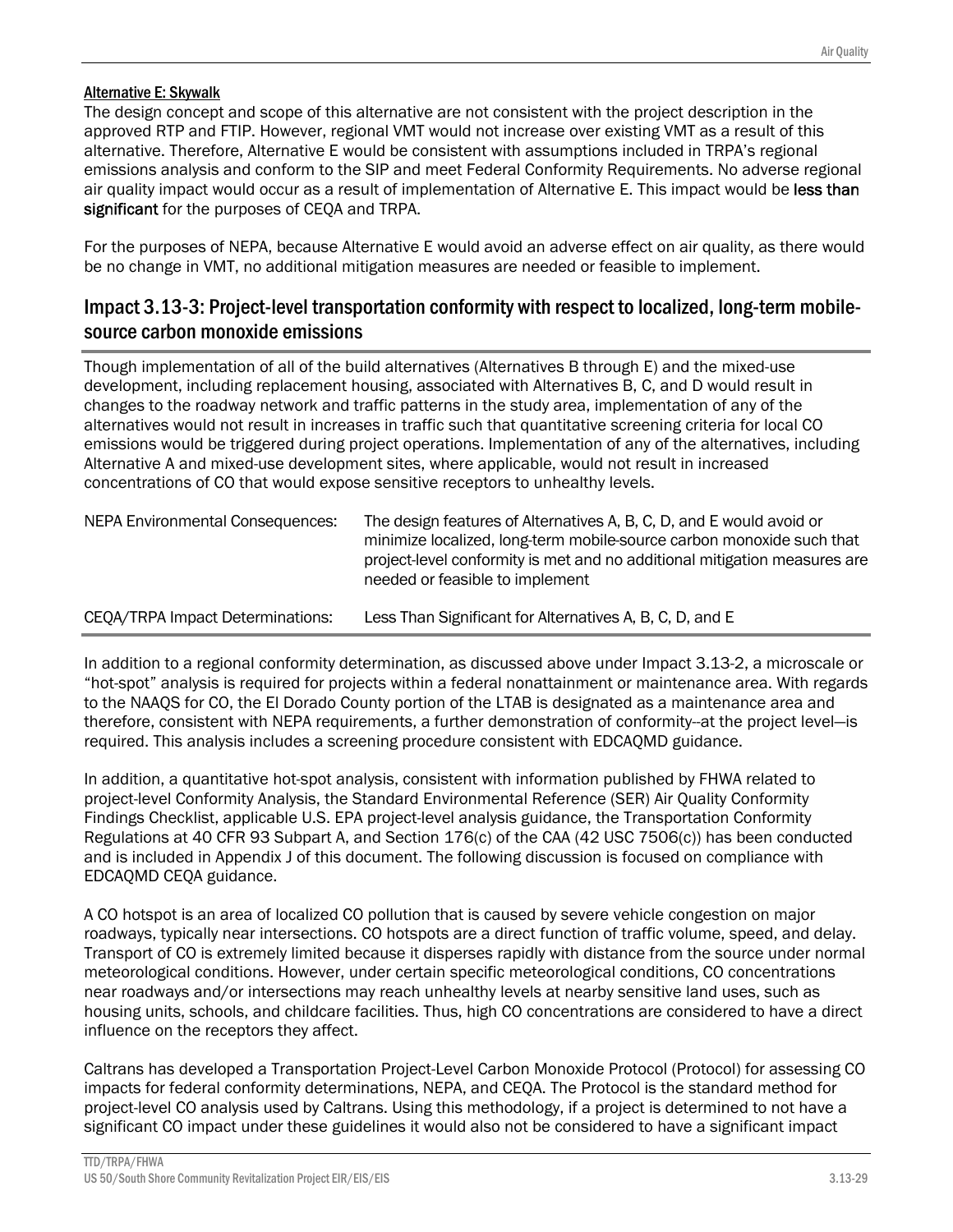under State of Nevada standards. According to the protocol, projects may worsen air quality if they increase the percentage of vehicles in cold start modes by 2 percent or more; significantly increase traffic volumes (by 5 percent or more) over existing volumes; or worsen traffic flow, defined for signalized intersections as increasing average delay at intersections operating at Level of Service (LOS) E or F, or causing an intersection that would operate at LOS D or better without the project, to operate at LOS E or F.

EDCAQMD considers development projects of the type and size that fall below the significance thresholds for ROG and NO<sub>x</sub> to also be insignificant for CO emissions. CO emissions associated with land use projects would mostly be associated with impacts from large concentrations of vehicles. EDCAQMD's CEQA guidance recommends that the project be modeled according to CO concentration isopleth maps available in the guidance. However, given that the guidance was published in 2002 and had forecasted CO concentrations only out to 2010, more recent screening criteria from SMAQMD and the Bay Area Air Quality Management District (BAAQMD) are considered in this CO impact discussion (EDCAQMD 2002).

Screening criteria for SMAQMD and BAAQMD were developed based on a conservative analysis of local intersections. If the project exceeds criteria, a detailed dispersion modeling analysis would need to be performed based on local data. These screening criteria have been developed in a manner such that, if they are met, operation-related local emissions of CO (associated with mobile sources generated by development) would not violate a standard or contribute substantially to an existing or projected air quality violation or expose sensitive receptors to substantial pollutant concentrations. According to BAAQMD, a project would result in a less-than-significant CO impact if the project traffic would not increase volumes at affected intersections to more than 44,000 vehicles per hour (BAAQMD 2010). According to SMAQMD, a project would result in a less-than-significant CO impact if the project would not result in an affected intersection experiencing more than 31,600 vehicles per hour (SMAQMD 2009). For the purpose of this analysis, a significant impact related to CO emissions during operation would occur if the project would increase traffic volumes at nearby intersections to more than 31,600 vehicles per hour.

Traffic volumes and traffic-related effects of the build alternatives discussed in this impact are based on information provided in Section 3.6, "Traffic and Transportation," as well as the traffic study conducted for this EIR/EIS/EIS (Wood Rogers 2016).

#### Alternative A: No Build (No Project)

With Alternative A, there would be no improvements to existing US 50, Lake Parkway, or other roadways within the project site. However, regional traffic would continue to grow and during summer peak hours, the US 50/Stateline Avenue intersection would degrade to LOS E. No new trips would be generated by this alternative and no changes to the roadway system would occur. Further, no study intersection would experience peak traffic volumes that exceed 31,600 vehicles per hour, the screening criterion used to determine whether a CO impact could occur. Therefore, implementation of this alternative would not result in operational-related CO emissions that could exceed applicable standards or expose receptors to high CO concentrations. Further, the modeling results shown in Appendix J indicate that project-related CO emissions would not cause or contribute to any new or worsened localized violations of the federal 1-hour or 8-hour CO ambient standards. This impact would be less than significant for the purposes of CEQA and TRPA.

For the purposes of NEPA, the design features of Alternative A would avoid creating a CO hotspot such that no additional mitigation measures are needed or feasible to implement.

### Alternative B: Triangle (Locally Preferred Action)

#### Transportation Improvements

As described in more detail in Section 3.6, "Traffic and Transportation," implementation of Alternative B transportation improvements would result in changes to traffic patterns and delay times at affected intersections. However, implementation of Alternative B transportation improvements would not result in any intersections operating at LOS E or F. Further, no study intersection would experience peak traffic volumes that exceed 31,600 vehicles per hour. Therefore, implementation of Alternative B would not result in operational-related CO emissions that could exceed applicable standards or expose receptors to high CO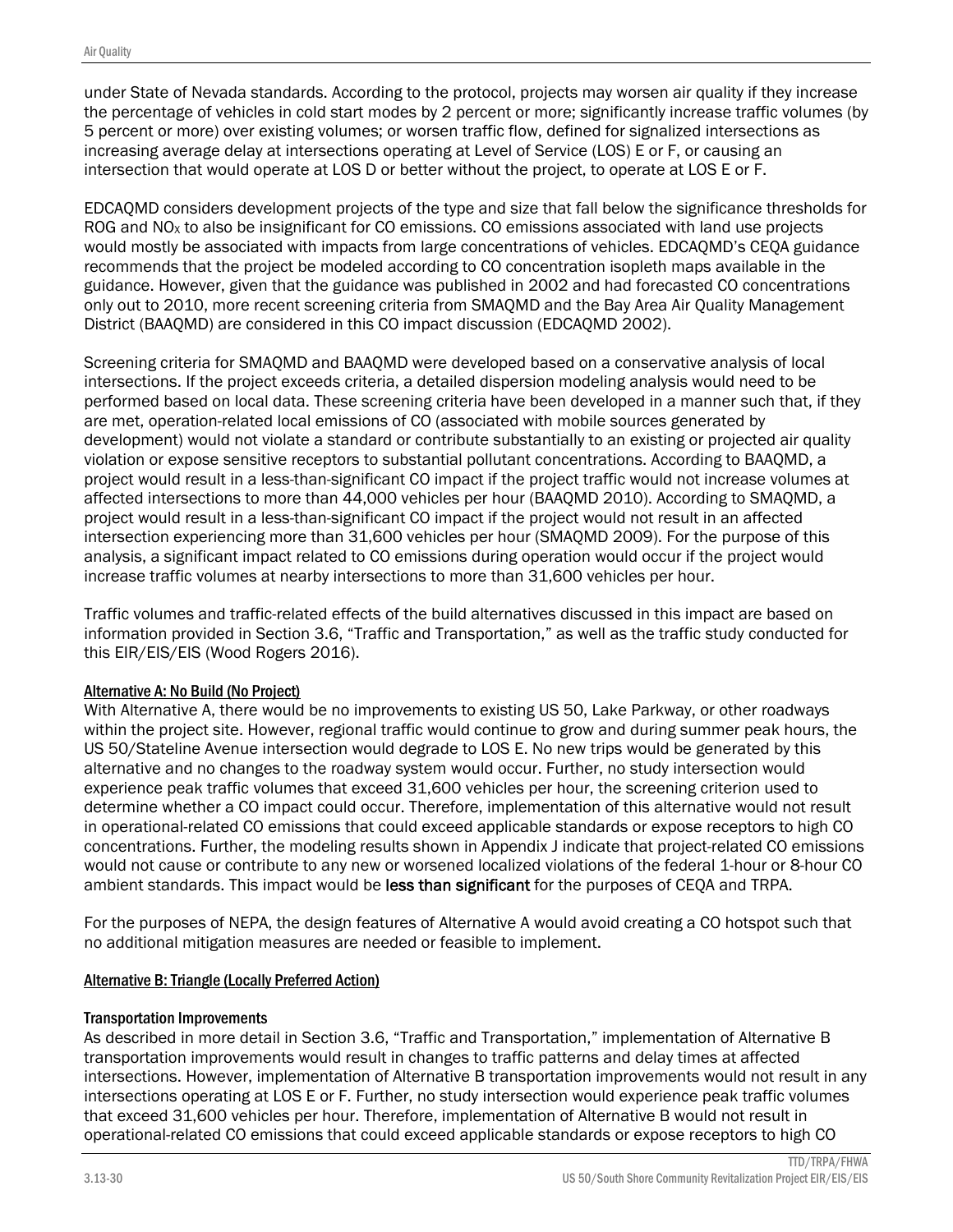concentrations. Further, the modeling results shown in Appendix J indicate that project-related CO emissions would not cause or contribute to any new or worsened localized violations of the federal 1-hour or 8-hour CO ambient standards. This impact would be less than significant for the purposes of CEOA and TRPA.

For the purposes of NEPA, the design features of the Alternative B transportation improvements would avoid creating a CO hotspot such that no additional mitigation measures are needed or feasible to implement.

#### Mixed-use Development including Replacement Housing

As discussed in Section 3.6, "Traffic and Transportation," Alternative B mixed-use development, including replacement housing, at Sites 1, 2, and 3 would generate slightly more trips than the land uses they would replace. Further, operation of the mixed-use developments would result in changes to traffic patterns and delay times at affected intersections relative to the transportation improvements alone. However, with the addition of the mixed-use development for Alternative B, the LOS at study area intersections would not degrade to LOS E or F. Further, maximum peak-hour traffic volumes associated with all three sites combined would be 143 vehicles/hour. Adding this to intersection peak volumes described above for Alternative B transportation improvements, and dispersed over the study intersections, would not result in peak-hour traffic volumes that come close to or exceed the 31,600 vehicle/hour threshold. The mixed-use development associated with Alternative B would not result in operational-related CO emissions that could exceed applicable standards or expose receptors to high CO concentrations. Further, the modeling results shown in Appendix J indicate that project-related CO emissions would not cause or contribute to any new or worsened localized violations of the federal 1-hour or 8-hour CO ambient standards. This impact would be less than significant for the purposes of CEQA and TRPA.

For the purposes of NEPA, the design features of the Alternative B mixed-use development, including replacement housing, would avoid creating a CO hotspot such that no additional mitigation measures are needed or feasible to implement.

Construction of replacement housing at a location other than the three mixed-use development sites could result in a similar potential for a CO hotspot effect to occur as described for the mixed-use development sites. However, because the location of replacement housing elsewhere is unknown, analysis of potential CO hotspots would be speculative at this time. Full, project-level environmental review of replacement housing somewhere other than the mixed-use development sites would be required prior to construction of replacement housing and displacement of existing residents.

#### **Conclusion**

For the purposes of CEQA and TRPA, taken as a whole, the Alternative B transportation improvements and mixed-use development, including replacement housing, would result in a less-than-significant impact as it relates to the potential to create CO hotspots.

For the purposes of NEPA, the design features of the transportation improvements and the mixed-use development sites as part of Alternative B would avoid creating a CO hotspot such that no additional mitigation measures are needed or feasible to implement.

#### Alternative C: Triangle One-Way

#### Transportation Improvements

As described in more detail in Section 3.6, "Traffic and Transportation," implementation of Alternative C transportation improvements would result in changes to traffic patterns and delay times at affected intersections. Based on the traffic study conducted for the project, implementation of Alternative C would cause operations at the signal at Realigned US 50/Pioneer Trail/Existing US 50 and the roundabout at Realigned US 50/Lake Parkway/Existing US 50 to be degraded from LOS B to LOS F, and operations at the signal at Realigned US 50/Lake Parkway/Existing US 50 to be degraded from LOS B to LOS E. However, with implementation of this alternative no study intersection would experience peak traffic volumes that exceed 31,600 vehicles per hour. Therefore, although LOS would be degraded at some intersections associated with Alternative C, existing plus project-related peak traffic volumes would not reach levels associated with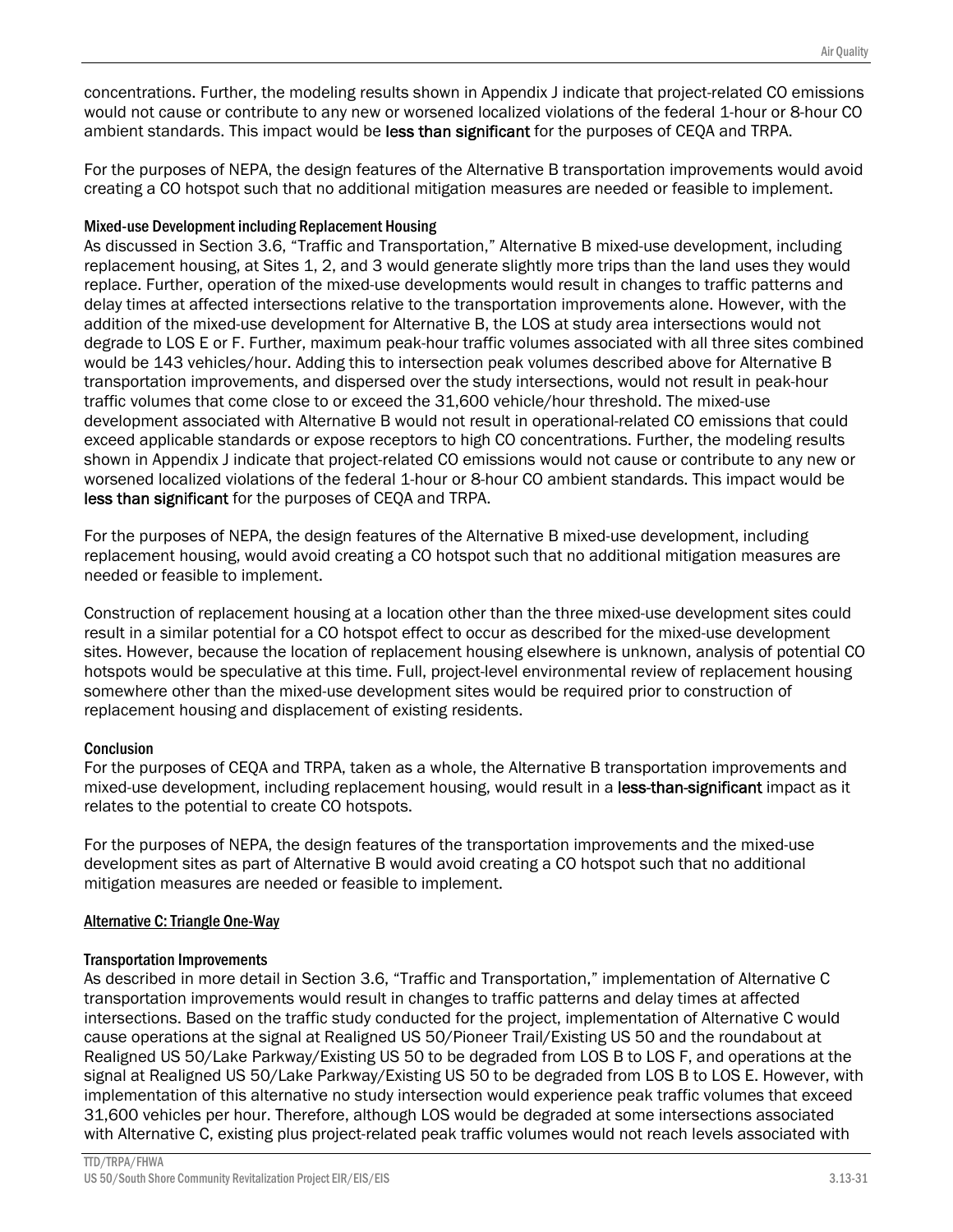high CO concentrations. Thus, in accordance with applicable screening criteria, implementation of Alternative C transportation improvements would not result in operational-related CO emissions that could exceed applicable standards or expose receptors to high CO concentrations. Further, the modeling results shown in Appendix J indicate that project-related CO emissions would not cause or contribute to any new or worsened localized violations of the federal 1-hour or 8-hour CO ambient standards. This impact would be less than significant for the purposes of CEQA and TRPA.

For the purposes of NEPA, the design features of the Alternative C transportation improvements would avoid creating a CO hotspot such that no additional mitigation measures are needed or feasible to implement.

#### Mixed-use Development including Replacement Housing

Alternative C includes redevelopment of the same three mixed-use development sites and replacement housing within the project site as with Alternative B. However, as described above for Alternative C transportation improvements, implementation of this alternative would cause three intersections to operate at LOS E or F.

With the addition of the mixed-use development, including replacement housing, and related traffic to Alternative C, the intersection of existing US 50/Stateline Ave would also operate at LOS F. However, maximum peak-hour traffic volumes associated with all three sites combined could reach 154 vehicles per hour. Adding this to intersection peak volumes described above for the transportation improvements, and dispersed over the study intersections, would not result in peak-hour traffic volumes that come close to or exceed the 31,600 vehicles per hour threshold. The addition of the mixed-use development to Alternative C would not result in operational-related CO emissions that could exceed applicable standards or expose receptors to high CO concentrations. Further, the modeling results shown in Appendix J indicate that projectrelated CO emissions would not cause or contribute to any new or worsened localized violations of the federal 1-hour or 8-hour CO ambient standards. This impact would be less than significant for the purposes of CEQA and TRPA.

For the purposes of NEPA, the design features of the Alternative C mixed-use development, including replacement housing, would avoid creating a CO hotspot such that no additional mitigation measures are needed or feasible to implement.

Construction of replacement housing at a location other than the three mixed-use development sites could result in a similar potential for a CO hotspot effect to occur as described for the mixed-use development sites. However, because the location of replacement housing elsewhere is unknown, analysis of potential CO hotspots would be speculative at this time. Full, project-level environmental review of replacement housing somewhere other than the mixed-use development sites would be required prior to construction of replacement housing and displacement of existing residents.

#### **Conclusion**

For the purposes of CEQA and TRPA, taken as a whole, the Alternative C transportation improvements and mixed-use development, including replacement housing, would result in a less-than-significant impact as it relates to the potential to create CO hotspots.

For the purposes of NEPA, the design features of the transportation improvements and the mixed-use development sites as part of Alternative C would avoid creating a CO hotspot such that no additional mitigation measures are needed or feasible to implement.

#### Alternative D: Project Study Report Alternative 2

#### Transportation Improvements

As described in more detail in in Section 3.6, "Traffic and Transportation," implementation of Alternative D transportation improvements would result in changes to traffic patterns and delay times at affected intersections. However, implementation of Alternative D would not result in any intersection operating at LOS E or F. Further, no study intersection would experience peak traffic volumes that exceed 31,600 vehicles per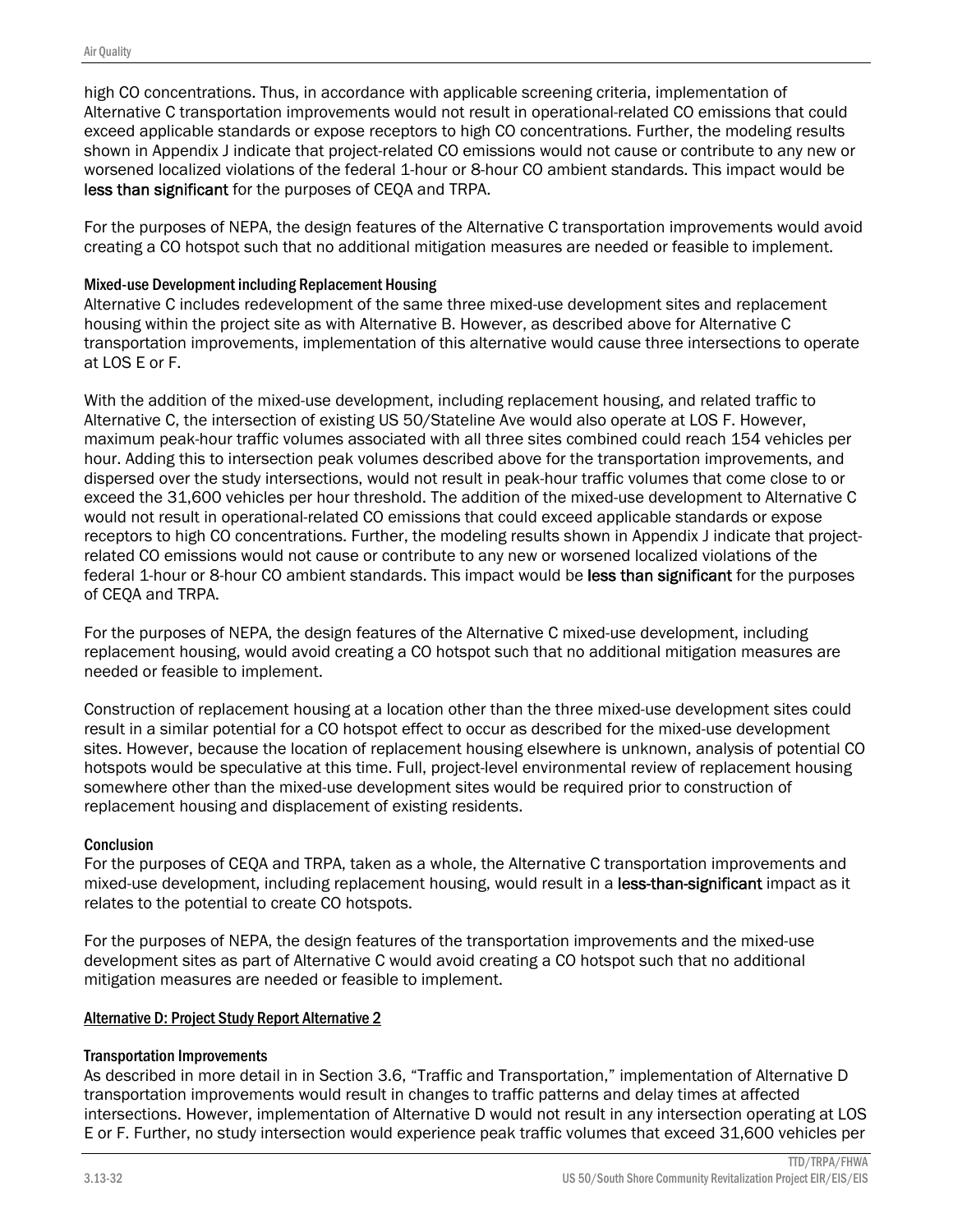hour. Therefore, implementation of Alternative D would not result in operational-related CO emissions that could exceed applicable standards or expose receptors to high CO concentrations. Further, the modeling results shown in Appendix J indicate that project-related CO emissions would not cause or contribute to any new or worsened localized violations of the federal 1-hour or 8-hour CO ambient standards. This impact would be less than significant for the purposes of CEQA and TRPA.

For the purposes of NEPA, the design features of the Alternative D transportation improvements would avoid creating a CO hotspot such that no additional mitigation measures are needed or feasible to implement.

#### Mixed-use Development including Replacement Housing

Alternative D includes redevelopment of the same three sites within the project site as Alternative B. Because the highway realignment differs from Alternative B, the configuration of Sites 1 and 2 are different for Alternative D. However, the maximum amount of development that could occur on these three sites under Alternative D would be similar to that evaluated and described above for Alternative B. Similar to Alternative B, LOS would not be altered as a result of adding the mixed-use developments. Peak-hour traffic volumes associated with Alternative D mixed-use development, including replacement housing, with this alternative would be slightly lower as compared to Alternative B (i.e., 126 vehicles per hour). Therefore, impacts associated with operational-related CO emissions would be the same as Alternative B. Further, the modeling results shown in Appendix J indicate that project-related CO emissions would not cause or contribute to any new or worsened localized violations of the federal 1-hour or 8-hour CO ambient standards. This impact would be less than significant for the purposes of CEQA and TRPA.

For the purposes of NEPA, the design features of the Alternative D mixed-use development site, including replacement housing, would avoid creating a CO hotspot such that no additional mitigation measures are needed or feasible to implement.

Construction of replacement housing at a location other than the three mixed-use development sites could result in a similar potential for a CO hotspot effect to occur as described for the mixed-use development sites. However, because the location of replacement housing elsewhere is unknown, analysis of potential CO hotspots would be speculative at this time. Full, project-level environmental review of replacement housing somewhere other than the mixed-use development sites would be required prior to construction of replacement housing and displacement of existing residents.

#### **Conclusion**

For the purposes of CEQA and TRPA, taken as a whole, the Alternative D transportation improvements and mixed-use development, including replacement housing, would result in a less-than-significant impact as it relates to the potential to create CO hotspots.

For the purposes of NEPA, the design features of the transportation improvements and the mixed-use development sites as part of Alternative D would avoid creating a CO hotspot such that no additional mitigation measures are needed or feasible to implement.

#### Alternative E: Skywalk

As described in more detail in Section 3.6, "Traffic and Transportation," implementation of Alternative E would result in changes to traffic patterns in the resort-casino area with the removal of the signal and atgrade pedestrian scramble between Hard Rock and Montbleu and delay times at affected intersections. However, implementation of Alternative E would not result in any intersections operating at LOS E or F. Further, no study intersection would experience peak traffic volumes that exceed 31,600 vehicles per hour. Therefore, implementation of Alternative E would not result in operational-related CO emissions that could exceed applicable standards or expose receptors to high CO concentrations. Further, the modeling results shown in Appendix J indicate that project-related CO emissions would not cause or contribute to any new or worsened localized violations of the federal 1-hour or 8-hour CO ambient standards. This impact would be less than significant for the purposes of CEQA and TRPA.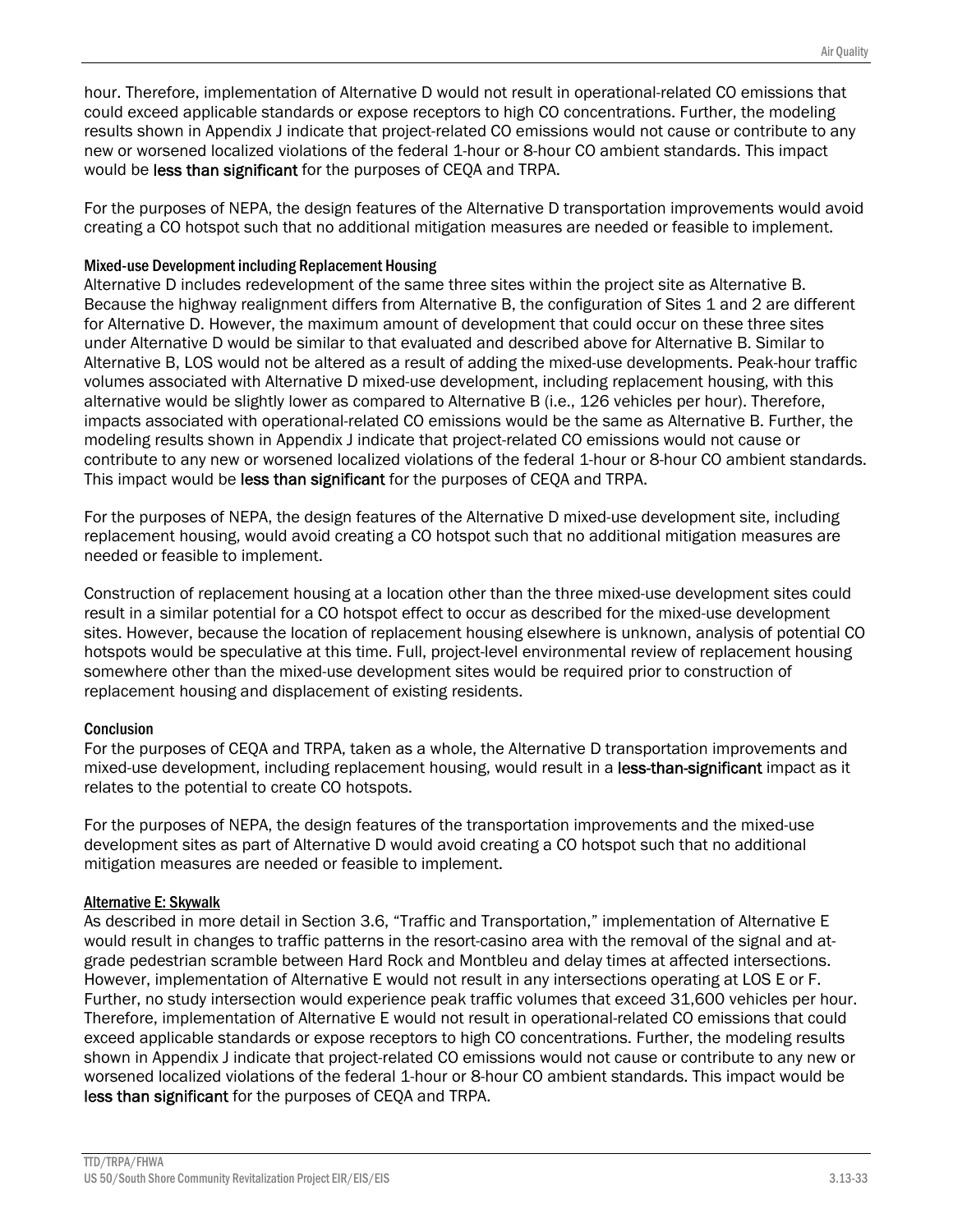For the purposes of NEPA, the design features of Alternative E would avoid creating a CO hotspot such that no additional mitigation measures are needed or feasible to implement.

## Impact 3.13-4: Exposure of sensitive receptors to Mobile Source Air Toxics/Toxic Air Contaminants

Construction-related activities would result in short-term project-generated emissions of diesel PM under all build alternatives. However, construction would be relatively short in duration (i.e., up to 3 years), would not occur in the same location for extended periods of time, and with incorporated mitigation exhaust emissions would not be significant. As such, construction activities associated with Alternatives B, C, D, and E transportation improvements and mixed-use development, including replacement housing, would not expose sensitive receptors to excessive levels of MSAT/TACs.

In accordance with FHWA guidance, projects that do not result in more than 140,000 AADT have a low potential to result in impacts from MSAT. Further, guidance provided by ARB indicates that elevated health risks from operational exposure to diesel exhaust is associated primarily with high volume roadways of 100,000 ADT or more. Implementation of Alternatives B, C, D, and E would result in less than 40,000 ADT during the summer peak season for all affected roadway segments. Therefore, implementation of Alternatives B, C, D, and E is not anticipated to result in a significant health risk impact to sensitive receptors in the study area. Implementation of Alternative A would not result in any new sensitive receptors placed in close proximity to existing sources of MSAT/TAC emissions and no sources of MSAT/TAC emissions would be placed in close proximity to sensitive land uses.

| NEPA Environmental Consequences: | The design features of Alternatives A, B, C, D, and E would avoid or<br>minimize the exposure of sensitive receptors to air toxics such that no<br>additional mitigation measures are needed or feasible to implement |
|----------------------------------|-----------------------------------------------------------------------------------------------------------------------------------------------------------------------------------------------------------------------|
| CEQA/TRPA Impact Determinations: | Less Than Significant for Alternatives A, B, C, D, and E                                                                                                                                                              |

In addition to the criteria air pollutants for which there are NAAQS and CAAQS, the EPA and ARB also regulate air toxics. As described in Section 3.13.1, "Regulatory Setting," above, the seven compounds acrolein, benzene, 1,3-butadiene, diesel PM, formaldehyde, naphthalene, and polycyclic organic matter are collectively referred to as MSAT.

Diesel PM, one of the seven MSAT mentioned above, was identified as a TAC by ARB in 1998. The potential cancer risk from the inhalation of diesel PM outweighs the potential for all other health impacts (i.e., noncancer chronic risk, short-term acute risk) and health impacts from other TACs and MSAT. As a result, diesel PM is the primary TAC of concern with regards to health effects on sensitive receptors. However, because diesel PM is included within the compounds determined by EPA as an MSAT, for purposes of this analysis, MSAT are synonymous with TACs.

When it comes to evaluating MSAT emissions at the project level, health effects on nearby sensitive receptors is the primary concern. In FHWA's view, information is incomplete or unavailable to credibly predict the project-specific health impacts due to changes in MSAT emissions associated with a proposed set of highway alternatives. The outcome of such an assessment, adverse or not, would be influenced more by the uncertainty introduced into the process through assumption and speculation rather than any genuine insight into the actual health impacts directly attributable to MSAT exposure associated with a proposed action.

The EPA is responsible for protecting the public health and welfare from any known or anticipated effect of an air pollutant. They are the lead authority for administering the CAA and its amendments and have specific statutory obligations with respect to hazardous air pollutants and MSAT. The EPA is in the continual process of assessing human health effects, exposures, and risks posed by air pollutants. Other organizations are also active in the research and analyses of the human health effects of MSAT, including the Health Effects Institute. Two Health Effects Institute studies are summarized in Appendix D of FHWA's Interim Guidance Update on Mobile Source Air Toxic Analysis in NEPA Documents (FHWA 2016). Among the adverse health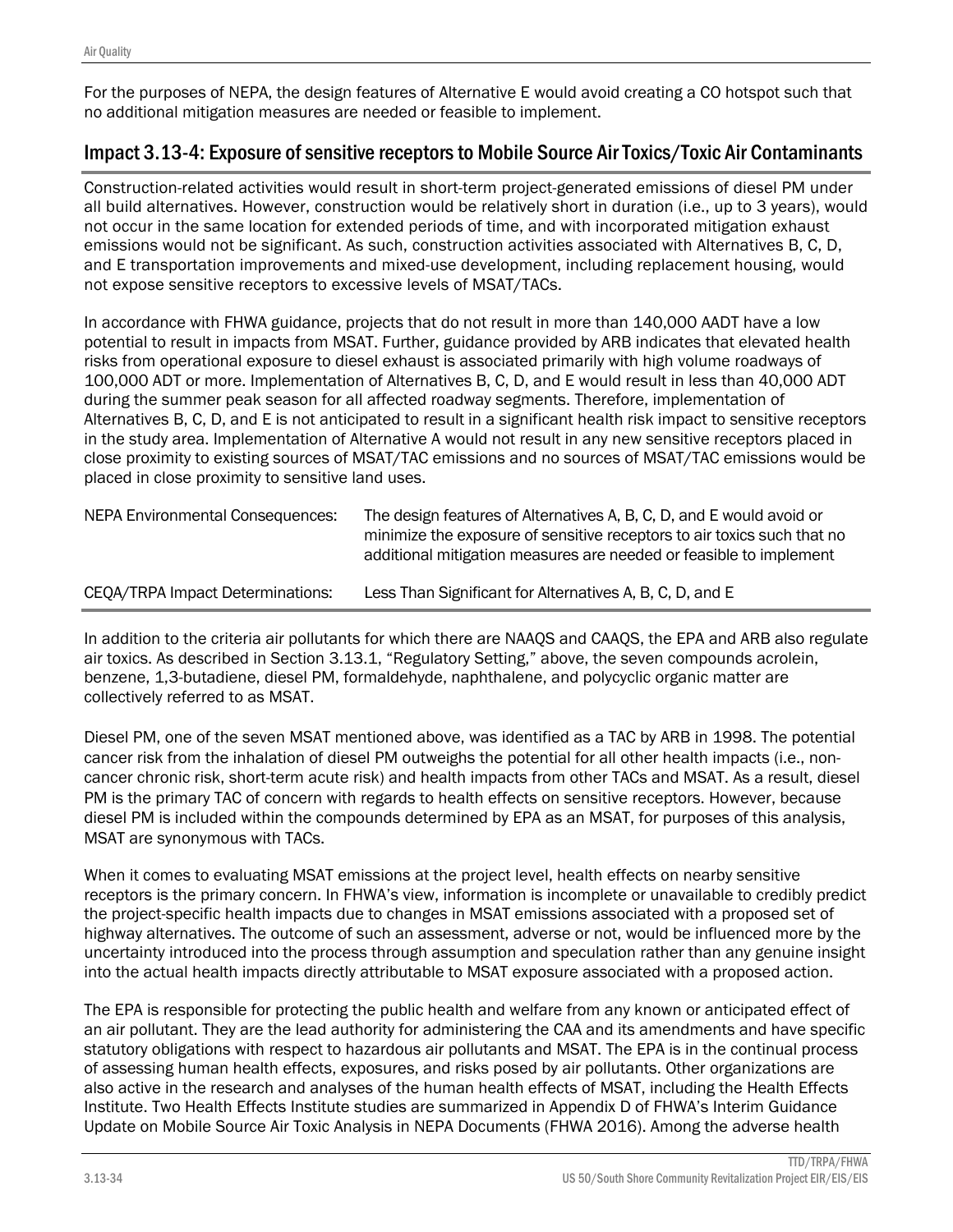effects linked to MSAT compounds at high exposures are cancer in humans in occupational settings; cancer in animals; and irritation to the respiratory tract, including the exacerbation of asthma. Less obvious is the adverse human health effects of MSAT compounds at current environmental concentrations or in the future as vehicle emissions substantially decrease.

The methodologies for forecasting health impacts include emissions modeling, dispersion modeling, exposure modeling, and then final determination of health impacts; each step in the process builds on the model predictions obtained in the previous step. All are encumbered by technical shortcomings or uncertain science that prevents a more complete differentiation of the MSAT health impacts among a set of project alternatives. These difficulties are magnified for lifetime (i.e., 70-year) assessments, particularly because unsupportable assumptions would have to be made regarding changes in travel patterns and vehicle technology (which affects emissions rates) over that time frame, since such information is unavailable.

It is particularly difficult to reliably forecast 70-year lifetime MSAT concentrations and exposure near roadways; to determine the portion of time that people are actually exposed at a specific location; and to establish the extent attributable to a proposed action, especially given that some of the information needed is unavailable.

There are considerable uncertainties associated with the existing estimates of toxicity of the various MSAT, because of factors such as low-dose extrapolation and translation of occupational exposure data to the general population, a concern expressed by the Health Effects Institute. As a result, there is no national consensus on air dose-response values assumed to protect the public health and welfare for MSAT compounds, and in particular for diesel PM. The EPA and the Health Effects Institute have not established a basis for quantitative risk assessment of diesel PM in ambient settings.

There is also the lack of a national consensus on an acceptable level of risk. The current context is the process used by the EPA as provided by the CAA to determine whether more stringent controls are required to provide an ample margin of safety to protect public health or to prevent an adverse environmental effect for industrial sources subject to the maximum achievable control technology standards, such as benzene emissions from refineries. The decision framework is a two-step process. The first step requires the EPA to determine a "safe" or "acceptable" level of risk due to emissions from a source, which is generally no greater than approximately 100 in a million. Additional factors are considered in the second step, the goal of which is to maximize the number of people with risks less than 1 in a million due to emissions from a source. The results of this statutory two-step process do not guarantee that cancer risks from exposure to air toxics are less than 1 in a million; in some cases, the residual risk determination could result in maximum individual cancer risks that are as high as approximately 100 in a million. In a June 2008 decision, the United States Court of Appeals for the District of Columbia Circuit upheld the EPA's approach to addressing risk in its two-step decision framework. Information is incomplete or unavailable to establish that even the largest of highway projects would result in levels of risk greater than safe or acceptable.

Because of the limitations in the methodologies for forecasting health impacts described, any predicted difference in health impacts between alternatives is likely to be much smaller than the uncertainties associated with predicting the impacts. Consequently, the results of such assessments would not be useful to decision-makers, who would need to weigh this information against project benefits such as reducing traffic congestion, accident rates, and fatalities plus improved access for emergency response, which are better suited for quantitative analysis.

Considering the limitations and uncertainties involved in MSAT analysis. FHWA has published guidance for conducting MSAT analyses, which provides a tiered approach, depending on the specific project circumstances. Based on 2016 FHWA guidance, no analysis for projects with no potential for meaningful MSAT effects; Qualitative analysis for projects with low potential MSAT effects; or Quantitative analysis to differentiate alternatives for projects with higher potential MSAT effects should be conducted. In 2005 ARB published the Air Quality and Land Use Guidebook, which provides recommendations for siting sensitive land uses near roadways. Operational-related MSAT/TAC emissions were evaluated in accordance with FHWA and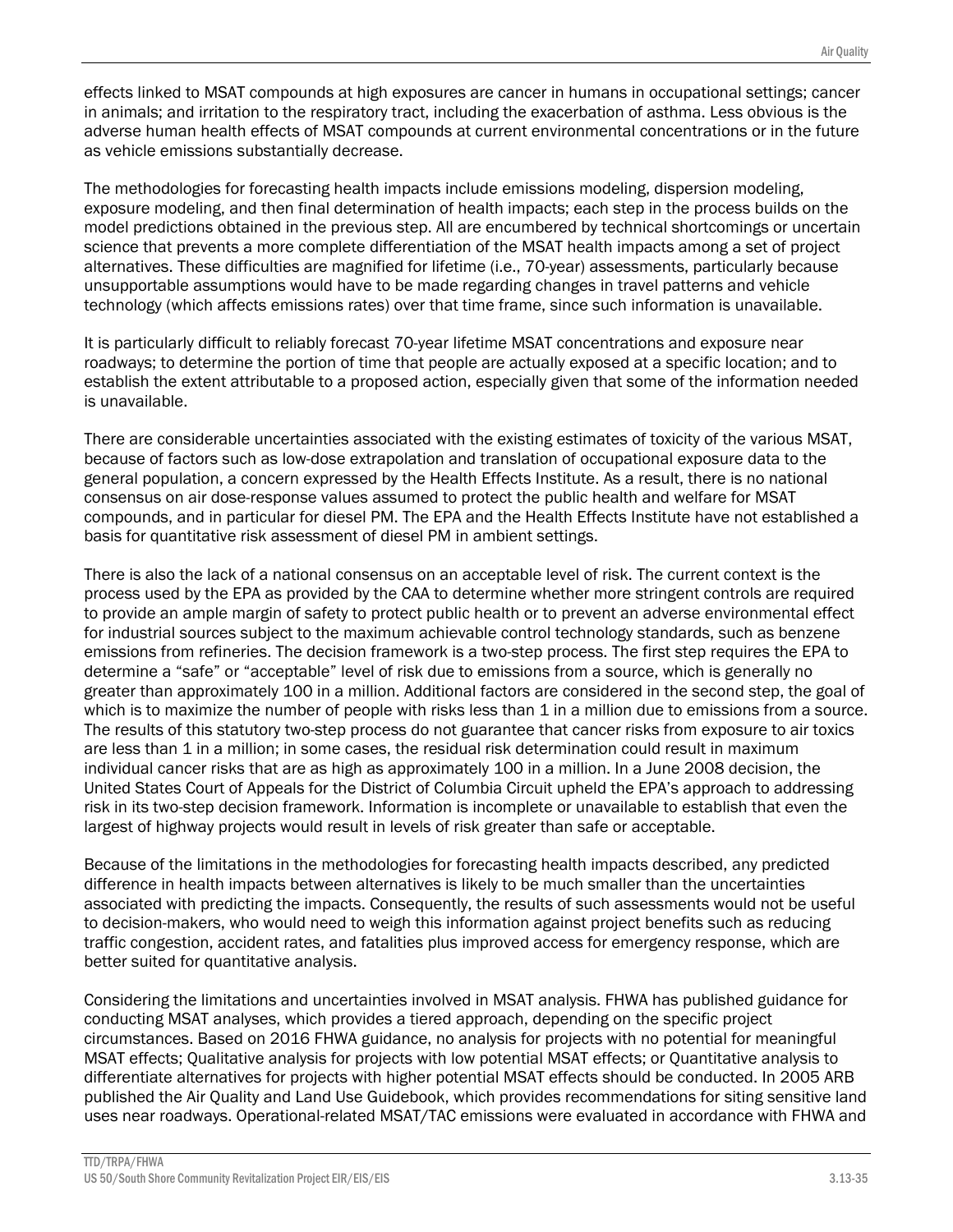ARB guidance. The basis of this analysis relies on the FHWA guidance and incorporates California-specific requirements/considerations where applicable.

The project would include on- and off-road mobile sources associated with construction vehicle fleet as well as on-road vehicle travel on existing and new roadway alignments associated with the build alternatives. Based on the project-specific traffic study, implementation of any of the build alternatives transportation improvements and mixed-use development, including replacement housing, would not result in traffic volumes of 140,000 AADT or greater and therefore a qualitative analysis is warranted (Wood Rogers 2016). Emissions from construction and operations are evaluated separately.

Traffic volumes and traffic-related effects as a result of action alternatives discussed in this impact is based on information provided in Section 3.6, "Traffic and Transportation," as well as the traffic study conducted for this EIR/EIS/EIS (Wood Rogers 2016).

#### Alternative A: No Build (No Project)

Under Alternative A there would be no improvements to existing US 50, Lake Parkway, or other roadways within the project site. There would be no demolition or construction, and no new land use development. Alternative A would not result in any construction-related emissions of MSAT/TACs. No new sensitive receptors would be placed in close proximity to existing sources of MSAT/TACs and no sources of MSAT/TACs emissions would be placed in close proximity to sensitive land uses. Further, as described in the Regulatory Setting and in further detail below, MSAT emissions are expected to continue to decrease into the future. This impact would be less than significant for the purposes of CEOA and TRPA.

With Alternative A (No Project), the roadway system within the project site boundaries would continue to be inadequate to meet the existing or projected traffic volumes. The continued periods of traffic congestion during the peak summer and winter seasons would degrade and discourage bicycle and pedestrian travel in the tourist core and along major roadways, and inhibit the operation of and accessibility to transit services. Cut-through traffic on local roadways would continue as it does today.

Further, Alternative A assumes that the US 50/South Shore Community Revitalization Project, which is included in RTP EIR/EIS Alternative 3, would not be constructed. Therefore, the community revitalization opportunity of the highway realignment would not be realized, including the reduction of VMT made possible by revitalization of a more walkable, bikable, and transit-served urban center. Alternative A would not substantially change VMT nor contribute toward the Region reaching its goal of reducing VMT below 1981 levels.

Nonetheless, according to recent FHWA MSAT trends analysis using updated emissions modeling that incorporates all MSAT-reducing rules and regulations, FHWA estimates that even if VMT increases (nationwide) by 45 percent from 2010 to 2050 as forecast, a combined reduction of 91 percent in the total annual emissions for the priority MSAT is projected for the same time period. Exhibit 3.13-1 below shows the results of MSAT emissions analysis conducted by FHWA.

As shown above, a substantial decrease in MSAT emissions can be expected between the existing and future No Project conditions. Thus, even considering that no regional benefits to VMT would occur with Alternative A, MSAT emissions would be expected to continue to decrease in the future. For the purposes of NEPA, Alternative A would not expose sensitive receptors to air toxics, such that no additional mitigation measures are needed or feasible to implement.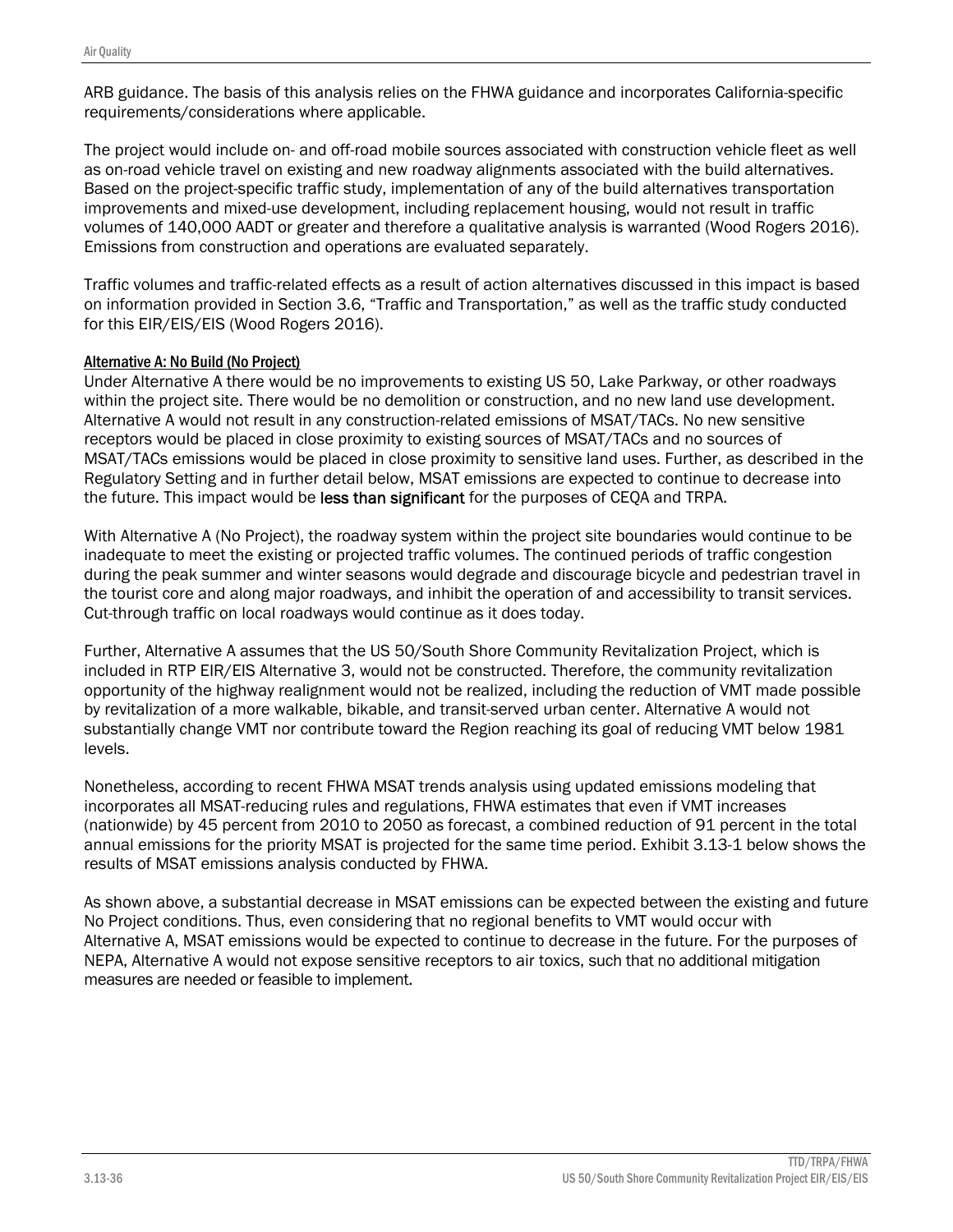

*Notes: MSAT = Mobile Source Air Toxics; Mt = Megatonnes; yr = year; VMT = Vehicle Miles Traveled.* 

*Source: FHWA 2016* 

#### Exhibit 3.13-1 Projected National Mobile Source Air Toxics Emission Trends 2010 through 2050 for Vehicles Operating on Roadways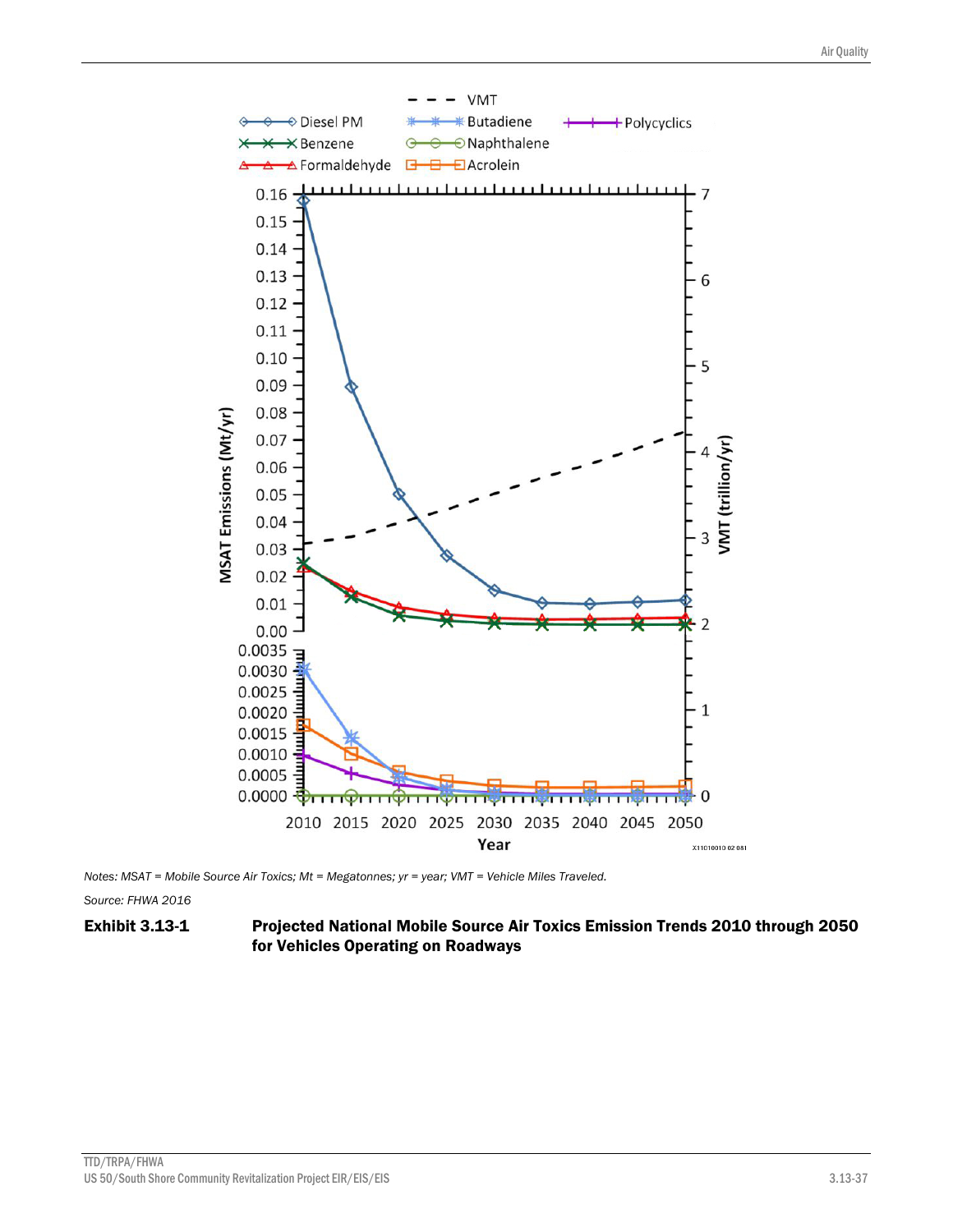#### Alternative B: Triangle (Locally Preferred Action)

#### Transportation Improvements

For construction activities, diesel PM is the primary TAC of concern. Construction-related activities for Alternative B transportation improvements would result in short-term project-generated emissions of diesel PM from the exhaust of off-road heavy-duty diesel equipment used in site preparation (e.g., clearing and grading); onsite hauling of soil for cut and fill activities; paving; on-road truck travel; and other miscellaneous activities. On-road diesel-powered haul trucks and worker commute vehicles (MSAT other than diesel PM are associated with gasoline engines) traveling to and from the construction area to deliver materials and equipment are less of a concern because they would not stay on the site for long durations.

The primary factor used to determine health risk (i.e., potential exposure to TAC emission levels that exceed applicable standards) is the dose to which receptors are exposed. Existing sensitive receptors are located throughout the study area and could be located in relative close proximity to construction activities (i.e., within 100 feet).

Dose is a function of the concentration of one or more substances in the environment and the duration of exposure to that substance. Dose is positively correlated with time, meaning that a longer exposure period would result in a higher exposure level for any exposed receptor. Thus, the risks estimated for an exposed individual are higher if a fixed exposure occurs over a longer period of time. According to the Office of Environmental Health Hazard Assessment (OEHHA) Health Risk Assessments, which determine the exposure of sensitive receptors to TAC emissions, should be based on a 70- or 30-year exposure period (OEHHA 2012). Construction activities associated with the transportation improvements under this alternative are conservatively assumed to last up to three years. However, due to the linear nature of the project and the relatively short duration of overall activities, no one receptor would be exposed to construction-related emissions for excessive periods of time. Thus, given that construction activities would move throughout the site limiting exposure to any one area, and the relatively short overall construction period of three years, emissions of MSAT/TAC during construction would not expose nearby sensitive receptors to excessive levels (i.e., an incremental increase in cancer risk that exceeds of 10 in one million or a Hazard Index greater than 1.0 at the maximally exposed individual).

With regards to operations and as described in more detail in Section 3.6, "Traffic and Transportation," implementation of Alternative B would result in slight increases in AADT and VMT on affected roadway segments. Further, as a result of the new alignment, existing sensitive land uses currently not in close proximity to US 50 (e.g., residences along Primrose Road and Moss Road) would now be located as close as 100 feet to the realigned US 50 alignment.

In accordance with FHWA guidance, projects that do not result in more than 140,000 AADT have a low potential to result in impacts from MSAT. Further, given the regulatory environment associated with MSAT, as described in Section 3.13.1, "Regulatory Setting," and shown above in Exhibit 3.13-1, MSAT emissions have been trending down and will continue to decrease into the future. In addition, guidance provided by ARB indicates that elevated health risks from operational exposure to diesel exhaust is associated primarily with high volume roadways (100,000 ADT) and facilities with substantial diesel exhaust such as truck stops, distribution centers and transit centers. Based on the traffic study conducted, implementation of this alternative would result in less than 40,000 ADT during the summer peak season for all affected roadway segments, with less than 3 percent truck trips. Therefore, Alternative B transportation improvements are not anticipated to result in a significant health risk impact to sensitive receptors in the study area. This impact would be less than significant for the purposes of CEQA and TRPA.

The amount of MSAT emitted would be proportional to the VMT, assuming that other variables such as fleet mix remains the same as compared to Alternative A (No Project). While the highway realignment in Alternative B would result in a small increase in VMT when through trips are analyzed on their own, it is consistent with the community revitalization objectives of the approved RTP Alternative 3, which results in a beneficial reduction in regional VMT. Thus, because Alternative B would contribute to an overall regional reduction in VMT, higher levels of MSAT are not expected from Alternative B compared to Alternative A (No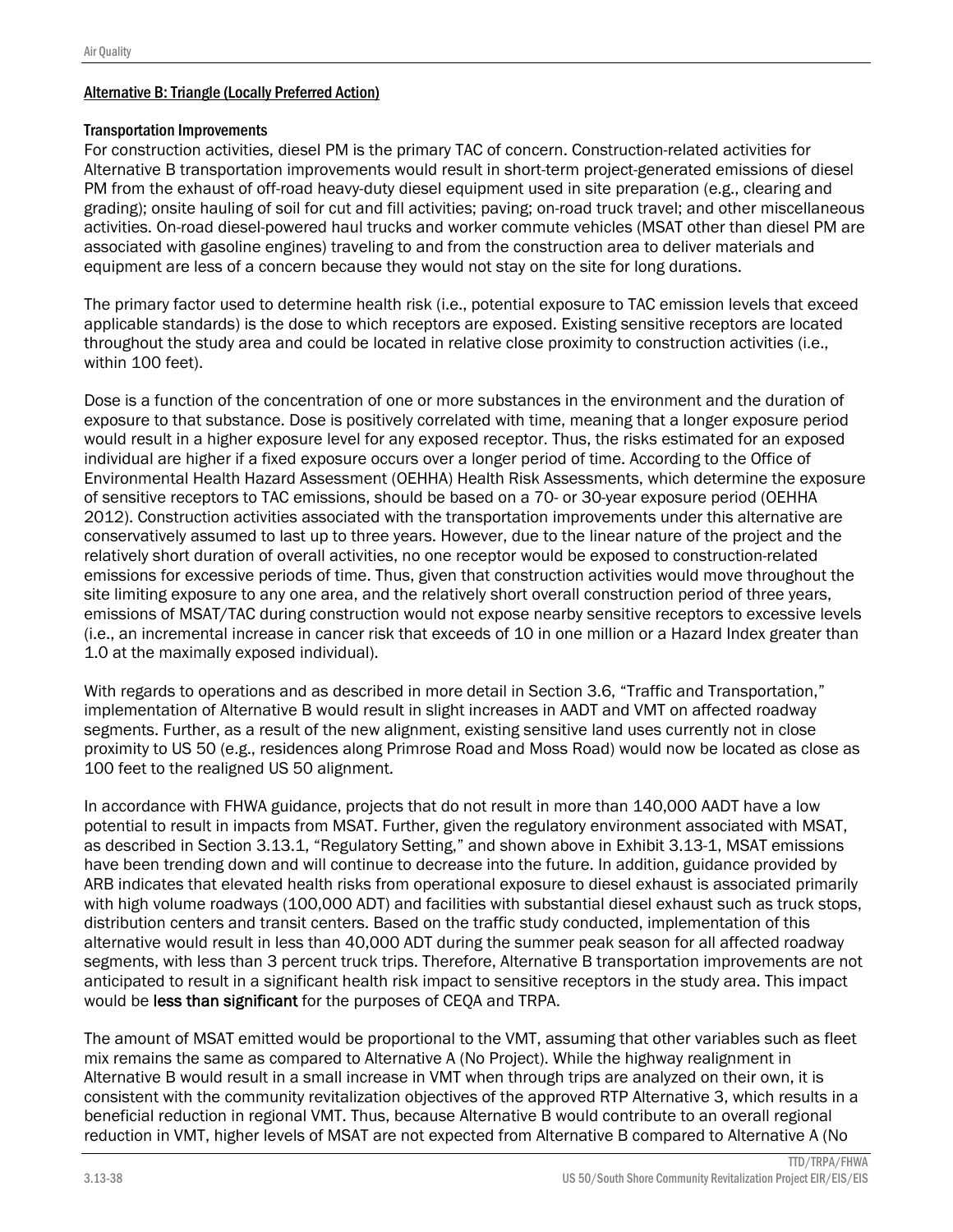Project). Also, emissions would likely be lower than present levels in the design year as a result of the EPA's national control programs that are projected to reduce annual MSAT emissions by over 90 percent from 2010 to 2050 (FHWA 2016). Local conditions may differ from these national projections in terms of fleet mix and turnover, VMT growth rates, and local control measures. However, the magnitude of the EPA-projected reductions is so great (even after accounting for VMT growth) that MSAT emissions in the study area are likely to be lower in the future in virtually all locations. Because of the reasons stated above, for the purposes of NEPA, the Alternative B transportation improvements would not expose sensitive receptors to air toxics such that additional mitigation measures are not needed or feasible to implement.

#### Mixed-use Development including Replacement Housing

Construction of the mixed-use sites would generally be less intense than the construction associated with the transportation improvements. Based on modeling conducted for the mixed-use sites, assuming maximum buildout for each site and overlapping construction between Sites 1 and 2, ROG and NO<sub>x</sub> emissions would not exceed EDCAQMD's daily thresholds. Construction of the mixed-use development sites would not be expected to overlap with construction of the transportation improvements and would generate lower amounts of exhaust emissions than construction of the transportation improvements on a daily basis. Thus, the corresponding MSAT/TAC emissions generated during construction would also be less.

The mixed-use development under Alternative B would generate more trips than the land uses being replaced (approximately 1,400–1,700 additional daily trips), which could lead to an increase in regional VMT. However, buildout of the Region in this manner was considered in the RTP EIR/EIS when VMT impacts were analyzed. All of the mixed-use development sites would occur within the City of South Lake Tahoe near the Tourist Core, which is one of the areas designated by the RTP as a Town Center/Regional Center. This is the type of development that was considered and accounted for under the RTP EIR/EIS and the TCAP, which would contribute to the overall benefit to regional VMT. That is, locating development within the Tourist Core with a variety of land uses in close proximity, would contribute to reducing VMT.

Based on the traffic study conducted, ADT increases from the mixed-use development sites combined with ADT increases from this alternative without the mixed-use development would be less than 40,000 ADT during the summer peak season for all affected roadway segments, with less than 3 percent truck trips. Therefore, the project is not anticipated to result in a significant health risk impact to sensitive receptors in the study area. This impact would be less than significant for the purposes of CEQA and TRPA.

The amount of MSAT emitted would be proportional to the VMT, assuming that other variables, such as fleet mix, remain the same as Alternative A (No Project). Alternative B, even with the mixed-use development, would result in an overall reduction in VMT. Therefore, higher levels of MSAT are not expected from Alternative B compared to Alternative A (No Project). Also, emissions would likely be lower than present levels in the design year as a result of the EPA's national control programs that are projected to reduce annual MSAT emissions by over 90 percent from 2010 to 2050 (FHWA 2016). Local conditions may differ from these national projections in terms of fleet mix and turnover, VMT growth rates, and local control measures. However, the magnitude of the EPA-projected reductions is so great (even after accounting for VMT growth) that MSAT emissions in the study area are likely to be lower in the future in virtually all locations. Because of the reasons stated above, for the purposes of NEPA, the Alternative B mixed-use development sites would not expose sensitive receptors to air toxics, such that no additional mitigation measures are needed or feasible to implement.

Construction of replacement housing at a location other than the three mixed-use development sites could result in a similar potential for exposure of sensitive receptors to air toxics as described for the mixed-use development sites. However, because the location of replacement housing elsewhere is unknown, analysis of potential air toxics impacts would be speculative at this time. Full, project-level environmental review of replacement housing somewhere other than the mixed-use development sites would be required prior to construction of replacement housing and displacement of existing residents.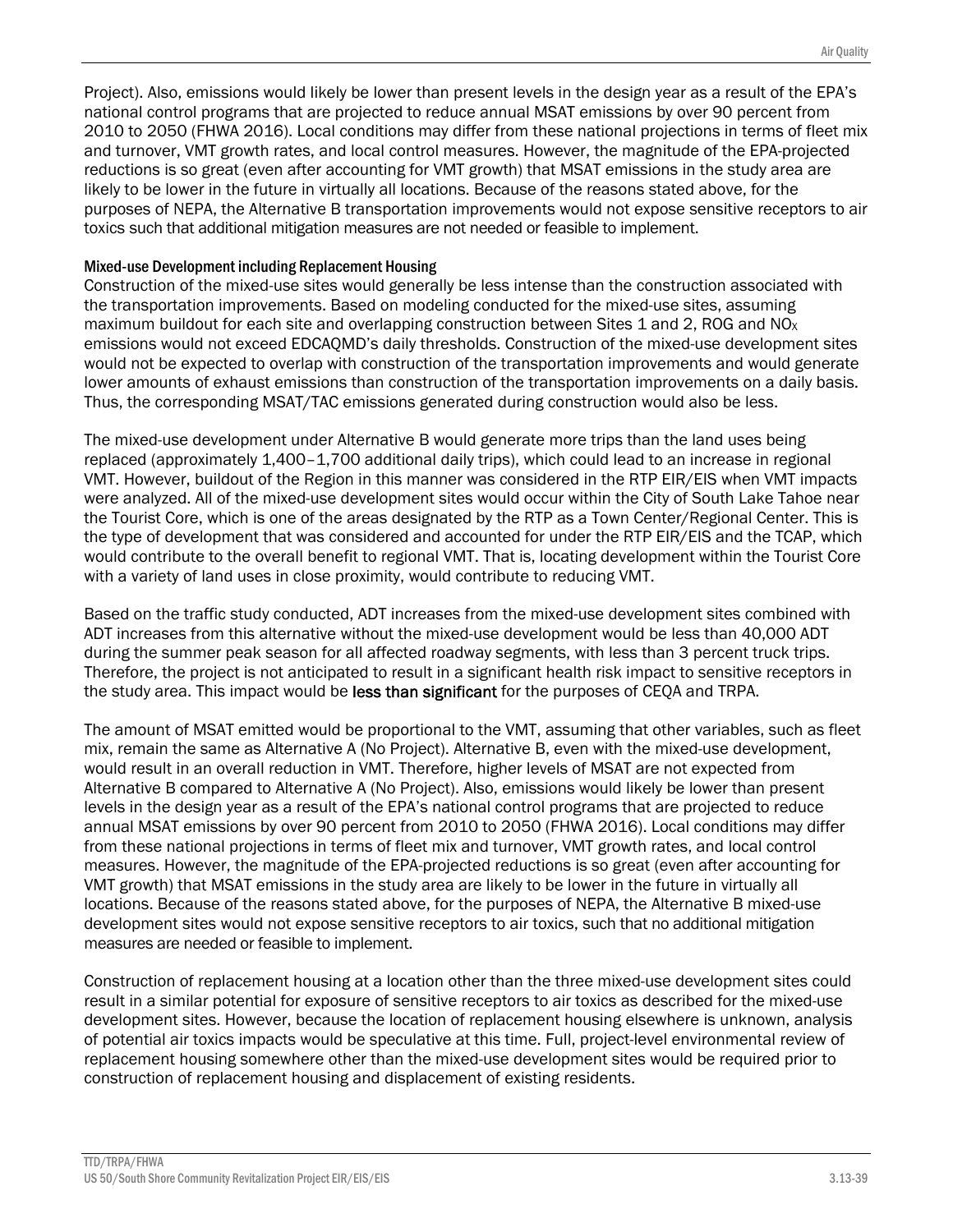#### **Conclusion**

For the purposes of CEQA and TRPA, taken as a whole, the Alternative B transportation improvements and mixed-use development, including replacement housing, would result in a less-than-significant impact as it relates to the exposure of sensitive receptors to air toxics.

For the purposes of NEPA, the design features of the transportation improvements and the mixed-use development site as part of Alternative B would avoid exposure of sensitive receptors to air toxics such that no additional mitigation measures are needed or feasible to implement.

#### Alternative C: Triangle One-Way

#### Transportation Improvements

Construction activities, intensity, and duration associated with the transportation improvements under this alternative would be the same as described above for Alternative B. Implementation of this alternative would result in similar increases in traffic as Alternative B, but peak ADT would also be below FHWA-recommended volumes of 140,000 AADT and ARB-recommended volumes of 100,000 ADT. Impacts would be same as Alternative B. This impact would be less than significant for the purposes of CEQA and TRPA.

The amount of MSAT emitted would be proportional to the VMT, assuming that other variables such as fleet mix remains the same as compared to Alternative A (No Project). While the highway realignment in Alternative C would result in a small increase in VMT when through trips are analyzed on their own, this alternative would also provide similar regional VMT benefits as Alternative B and higher levels of MSAT are not expected. Also, emissions would likely be lower than present levels in the design year as a result of the EPA's national control programs that are projected to reduce annual MSAT emissions by over 90 percent from 2010 to 2050 (FHWA 2016). Because of the reasons stated above, for the purposes of NEPA, the Alternative C transportation improvements would not expose sensitive receptors to air toxics, such that no additional mitigation measures are needed or feasible to implement.

#### Mixed-use Development including Replacement Housing

Construction activities, intensity, and duration associated with Alternative C mixed-use development, including replacement housing, under this alternative would be the same as described above for Alternative B.

The mixed-use development with Alternative C would generate more trips than the land uses being replaced (approximately 1,400 to 1,700 additional daily trips), which could lead to an increase in regional VMT. However, buildout of the Region in this manner was considered in the RTP EIR/EIS when VMT impacts were analyzed. All of the mixed-use development, including replacement housing, would occur within the City of South Lake Tahoe near the Tourist Core, which is one of the areas designated by the RTP as a Town Center/Regional Center. This is the type of development that was considered and accounted for under the RTP EIR/EIS and TCAP, which would contribute to the overall benefit to regional VMT. That is, locating development within the Tourist Core with a variety of land uses in close proximity, would contribute to reducing VMT.

The addition of the mixed-use development associated with Alternative C would result in similar increases in traffic as Alternative B, but peak ADT would also be below FHWA-recommended volumes of 140,000 AADT and ARB-recommended volumes of 100,000 ADT. Impacts would be same as Alternative B. This impact would be less than significant for the purposes of CEQA and TRPA.

The amount of MSAT emitted would be proportional to the VMT, assuming that other variables such as fleet mix remains the same as compared to Alternative A (No Project). While the additional mixed-use development in Alternative C would result in a small increase in VMT, potential development would contribute to the regional VMT benefit as discussed above for Alternative B. Therefore, similar to Alternative B, this alternative is consistent with the community revitalization objectives of the approved RTP Alternative 3, which results in a beneficial reduction in regional VMT, and higher levels of MSAT are not expected from Alternative C, even with the mixed-use development. Also, emissions would likely be lower than present levels in the design year as a result of the EPA's national control programs that are projected to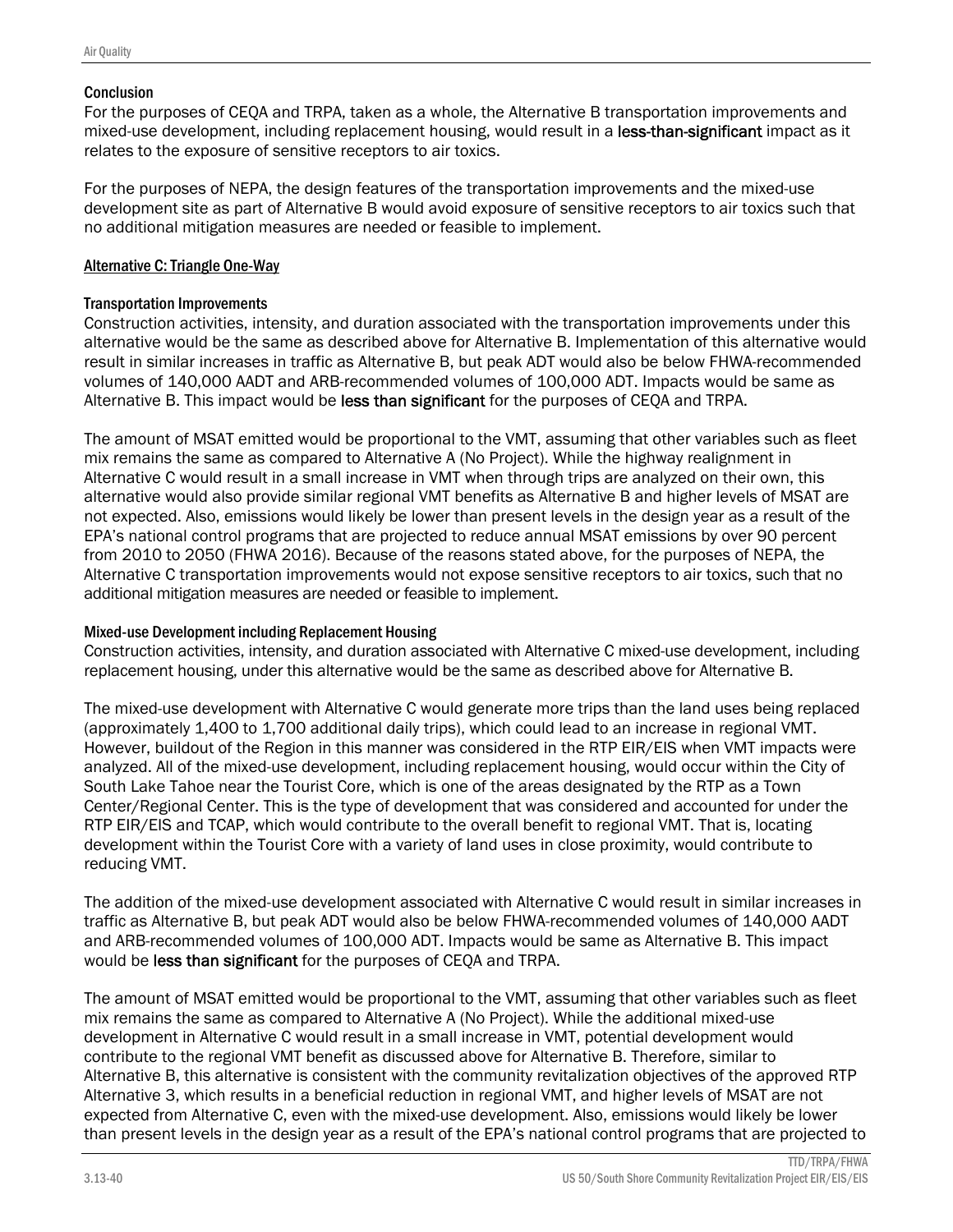reduce annual MSAT emissions by over 90 percent from 2010 to 2050 (FHWA 2016). Because of the reasons stated above, for the purposes of NEPA, the Alternative C mixed-use development, including replacement housing, would not expose sensitive receptors to air toxics such that additional mitigation measures are not needed or feasible to implement.

Construction of replacement housing at a location other than the three mixed-use development sites could result in a similar potential for exposure of sensitive receptors to air toxics as described for the mixed-use development sites. However, because the location of replacement housing elsewhere is unknown, analysis of potential air toxics impacts would be speculative at this time. Full, project-level environmental review of replacement housing somewhere other than the mixed-use development sites would be required prior to construction of replacement housing and displacement of existing residents.

#### **Conclusion**

For the purposes of CEQA and TRPA, taken as a whole, the Alternative C transportation improvements and mixed-use development, including replacement housing, would result in a less-than-significant impact as it relates to the exposure of sensitive receptors to air toxics.

For the purposes of NEPA, the design features of the transportation improvements and the mixed-use development sites as part of Alternative C would avoid exposure of sensitive receptors to air toxics such that no additional mitigation measures are needed or feasible to implement.

#### Alternative D: Project Study Report Alternative 2

#### Transportation Improvements

Proposed construction activities and construction duration for Alternative D transportation improvements would be similar those for Alternative B. Implementation of Alternative D would result in similar increases in traffic as Alternative B, but peak ADT would also be below FHWA-recommended volumes of 140,000 AADT and ARB-recommended volumes of 100,000 ADT. Impacts would be same as Alternative B. This impact would be less than significant for the purposes of CEQA and TRPA.

The amount of MSAT emitted would be proportional to the VMT, assuming that other variables such as fleet mix remains the same as compared to Alternative A (No Project). While the highway realignment in Alternative D would result in a small increase in VMT when through trips are analyzed on their own, this Alternative would also provide similar regional VMT benefits as Alternative B and higher levels of MSAT are not expected. Also, emissions would likely be lower than present levels in the design year as a result of the EPA's national control programs that are projected to reduce annual MSAT emissions by over 90 percent from 2010 to 2050 (FHWA 2016). Because of the reasons stated above, for the purposes of NEPA, the Alternative D transportation improvements would not expose sensitive receptors to air toxics, such that no additional mitigation measures are needed or feasible to implement.

#### Mixed-use Development including Replacement Housing

Proposed construction activities and construction duration would be similar for Alternative D mixed-use development, including replacement housing, as compared to Alternative B. The addition of the mixed-use development would result in similar increases in traffic as Alternative B, but peak ADT would also be below FHWA-recommended volumes of 140,000 AADT and ARB-recommended volumes of 100,000 ADT. Impacts would be same as Alternative B. This impact would be less than significant for the purposes of CEQA and TRPA.

The amount of MSAT emitted would be proportional to the VMT, assuming that other variables such as fleet mix remains the same as compared to Alternative A (No Project). While the additional mixed-use development in Alternative D would result in a small increase in VMT, potential development would contribute to the regional VMT benefit as discussed above for Alternative B. Therefore, similar to Alternative B, this alternative is consistent with the community revitalization objectives of the approved RTP Alternative 3, which results in a beneficial reduction in regional VMT, and higher levels of MSAT are not expected from Alternative D, even with the mixed-use development. Also, emissions would likely be lower than present levels in the design year as a result of the EPA's national control programs that are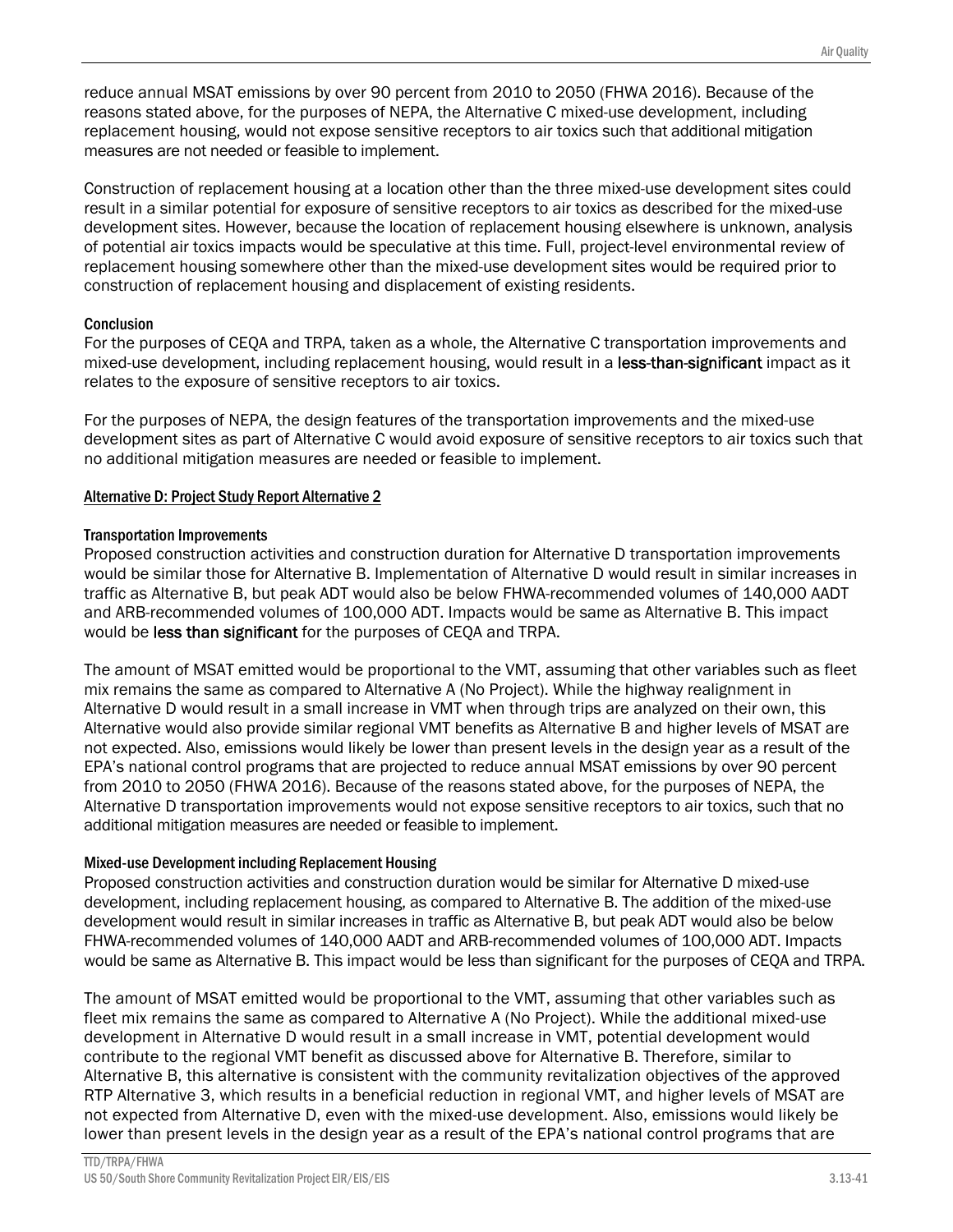projected to reduce annual MSAT emissions by over 90 percent from 2010 to 2050 (FHWA 2016). Because of the reasons stated above, for the purposes of NEPA, the Alternative D mixed-use development sites would not expose sensitive receptors to air toxics, such that no additional mitigation measures are needed or feasible to implement.

Construction of replacement housing at a location other than the three mixed-use development sites could result in a similar potential for exposure of sensitive receptors to air toxics as described for the mixed-use development sites. However, because the location of replacement housing elsewhere is unknown, analysis of potential air toxics impacts would be speculative at this time. Full, project-level environmental review of replacement housing somewhere other than the mixed-use development sites would be required prior to construction of replacement housing and displacement of existing residents.

#### **Conclusion**

For the purposes of CEQA and TRPA, taken as a whole, the Alternative D transportation improvements and mixed-use development, including replacement housing, would result in a less-than-significant impact as it relates to the exposure of sensitive receptors to air toxics.

For the purposes of NEPA, the design features of the transportation improvements and the mixed-use development sites as part of Alternative D would avoid exposure of sensitive receptors to air toxics such that no additional mitigation measures are needed or feasible to implement.

#### Alternative E: Skywalk

Construction-related emissions of ROG and NO<sub>X</sub> would be lower for Alternative E as compared to Alternative B. Implementation of Alternative E could result in minor increases in traffic, but peak ADT would also be below FHWA-recommended volumes of 140,000 AADT and ARB-recommended volumes of 100,000 ADT. Impacts would be same as Alternative B. This impact would be less than significant for the purposes of CEOA and TRPA.

The amount of MSAT emitted would be proportional to the VMT, assuming that other variables such as fleet mix remains the same as compared to Alternative A (No Project). This alternative would not include highway realignment or community revitalization elements and therefore would not provide similar VMT benefits as discussed under Alternative B. However, emissions would likely be lower than present levels in the design year as a result of the EPA's national control programs that are projected to reduce annual MSAT emissions by over 90 percent from 2010 to 2050 (FHWA 2016). Because of the reasons stated above, for the purposes of NEPA, Alternative E would not expose sensitive receptors to air toxics, such that no additional mitigation measures are needed or feasible to implement.

# 3.13.4 Avoidance, Minimization, and/or Mitigation Measures

## Mitigation Measure 3.13-1a: Reduce short-term construction-related  $NO<sub>x</sub>$  emissions

*This mitigation would apply to the Alternatives B, C, and D transportation improvements and mixed-use development sites for the purposes of NEPA, CEQA, and TRPA.* 

#### Measures that Apply to the Transportation Improvements

If the chosen alternative does not include development of the mixed-use sites, for all construction activities, the project proponent shall ensure that construction contractors comply with the following on-site construction measures to reduce emissions of NO<sub>x</sub>:

The prime construction contractor shall submit to EDCAQMD a comprehensive inventory (e.g., make, model, year, emission rating) of all the heavy-duty off-road equipment (50 horsepower of greater) that would be used for 40 or more hours, in aggregate, during a construction season. If any new equipment is added after submission of the inventory, the prime contractor shall contact EDCAQMD before the new equipment is used. At least three business days before the use of subject heavy-duty off-road equipment,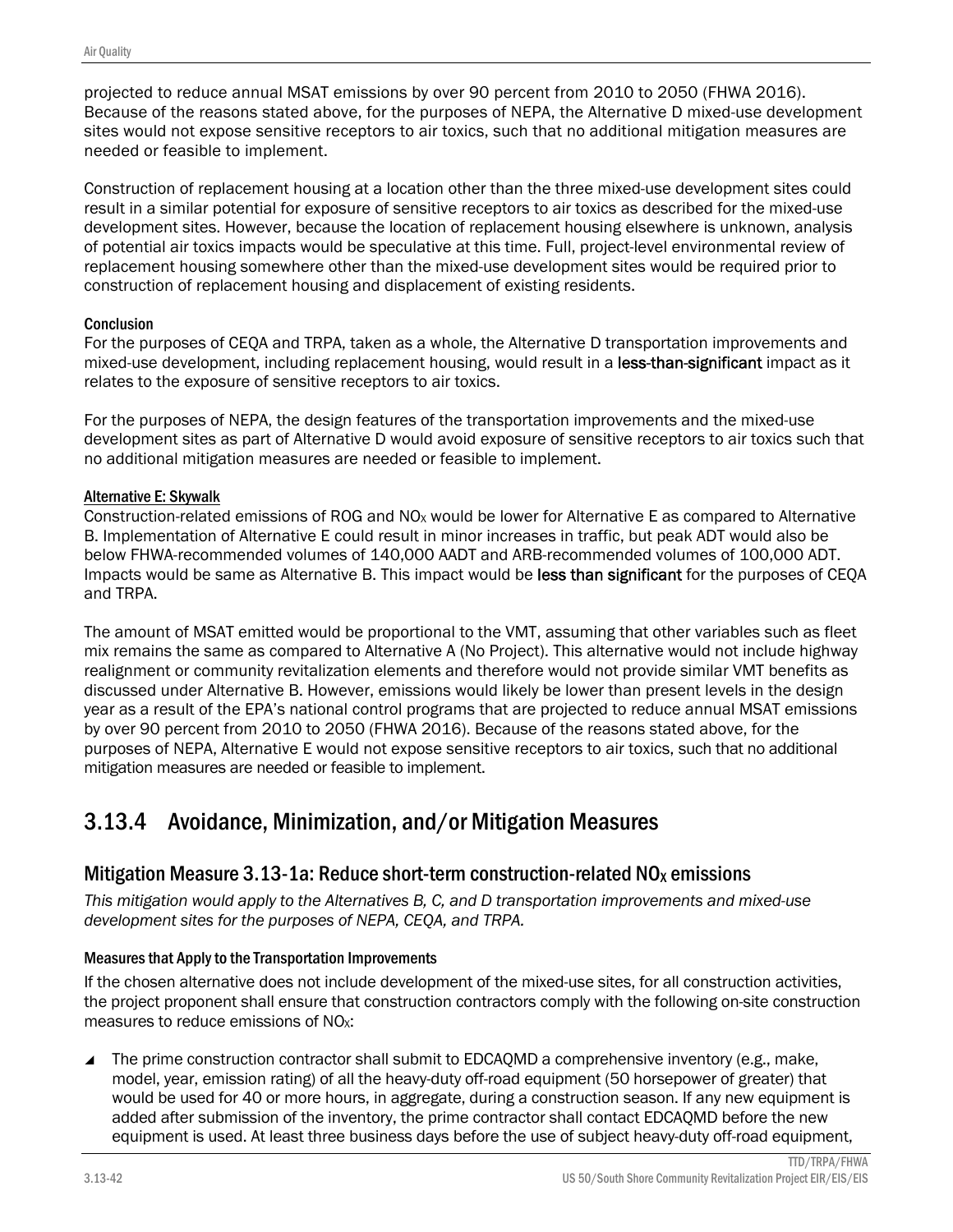the project representative shall provide EDCAQMD with the anticipated construction timeline including start date, name, and phone number of the property owner, project manager, and onsite foreman.

 Before approval of Grading Permits, the construction contractor shall submit for EDCAQMD approval, a written calculation demonstrating that the heavy-duty (> 50 horsepower) off-road vehicles to be used in the construction project, including owned, leased, and subcontractor vehicles, will achieve a project wide fleetaverage 20 percent reduction in  $NO<sub>X</sub>$  emissions as compared to ARB statewide fleet average emissions. Acceptable options for reducing emissions may include use of late model engines, low-emission diesel products, alternative fuels, engine retrofit technology, after-treatment products, and/or other options as they become available. The calculation shall be provided using EDCAQMD's Construction Mitigation Calculator.

#### Measures that Apply to the Mixed-Use Development Sites

If the chosen alternative would include development of the mixed-use sites and anticipated construction timing would not coincide with construction activities associated with US 50 transportation improvements, the project proponent shall ensure that construction contractors comply with the following on-site construction measures to reduce emissions of NO<sub>x</sub>:

 All measures as discussed above for the transportation improvements, but shall achieve a project wide fleet average 25 percent reduction in  $NO<sub>X</sub>$  emissions as compared to ARB statewide fleet average emissions.

If the chosen alternative would include development of the mixed-use sites and anticipated construction timing could potentially coincide with construction activities associated with US 50 transportation improvements, the project proponent shall ensure that construction contractors comply with the following on-site construction measures to reduce emissions of NO<sub>x</sub>:

- All measures as discussed above for the scenario for the transportation improvements, but shall achieve a project wide fleet average 60 percent reduction in NO<sub>x</sub> emissions as compared to ARB statewide fleet average emissions.
- To achieve a 60 percent reduction in  $NO<sub>X</sub>$  emissions, the use of US EPA-approved Tier 3 and Tier 4 engines would be required. Any combination of said engines may be used so as the fleet average emissions are reduced by a minimum of 60 percent as compared to the ARB statewide fleet average.

## Mitigation Measure 3.13-1b: Reduce short-term construction-related fugitive dust (PM<sub>10</sub> and PM  $_{2.5}$ )

*This mitigation would apply to the Alternatives B, C, and D transportation improvements and mixed-use development sites, and Alternative E for the purposes of NPEA, CEQA, and TRPA.* 

To reduce fugitive dust emissions during all construction activities involving earth-moving activities, the prime construction contractor shall implement all available fugitive dust control measures as indicated in Table C.4 and C.5 (Table 3.13-8) in Appendix C-1 of the El Dorado County Air Pollution Control District CEQA Guide (2002) and included below.

| <b>Table 3.13-8</b>    | <b>Best Available Control Measures</b>                                                                          |                                                                         |  |
|------------------------|-----------------------------------------------------------------------------------------------------------------|-------------------------------------------------------------------------|--|
| <b>Source Category</b> | Control Measure                                                                                                 | Guidance                                                                |  |
| <b>Backfilling</b>     | Stabilize backfill material when not actively handling; and<br>01-1                                             | Mix backfill soil with water prior to moving.<br>◢                      |  |
|                        | Stabilize backfill material during handling; and<br>$01-2$<br>Stabilize soil at completion of activity.<br>01-3 | Dedicate water truck or high capacity hose to backfilling<br>equipment. |  |
|                        |                                                                                                                 | ▲ Empty loader bucket slowly so that no dust plumes are<br>generated.   |  |
|                        |                                                                                                                 | Minimize drop height from loader bucket.                                |  |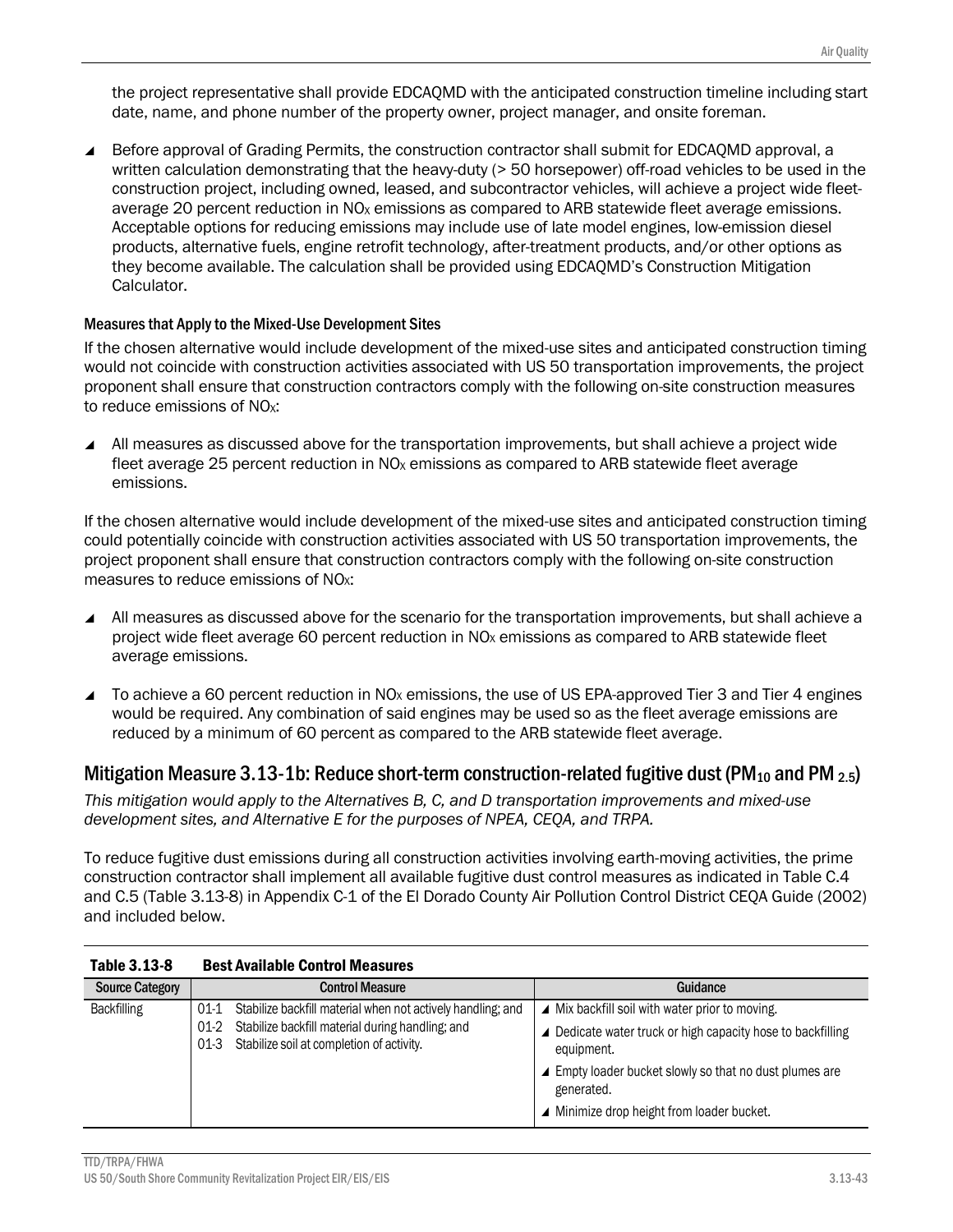| Table 3.13-8                                 | <b>Best Available Control Measures</b>                                                                                                                                                                                                                                                                                                                                                                 |                                                                                                                                                                                                                                                                                                                                                                      |  |
|----------------------------------------------|--------------------------------------------------------------------------------------------------------------------------------------------------------------------------------------------------------------------------------------------------------------------------------------------------------------------------------------------------------------------------------------------------------|----------------------------------------------------------------------------------------------------------------------------------------------------------------------------------------------------------------------------------------------------------------------------------------------------------------------------------------------------------------------|--|
| <b>Source Category</b>                       | <b>Control Measure</b>                                                                                                                                                                                                                                                                                                                                                                                 | Guidance                                                                                                                                                                                                                                                                                                                                                             |  |
| Clearing and<br>grubbing                     | Maintain stability of soil through pre-watering of site prior<br>02-1<br>to clearing and grubbing; and<br>$02 - 2$<br>Stabilize soil during clearing and grubbing activities; and<br>Stabilize soil immediately after clearing and grubbing<br>$02-3$<br>activities.                                                                                                                                   | ▲ Maintain live perennial vegetation where possible.<br>▲ Apply water in sufficient quantity to prevent generation of<br>dust plumes.                                                                                                                                                                                                                                |  |
| Clearing forms                               | $03-1$<br>Use water spray to clear forms; or<br>$03-2$<br>Use sweeping and water spray to clear forms; or<br>$03-3$<br>Use vacuum system to clear forms.                                                                                                                                                                                                                                               | ▲ Use of high pressure air to clear forms may cause<br>exceedance of Rule requirements.                                                                                                                                                                                                                                                                              |  |
| Crushing                                     | Stabilize surface soils prior to operation of support<br>$04-1$<br>equipment; and<br>Stabilize material after crushing.<br>04-2                                                                                                                                                                                                                                                                        | ▲ Follow permit conditions for crushing equipment.<br>▲ Pre-water material prior to loading into crusher.<br>▲ Monitor crusher emissions opacity.<br>▲ Apply water to crushed material to prevent dust plumes.                                                                                                                                                       |  |
| Cut and fill                                 | Pre-water soils prior to cut and fill activities; and<br>$05-1$<br>$05-2$<br>Stabilize soil during and after cut and fill activities.                                                                                                                                                                                                                                                                  | ▲ For large sites, pre-water with sprinklers or water trucks<br>and allow time for penetration.<br>▲ Use water trucks/pulls to water soils to depth of cut prior<br>to subsequent cuts.                                                                                                                                                                              |  |
| Demolition-<br>mechanical/<br>manual         | Stabilize wind erodible surfaces to reduce dust; and<br>06-1<br>06-2<br>Stabilize surface soil where support equipment and<br>vehicles will operate; and<br>06-3<br>Stabilize loose soil and demolition debris.                                                                                                                                                                                        | Apply water in sufficient quantities to prevent the<br>generation of visible dust plumes                                                                                                                                                                                                                                                                             |  |
| Disturbed soil                               | Stabilize disturbed soil throughout the construction site;<br>$07-1$<br>and<br>$07-2$<br>Stabilize disturbed soil between structures                                                                                                                                                                                                                                                                   | ▲ Limit vehicular traffic and disturbances on soils where<br>possible.<br>▲ If interior block walls are planned, install as early as<br>possible.<br>▲ Apply water or a stabilizing agent in sufficient quantities to<br>prevent the generation of visible dust plumes.                                                                                              |  |
| Earth-moving<br>activities                   | 08-1<br>Pre-apply water to depth of proposed cuts; and<br>08-2<br>Re-apply water as necessary to maintain soils in a damp<br>condition and to ensure that visible emissions do not<br>exceed 100 feet in any direction; and<br>Stabilize soils once earth-moving activities are complete.<br>08-3                                                                                                      | Grade each project phase separately, timed to coincide<br>with construction phase.<br>▲ Upwind fencing can prevent material movement on site.<br>▲ Apply water or a stabilizing agent in sufficient quantities to<br>prevent the generation of visible dust plumes.                                                                                                  |  |
| Importing/<br>exporting of bulk<br>materials | Stabilize material while loading to reduce fugitive dust<br>09-1<br>emissions; and<br>Maintain at least 6 inches of freeboard on haul vehicles;<br>09-2<br>and<br>$09-3$<br>Stabilize material while transporting to reduce fugitive<br>dust emissions; and<br>Stabilize material while unloading to reduce fugitive dust<br>09-4<br>emissions: and<br>09-5<br>Comply with Vehicle Code Section 23114. | ▲ Use tarps or other suitable enclosures on haul trucks.<br>▲ Check belly-dump truck seals regularly and remove any<br>trapped rocks to prevent spillage.<br>▲ Comply with track-out prevention/mitigation<br>requirements.<br>▲ Provide water while loading and unloading to reduce<br>visible dust plumes.                                                         |  |
| Landscaping<br>Road shoulder                 | 10-1 Stabilize soils, materials, slopes.<br>$11-1$<br>Apply water to unpaved shoulders prior to clearing; and                                                                                                                                                                                                                                                                                          | ▲ Apply water to materials to stabilize<br>▲ Maintain materials in a crusted condition<br>▲ Maintain effective cover over materials<br>▲ Stabilize sloping surfaces using soil binders until<br>vegetation or ground cover can effectively stabilize the<br>slopes<br>▲ Hydroseed prior to rainy season<br>▲ Installation of curbing and/or paving of road shoulders |  |
| maintenance                                  |                                                                                                                                                                                                                                                                                                                                                                                                        | can reduce recurring maintenance costs.                                                                                                                                                                                                                                                                                                                              |  |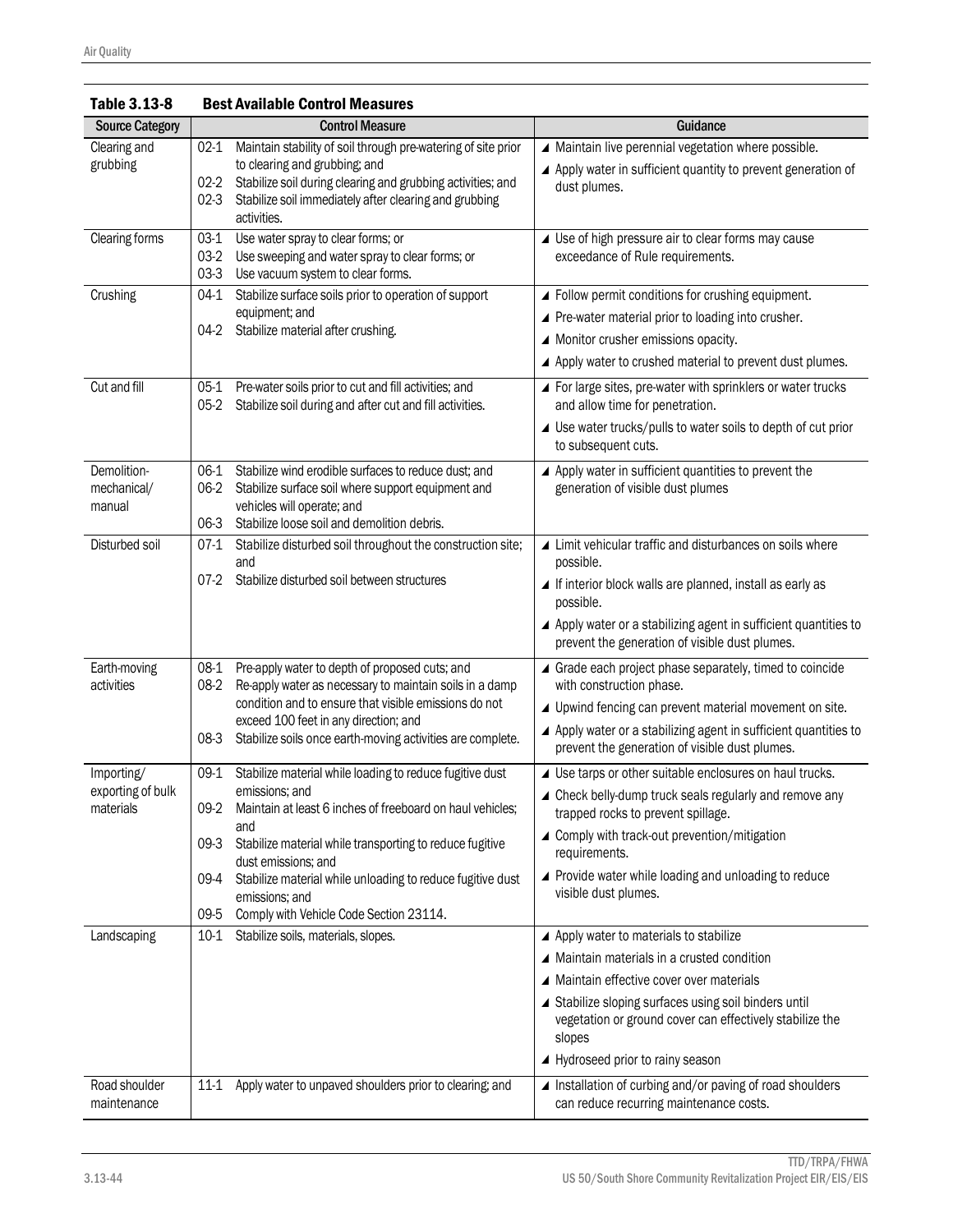| <b>Source Category</b>                          |                          | <b>Control Measure</b>                                                                                                                                                                                                                                                                                                                                                                                                                                                     | Guidance                                                                                                                                                                                                                                                                                                                                              |
|-------------------------------------------------|--------------------------|----------------------------------------------------------------------------------------------------------------------------------------------------------------------------------------------------------------------------------------------------------------------------------------------------------------------------------------------------------------------------------------------------------------------------------------------------------------------------|-------------------------------------------------------------------------------------------------------------------------------------------------------------------------------------------------------------------------------------------------------------------------------------------------------------------------------------------------------|
|                                                 | $11-2$                   | Apply chemical dust suppressants and/or washed gravel<br>to maintain a stabilized surface after completing road<br>shoulder maintenance.                                                                                                                                                                                                                                                                                                                                   | ▲ Use of chemical dust suppressants can inhibit vegetation<br>growth and reduce future road shoulder maintenance<br>costs.                                                                                                                                                                                                                            |
| Screening                                       | 12-1<br>$12-2$<br>$12-3$ | Pre-water material prior to screening; and<br>Limit fugitive dust emissions to opacity and plume length<br>standards; and<br>Stabilize material immediately after screening.                                                                                                                                                                                                                                                                                               | ▲ Dedicate water truck or high-capacity hose to screening<br>operation.<br>▲ Drop material through the screen slowly and minimize<br>drop height.<br>▲ Install wind barrier with a porosity of no more than 50%<br>upwind of screen to the height of the drop point.                                                                                  |
| Staging areas                                   | $13-1$<br>$13-2$         | Stabilize staging areas during use; and<br>Stabilize staging area soils at project completion.                                                                                                                                                                                                                                                                                                                                                                             | ▲ Limit size of staging area.<br>▲ Limit vehicle speeds to 15 mph.<br>▲ Limit number and size of staging area entrances/exits                                                                                                                                                                                                                         |
| Stockpiles/bulk<br>material handling            | $14-1$<br>14-2           | Stabilize stockpiled materials.<br>Stockpiles within 100 yards of off-site occupied buildings<br>must not be greater than 8 feet in height; or must have a<br>road bladed to the top to allow water truck access or must<br>have an operational water irrigation system that is capable<br>of complete stockpile coverage.                                                                                                                                                 | ▲ Add or remove material from the downwind portion of the<br>storage pile.<br>▲ Maintain storage piles to avoid steep sides or faces.                                                                                                                                                                                                                 |
| Traffic areas for<br>construction<br>activities | $15-1$<br>$15-3$         | Stabilize all off-road traffic and parking areas; and<br>15-2 Stabilize all haul routes; and<br>Direct construction traffic over established haul routes.                                                                                                                                                                                                                                                                                                                  | ▲ Apply gravel/paving to all haul routes as soon as possible<br>to all future roadway areas<br>▲ Barriers can be used to ensure vehicles are only used on<br>established parking areas/haul routes.                                                                                                                                                   |
| Trenching                                       | $16-1$<br>16-2           | Stabilize surface soils where trencher or excavator and<br>support equipment will operate; and<br>Stabilize soils at the completion of trenching activities.                                                                                                                                                                                                                                                                                                               | ▲ Pre-watering of soils prior to trenching is an effective<br>preventive measure; for deep trenching activities, pre-<br>trench to 18 inches, soak soils via the pre-trench, and<br>resume trenching.<br>▲ Washing mud and soils from equipment at the conclusion<br>of trenching activities can prevent crusting and drying of<br>soil on equipment. |
| Truck loading                                   | 17-1<br>$17-2$           | Pre-water material prior to loading; and<br>Ensure that freeboard exceeds 6 inches (CVC 23114)                                                                                                                                                                                                                                                                                                                                                                             | ▲ Empty loader bucket such that no visible dust plumes are<br>created<br>▲ Ensure that the loader bucket is close to the truck to<br>minimize drop height while loading                                                                                                                                                                               |
| Turf Overseeding                                | 18-1<br>18-2             | Apply sufficient water immediately prior to conducting turf<br>vacuuming activities to meet opacity and plume length<br>standards; and<br>Cover haul vehicles prior to exiting the site.                                                                                                                                                                                                                                                                                   | $\blacktriangle$ Haul waste material off site immediately.                                                                                                                                                                                                                                                                                            |
| Unpaved roads/<br>parking lots                  | 19-1<br>19-2             | Stabilize soils to meet the applicable performance<br>standards; and<br>Limit vehicular travel to established unpaved roads (haul<br>routes) and unpaved parking lots.                                                                                                                                                                                                                                                                                                     | ▲ Restricting vehicular access to established unpaved travel<br>paths and parking lots can reduce stabilization<br>requirements.                                                                                                                                                                                                                      |
| Vacant land                                     | $20-1$                   | In instances where vacant lots are 0.10 acre or larger and<br>have a cumulative area of 500 square feet or more that<br>are driven over and/or used by motor vehicles and/or off-<br>road vehicles, prevent motor vehicle and/or off-road<br>vehicle trespassing, parking and/or access by installing<br>barriers, curbs, fences, gates, posts, signs, shrubs, trees<br>or other effective control measures.<br>Notes: CVC = California Vehicle Code; mph = miles per hour |                                                                                                                                                                                                                                                                                                                                                       |

Table 3.13-8 Best Available Control Measures

Source: South Coast Air Quality Management District, Rule 403, June 2005